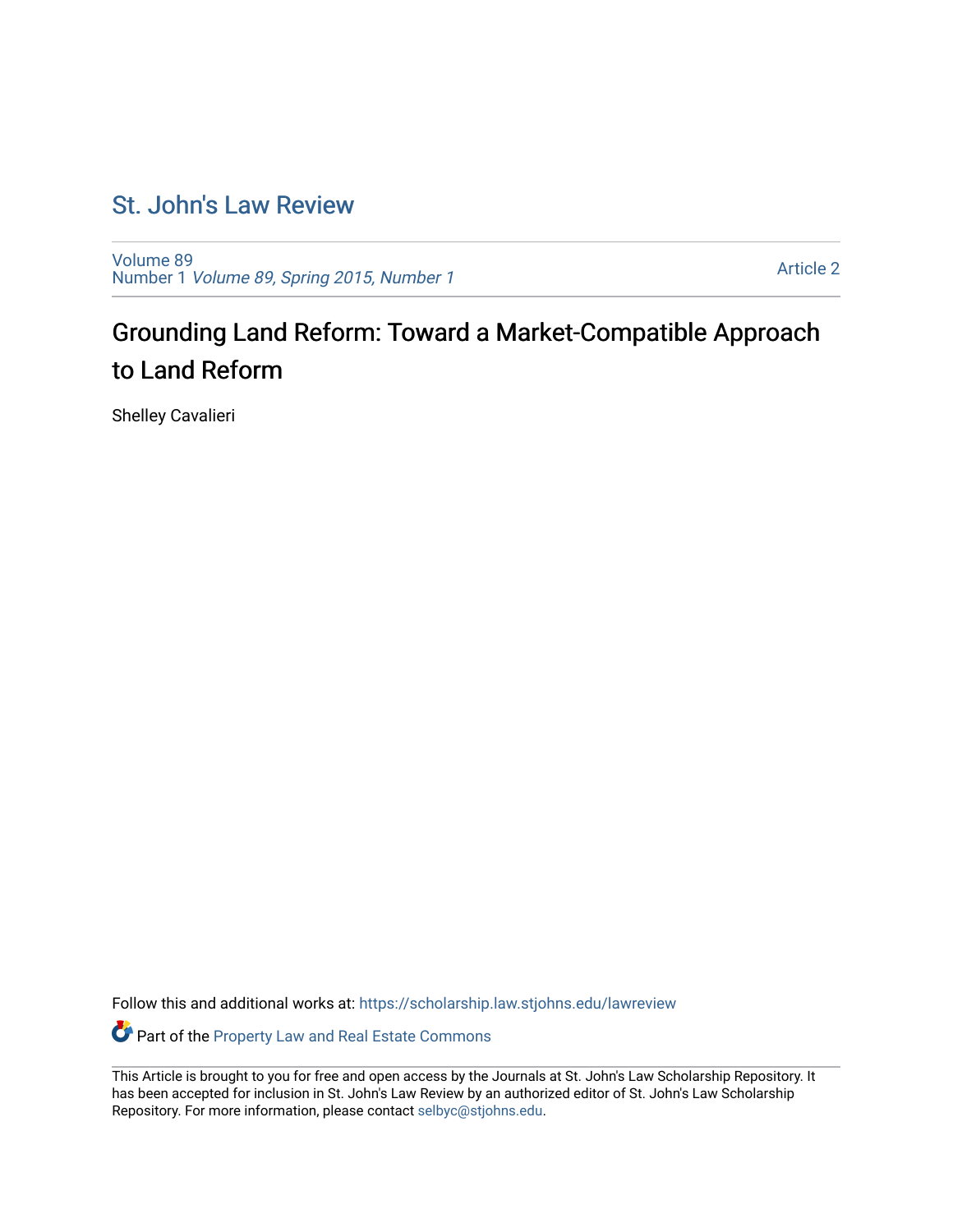# ARTICLES

# GROUNDING LAND REFORM: TOWARD A MARKET-COMPATIBLE APPROACH TO LAND REFORM

#### SHELLEY CAVALIERI†

| 1. Land Reform Reduces Poverty and Its Worst       |  |
|----------------------------------------------------|--|
|                                                    |  |
| 2. Land Reform Can Provide Title, Which Allows     |  |
|                                                    |  |
|                                                    |  |
| 4. Land Reform Helps Nations Fulfill Their         |  |
|                                                    |  |
| 5. Land Reform Responds to the Hierarchy of        |  |
|                                                    |  |
|                                                    |  |
| II. MARKET-COMPATIBLE LAND REFORM PROGRAMS: A      |  |
|                                                    |  |
| A. Distinguishing Uncompensated Expropriation from |  |
|                                                    |  |
|                                                    |  |

<sup>†</sup> Associate Professor of Law, University of Toledo College of Law. This Article has benefited tremendously from insights and comments offered at the LatCrit Annual Meeting, Central States Association of Law Schools Annual Meeting, the Ohio Legal Scholars Workshop, the Law and Society Annual Meeting, and workshops at Wayne State University, Cleveland-Marshall College of Law, Valparaiso University College of Law, and the University of Toledo College of Law. I owe particular thanks to Kara Bruce, Llew Gibbons, Andrew Heller, Ben Imdieke, Bruce Kennedy, Susan Martyn, Liz McCuskey, Lisa Pruitt, Geoff Rapp, and Rebecca Zietlow for their comments on earlier drafts of this Article. Krysten Beech and Corey Wheaton provided invaluable research assistance. The late John Arras provided the moral force behind this project. The University of Toledo College of Law provided research funding for this Article.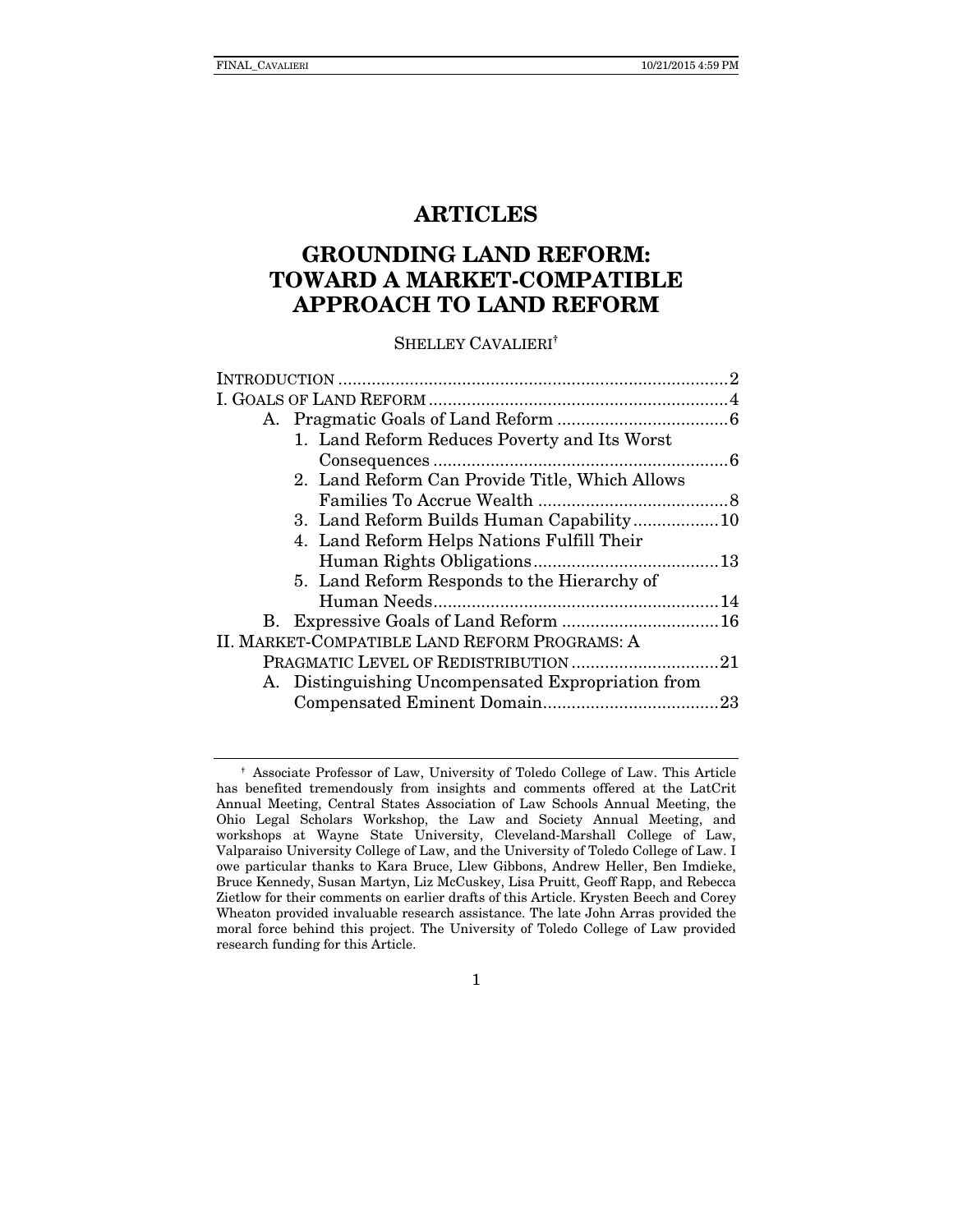|                                                    | B. Why Expropriation-Based Land Reform Is              |    |
|----------------------------------------------------|--------------------------------------------------------|----|
|                                                    |                                                        | 25 |
|                                                    | C. Market-Compatible Land Reform Balances Land-        |    |
|                                                    | Reform Goals and Economic Stability34                  |    |
|                                                    | D. Eminent Domain Jurisprudence Generates              |    |
|                                                    |                                                        |    |
|                                                    | E. Market-Compatible Land Reform Is Consistent         |    |
|                                                    | with Central Government Functions 41                   |    |
|                                                    | <b>III.THE MANY FORMS OF CONTEMPORARY LAND REFORM</b>  |    |
|                                                    |                                                        |    |
|                                                    | A. Beneficiaries Can Receive Land Rights by Gift or    |    |
|                                                    |                                                        |    |
|                                                    | B. Beneficiaries Can Receive Title or Access to Land44 |    |
|                                                    | C. Beneficiaries Can Hold Land Rights Individually     |    |
|                                                    |                                                        |    |
|                                                    | D. State Involvement Can Range from Minimal to         |    |
|                                                    |                                                        |    |
| CONCLUSION: LEVERAGING LEGAL INSIGHTS TO ENCOURAGE |                                                        |    |
|                                                    |                                                        |    |
|                                                    |                                                        |    |

#### **INTRODUCTION**

Land reform has become a commonplace development strategy in nations around the world. Agrarian reform is an attractive method of doing development work because it focuses on land as one of the primary social goods available within every state. Some land reform programs set forth to provide clear legal title to landowners who occupy land under customary land tenure agreements. Other models of agrarian reform attempt to resolve land-related disputes in an effort to clarify land rights. Yet another array of programs broadens access to arable land; this redistributive variety of land reform is the focus of this Article.

While it is tempting to think of these programs as a panacea, they can fail for an array of reasons. Failed land reform undermines all land reform efforts because it creates a fundamental skepticism about why nations should even bother to attempt to broaden access to land. Land reform's typically inchoate goals likewise compound this effect of leaving initiatives rootless, resulting in an open question as to whether land reform is a worthwhile endeavor. But the reality is that land reform is a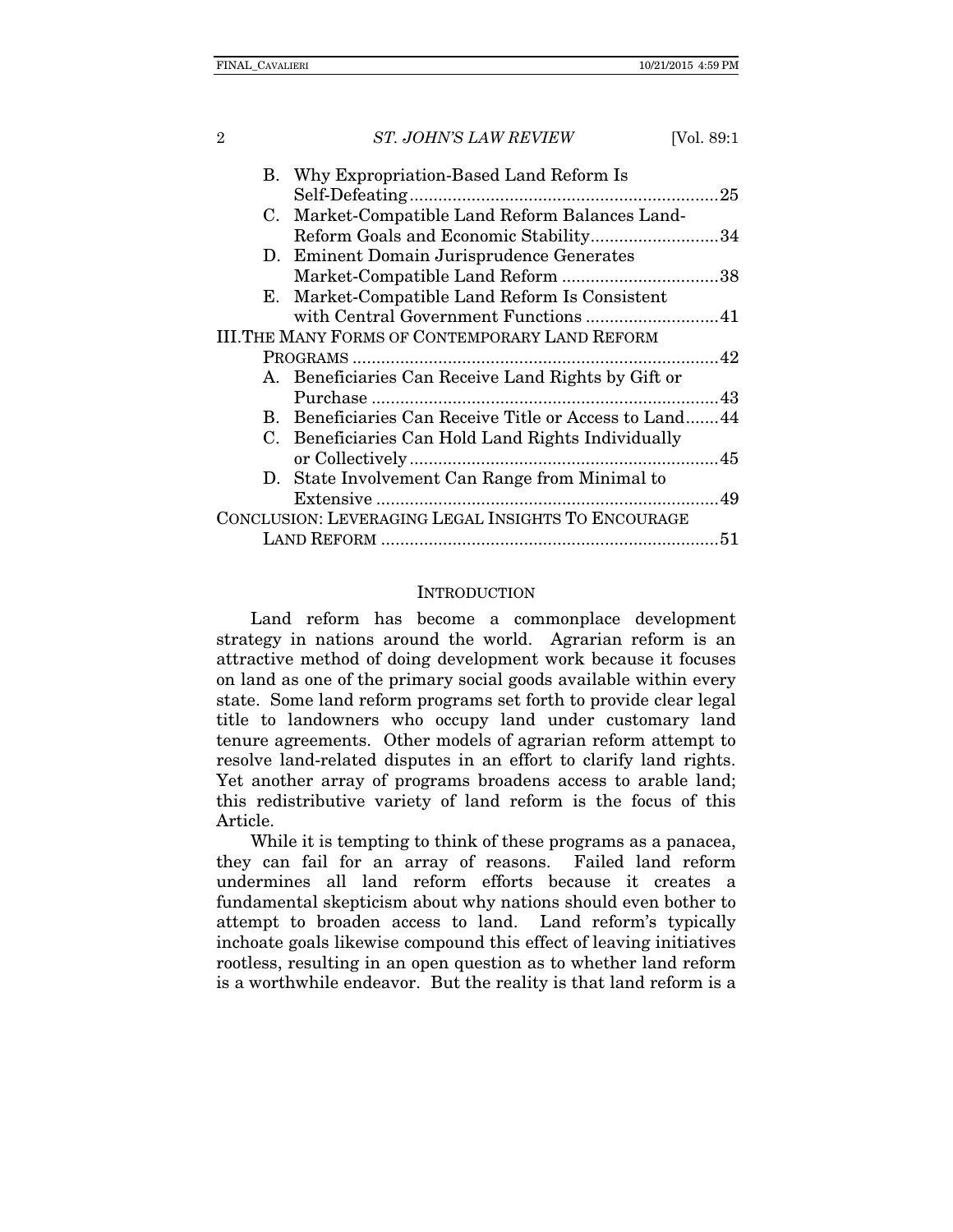noble, valuable cause. Properly executed land reform reduces poverty, permits families to accrue wealth, and helps nations fulfill their human rights obligations.<sup>1</sup> It also builds human capacity, which endows developing<sup>2</sup> nations with the most valuable resource: citizens capable of solving the toughest problems their countries face.3 In addition, land reform can achieve expressive goals, giving citizens a sense of identity and a nation a sense of pride in its own potential as a competent, autonomous, modern state.4 These practical and expressive goals are many and real, and they can have a significant impact on the shape of land reform programs. But they too often go unstated, and the result is a land reform program that is detached from its own aspirations.

This Article begins the project of constructing a unified account of land reform. This model consists of two central aspects. First, it articulates a set of goals, both practical and expressive, that redistributive land reform efforts can forward. Second, it offers a pragmatic theory of land reform, one that simultaneously achieves the progressive, poverty-eradication goals of land reform proponents and satisfies neoliberal demand for stable land markets. In this regard, the project offers a fresh way of thinking of the intractable conflict in land reform policy: how to redistribute land without destabilizing the nation. In addressing this problem, the Article brings a conversation about land reform that primarily exists in development studies into the legal literature and informs that discussion with legal insights.

<sup>&</sup>lt;sup>1</sup> *See infra* Parts I.A.1, 2, and 4. 2  $\frac{1}{2}$  The language of developed and developing is a contested shorthand to describe distinctions among nations with regard to gross domestic product. Many alternatives exist, such as first-, second-, and third-world, industrialized and unindustrialized, or global north and global south, but all of these are plagued with problems. This Article mostly refers to developing countries, or occasionally countries of the global south, but acknowledges the awkwardness of choosing a shorthand for these descriptions. Dayo Olopade, Op-Ed., *The End of the 'Developing World'*, N.Y. TIMES Mar. 2, 2014, at SR4 (advocating for the use of the terms "fat" and "lean"). Martha Nussbaum has observed that "[a]ll countries are 'developing countries,' although that phrase is sometimes used to refer to poorer countries: every nation has a lot of room for improvement in delivering an adequate quality of life to all its people." MARTHA C. NUSSBAUM, CREATING CAPABILITIES: THE HUMAN DEVELOPMENT APPROACH, at x (2011).

<sup>3</sup> *See infra* Part I.A.3. 4 *See infra* Part I.B.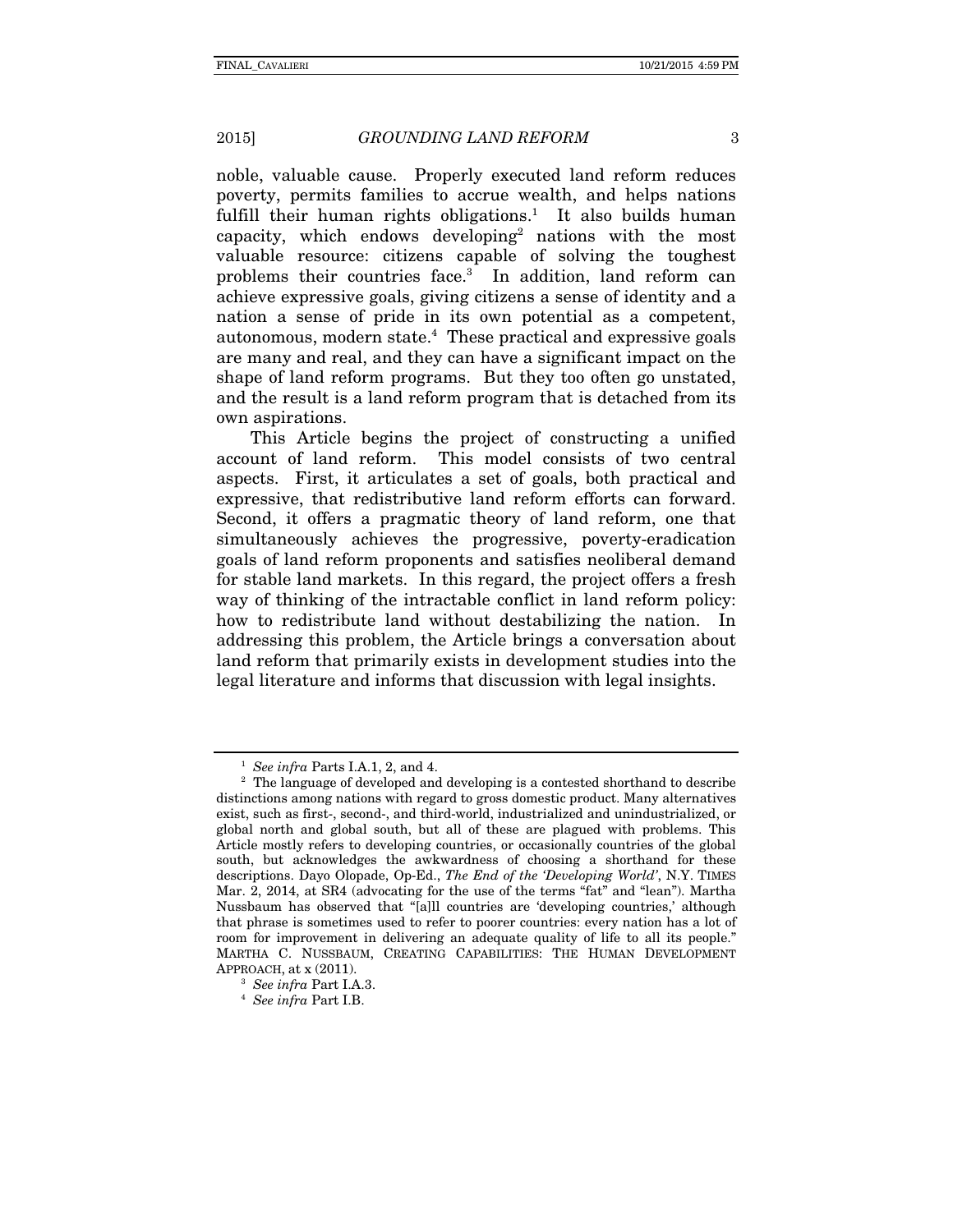This Article proceeds in three parts. Part I briefly defines what redistributive land reform is before moving on to identify and discuss land reform's pragmatic and expressive goals. Part II takes on the controversial problem of redistribution. It differentiates between expropriation-based models of land reform and market-compatible models, explains how expropriation can undermine development goals, and reveals how market-compatible approaches maintain the economic stability needed for meaningful development. Part III fleshes out how land reform programs operate, distinguishing among different land reform strategies. The Article concludes by observing that while market-compatible land reform makes good sense, both logically and theoretically, it will rise or fall based on whether enough land is made available to address the problem of rural poverty; it calls upon legal scholars of many doctrines to help shape policies and laws that support robust land reform initiatives.

#### I. GOALS OF LAND REFORM

Land reform programs operate with a multifaceted approach to resolving public policy problems regarding agricultural lands, including, first, efforts to formalize title<sup>5</sup> and, second, dispute resolution processes to quiet title conflicts.<sup>6</sup> A third kind of agrarian reform is based on redistributive efforts designed to democratize land access.7 All of these programs are typically pursued as one component of a larger movement to reform land tenure, access, and security. While titling and land conflict resolutions are important agrarian reform topics, they are

<sup>5</sup> Formalization of title is the topic of a broad literature, both from legal and development scholars. *See generally* HERNANDO DE SOTO, THE MYSTERY OF CAPITAL: WHY CAPITALISM TRIUMPHS IN THE WEST AND FAILS EVERYWHERE ELSE 46–62 (2003) (discussing the benefits of titling and other aspects of a formal property system). While this topic is discussed further in the analysis of the value of title for land reform beneficiaries, *see infra* Part I.B.2, this Article focuses on land reform initiatives dedicated to redistribution of lands, not formalization of title. 6 For example, Indonesia's agrarian reform program includes dispute resolution,

in light of more than 7,000 significant land disputes and conflicts in 2007. Joyo Winoto, *Taking Land Policy and Administration in Indonesia to the Next Stage*, *in*  INNOVATIONS IN LAND RIGHTS RECOGNITION, ADMINISTRATION, AND GOVERNANCE 1, 2–3, 7 (Klaus Deininger et al. eds., 2010) [hereinafter INNOVATIONS IN LAND RIGHTS]. 7 SATURNINO M. BORRAS, JR., PRO-POOR LAND REFORM: <sup>A</sup> CRITIQUE 1 (2007)

<sup>(</sup>stating that redistribution of land is a current issue in international development).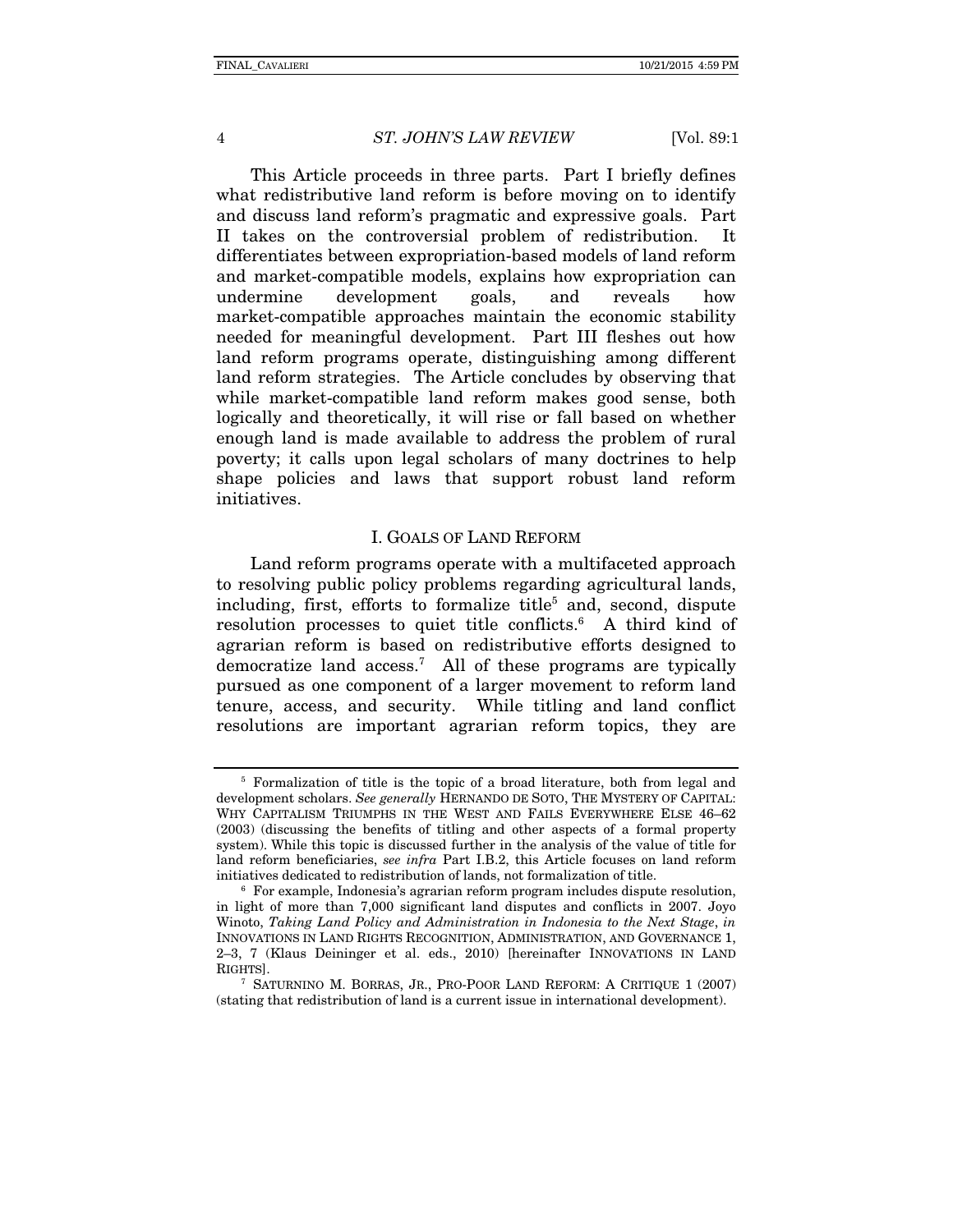peripheral to this Article, which focuses on redistributive efforts. For the remainder of this Article, the term "land reform" denotes this kind of program designed to broaden access to land.

In order to critically analyze this kind of redistributive land reform and the mechanisms used to accomplish it, it is crucial to grasp the logic that underlies efforts to redistribute lands and understand why a government might want to pursue land reform. Land reform is one of the most practical forms of modern international development work in the global south. The possession of land is a bulwark against food insecurity, $^{\rm 8}$  poverty, $^{\rm 9}$ and social upheaval.<sup>10</sup> The ability to borrow against land may provide poor persons in many countries with access to a previously unknown level of financial security through the ability to purchase additional real property, develop small businesses, or support children in their pursuit of higher education.<sup>11</sup> In these regards, land reform serves the deeply practical goal of improving the concrete well-being of a country's population. Coupled with these pragmatic functions, democratizing real property ownership in developing countries demonstrates the rise of democratic regimes and the retreat of colonialist governance models.12 Within countries accustomed to wealth concentration in the hands of few, land reform signifies a shift from colonialist values to the reality of a more egalitarian state, one in which the nation's wealth accrues to a wide array of citizens instead of only the privileged, foreigners, and outside investors. Land reform thus represents popular hopes in poor countries: that average people, too, may have access to their homeland's patrimony. This Part of the Article serves to identify and explain the many goals that nations may attempt to accomplish by investing public money and effort into land reform programs. These goals are what make land reform a cause worthy of public support and additional scholarly consideration.

<sup>8</sup> Thembela Kepe & Danielle Tessaro, *Integrating Food Security with Land Reform: A More Effective Policy for South Africa*, CIGI-AFRICA INITIATIVE POLICY

<sup>&</sup>lt;sup>9</sup> Krishna B. Ghimire, *Land Reform at the End of the Twentieth Century*, *in* LAND REFORM & PEASANT LIVELIHOODS 1, 1 (Krishna B. Ghimire ed., 2001).<br><sup>10</sup> *Id.* at 2. <sup>11</sup> DE SOTO, *supra* note 5, at 48, 216. <sup>12</sup> Cherryl Walker et al., *Introduction* to LAND, MEMORY, RECONSTRUCTION, AND

JUSTICE: PERSPECTIVES ON LAND CLAIMS IN SOUTH AFRICA 1 (Cherryl Walker et al., eds., 2010).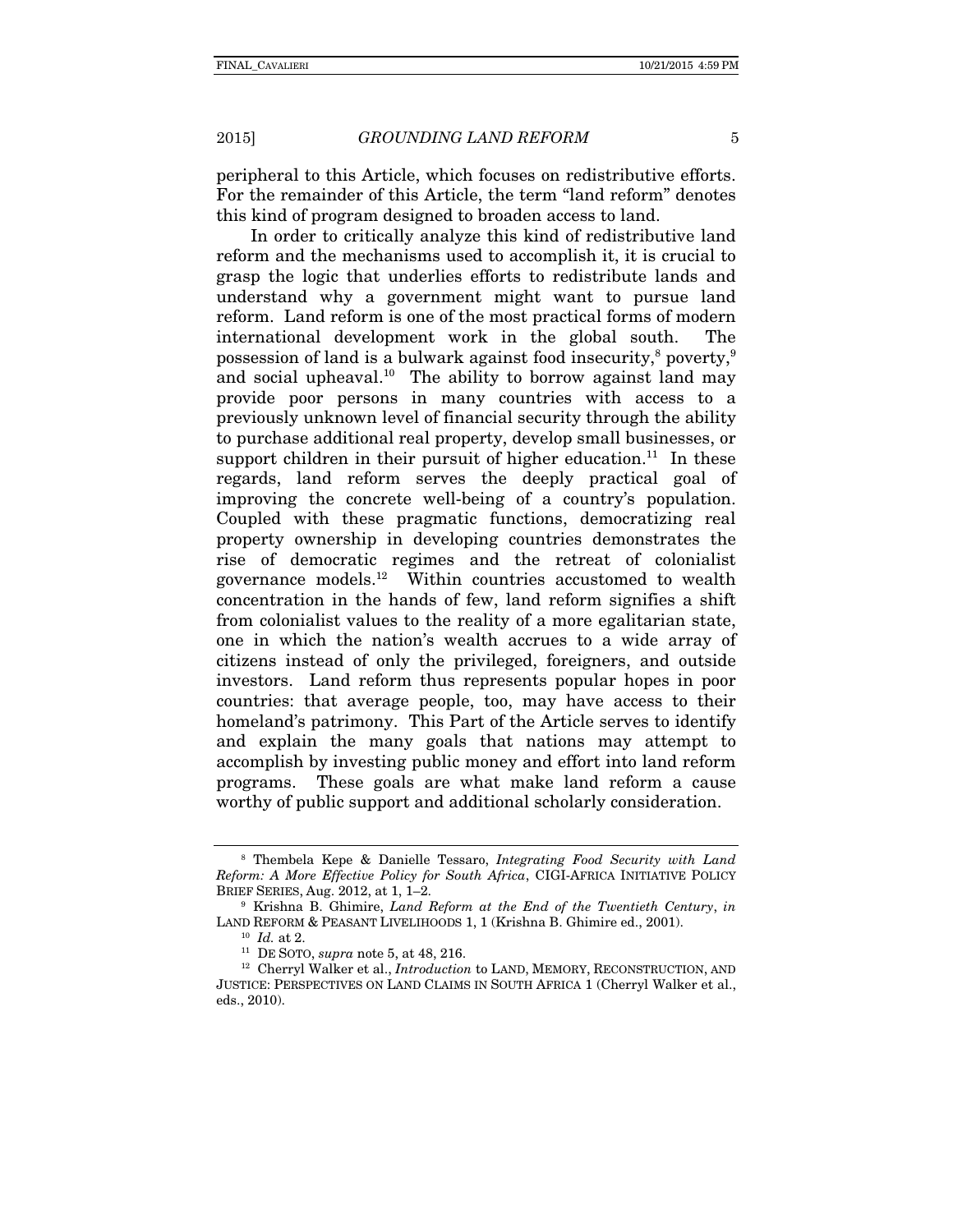#### *A. Pragmatic Goals of Land Reform*

Land reform is most valuable because it can improve the lives of actual poor people who live in rural parts of developing countries. This simple statement belies the multifaceted complexity of what land reform might accomplish in poor rural communities. Articulating these pragmatic goals serves multiple purposes. First, it offers a practical justification for efforts to democratize land access. A social welfare program that serves no meaningful purpose in society is arguably pointless and probably even poses problems of moral hazard.<sup>13</sup> Second, providing a public rationale for investing public resources in programs to democratize land access legitimizes social safety net programs. Understanding what a nation is trying to accomplish with land reform and why that is socially relevant and valuable is a crucial first step in being able to evaluate the relative successes and failures of various approaches to these programs.

## 1. Land Reform Reduces Poverty and Its Worst Consequences

Land ownership can play a significant role in solving the problem of rural poverty. For the landless rural poor, lacking meaningful access to their own land to cultivate means they are constantly dependent on wage labor to support their families. In rural places where the economy is based on small family businesses that provide few employment opportunities to strangers, scarce wage labor can be a recipe for constant economic insecurity.14 Gaining access to land allows a steadier

*Equity and Conflict*, 4 AFR. & ASIAN STUD. 187, 190 (2005) ("Formal employment is

<sup>&</sup>lt;sup>13</sup> Land reform initiatives that do not tangibly improve the lot of the intended beneficiaries often saddle poor people with debt and unproductive land while potentially providing benefits of electoral popularity and support to the elected officials who initiated the programs. States are unlikely to avoid these kinds of flawed land reform initiatives, unless the state is actively paying to support them, and the state is protected against risks associated with these programs by shifting them onto indebted participants in land reform programs. Thus, this scenario poses a moral hazard which effectively leads to the subsidization of a larger amount of ineffective land reform than would typically be justified. Martha T. McCluskey, *Subsidized Lives and the Ideology of Efficiency*, 8 AM. U. J. GENDER SOC. POL'Y & L. 115, 138–39 (2000) (discussing with skepticism moral hazard and its use to reject social assistance programs). However, because the worst consequences of failed land reform programs land squarely on poor people, advocates for the rural poor should be skeptical of ill-conceived redistributive land reform programs that worsen the lot of the rural poor. 14 Sam Moyo, *Land and Natural Resource Redistribution in Zimbabwe: Access,*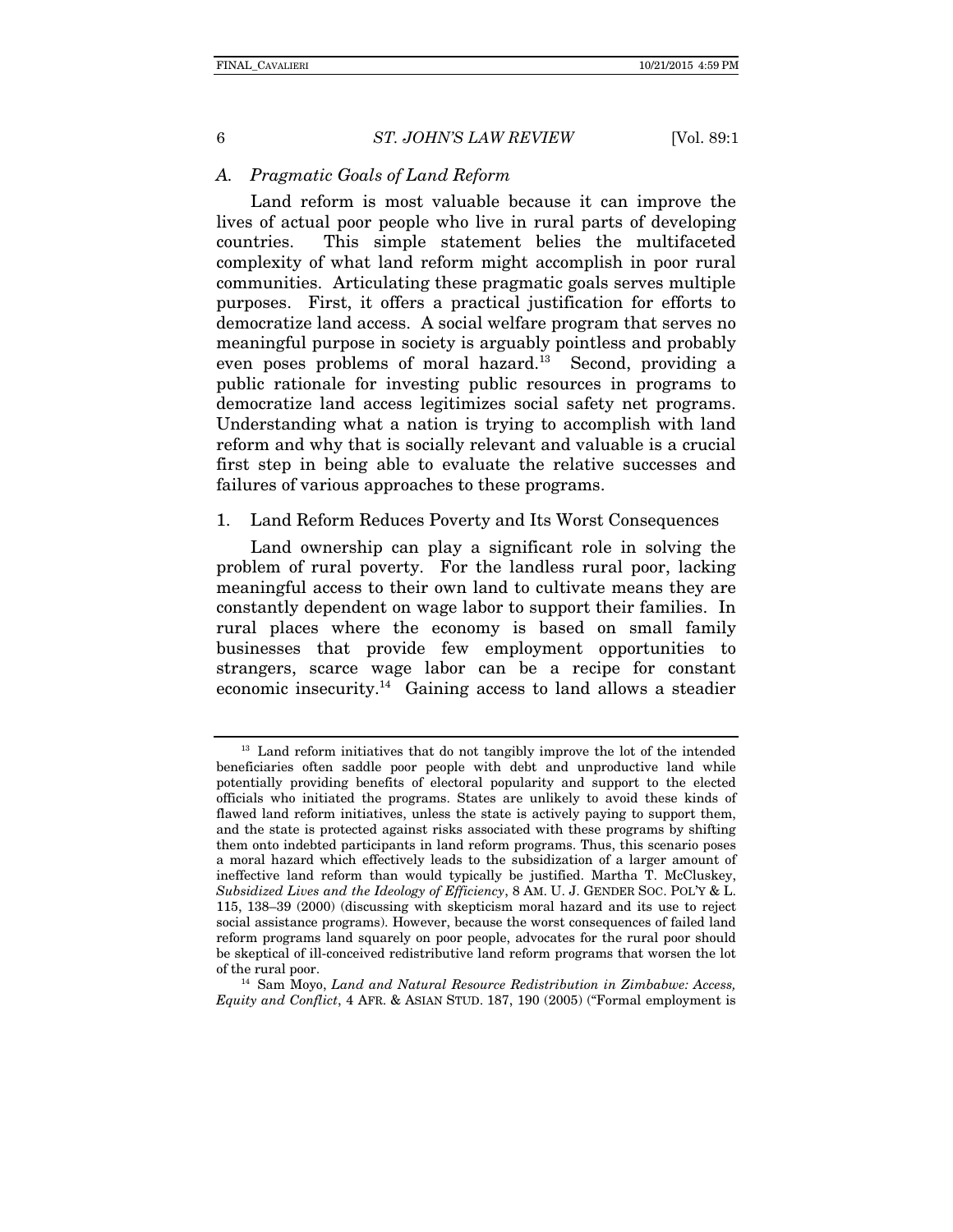form of economic support that offers food, money, and security, because land is the primary source of livelihood for rural citizens.15 Land has historically signified security to families that own it;<sup>16</sup> modern land reform efforts are predicated in no small part on an attempt to provide economic security to the rural poor who rely on access to land as a form of wealth and stability. Gaining land through land reform can help poor rural families achieve economic and food security that was unavailable to them as landless rural farmworkers.

Development economists and social scientists have documented these important development consequences of land reform.17 Well-respected development organizations, including the United Nations Development Program, have acted on these findings by dedicating substantial effort to encouraging land reform initiatives.18 Countries instigating land reform efforts therefore are often choosing to do so for purposes of poverty eradication.19 However, unlike other important public assistance models, such as cash transfers, land reform is envisioned as a form of social welfare policy that relies on individual engagement to be successful; it equips families and individuals in poverty

<sup>16</sup> See Shelley Cavalieri, Theorizing Land Reform (July 9, 2015) (unpublished manuscript) (on file with author) (discussing at length the role of land in signifying social status). 17 *See generally* Timothy Besley & Robin Burgess, *Land Reform, Poverty* 

unable to absorb the numerous unemployed, land-short, landless and homeless." (citation omitted)). <sup>15</sup> *Id.* at 188 ("[Land and national] resources are the key direct source of

livelihood and wealth for the majority [in Africa]. They are also the means through which the poor pay for their education, health services, and hence a critical means to attain non-agricultural employment."). Legal scholar Lisa Pruitt has observed that, in 2012, the United Nations Commission on the Status of Women featured as its theme "the empowerment of rural women and their role in poverty and hunger eradication, development and current challenges," but that even though women and girls reinvest ninety percent of their income in their families, they own less than two percent of land. *See* Lisa Pruitt, *Rural Women and the Limits of Law: Reflections on CSW 56*, JURIST (Mar. 23, 2012, 1:00 PM), http://jurist.org/forum/2012/03/lisa-pruittun-women.php#.U1Vk\_cYnL1o (internal quotation marks omitted). Providing women with access to land is therefore a promising strategy for increasing food

*Reduction, and Growth: Evidence from India*, 115 Q.J. ECON. 389 (2000). 18 Saturnino M. Borras Jr. & Terry McKinley, *The Unresolved Land Reform* 

*Debate: Beyond State-Led or Market-Led Models*, UNITED NATIONS DEV. PROGRAMME, Nov. 2006, at 1, 3, *available at* http://www.ipc-

<sup>&</sup>lt;sup>19</sup> See Besley & Burgess, *supra* note 17, at 392–94.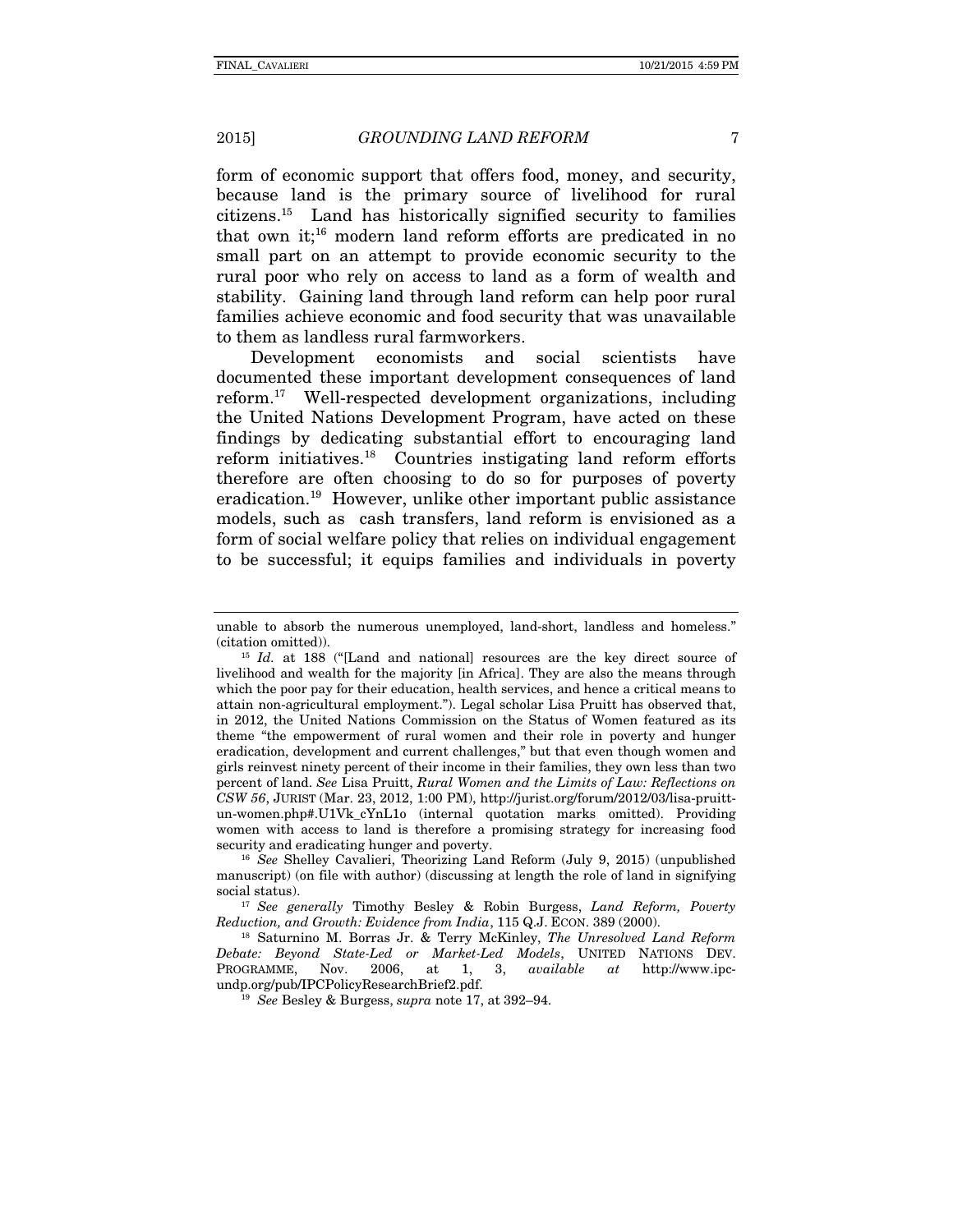with the means to overcome their own economic deprivation without requiring continuous infusions of government funds to do  $\mathrm{so.}^{20}$ 

2. Land Reform Can Provide Title, Which Allows Families To Accrue Wealth

Land reform may also lead to the kind of land titling that economists have demonstrated helps poor families accumulate adequate economic resources to engage more meaningfully in the modern economy of developing nations. Hernando de Soto's work on the topic of titles to land has argued that lack of access to a stable, marketable land title denies poor families entrée to the economic opportunities that capital provides. $21$  Land with secure title, against which families are able to borrow, can help smallholders obtain capital that can be used to achieve other goals.22 Such capital can be a source of financial security to purchase real estate, develop small businesses, or support children's education.23 De Soto's work has documented the capital-generating aspects of titling and how titles can provide families with greater economic security than they possessed prior to obtaining land and stable title; he has argued that this creates long-term change within a society.<sup>24</sup> As a result of this body of scholarship, many nations have undertaken efforts to clarify title to property.<sup>25</sup>

<sup>&</sup>lt;sup>20</sup> Of course, in the instance of land reform accomplished by means of state-led distribution of land, this claim is somewhat misleading. If the state transfers land to the poor instead of transferring money to the poor, it has in essence made a wealth transfer in either instance. The only distinction, of course, is that conveying land may equip those who are poor to be able to address their own poverty without continued government involvement through repeated cash transfers. Cash transfers are an important poverty-eradication strategy, but they require a steadily funded government to continue to provide them. Despite this potential problem, development economists remain focused on the possibility of conditional cash transfers as a means of incentivizing the creation of human capital. *See generally*  Julia Johannsen et al., *Conditional Cash Transfers in Latin America: Problems and Opportunities* (Inter-Am. Dev. Bank, Working Paper, 2009), *available at* 

 $121$  HERNANDO DE SOTO, THE OTHER PATH: THE INVISIBLE REVOLUTION IN THE THIRD WORLD 159–61 (June Abbott trans., 1989).<br><sup>22</sup> DE SOTO, *supra* note 5, at 48, 216.<br><sup>23</sup> *Id.* at 39–40.<br><sup>24</sup> *Id.* 

<sup>25</sup> *See, e.g.*, Rita Sinha, *Moving Towards Clear Land Titles in India: Potential Benefits, a Road Map, and Remaining Challenges*, *in* INNOVATIONS IN LAND RIGHTS,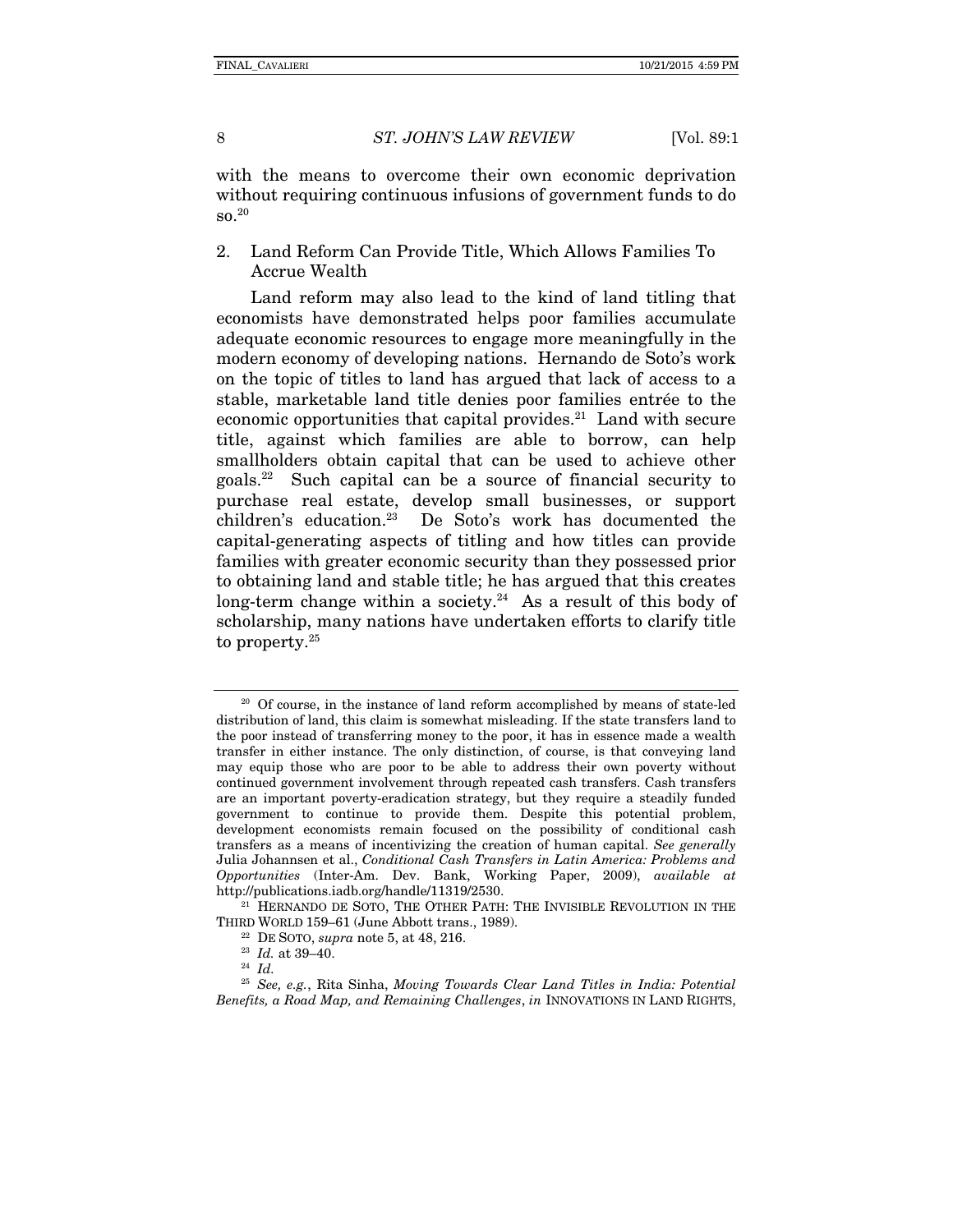This discussion of the benefits of land titling is not without its critics. Development and legal scholars alike have critiqued this individualized approach to land ownership by noting that it destroys communal and historic models of land tenure<sup>26</sup> and observing that it may not generate the "security of tenure, investment and increased productivity" that are the hallmarks of de Soto's approach.27 Yet even though communal ownership of property may preclude community members from accessing this range of possible benefits, indigenous communities that are wellversed in the consequences of losing indigenous lands due to sale by individual owners may instead prefer to hold land communally, with restraints on alienation.<sup>28</sup> Though such restraints clearly limit individuals' abilities to alienate the property or borrow against it, the American Indian experience of allotment has underscored the fact that distributing communal lands to individuals too often leads to the sale of the property. $29$ and with it, the loss of the site of communal identity.<sup>30</sup> The identifiable benefits of land titling, therefore, should be considered as one of the range of possible goals that land reform could achieve; however, alternative models of reform might instead prioritize goals of poverty eradication that can be accomplished while title is held in a communal fashion in order to prevent the destruction of traditional land tenure practices. $31$ 

*supra* note 6, at 14–20 (describing the system India initiated in 2008 to create clear property titles). 26 Olivier De Schutter, *The Green Rush: The Global Race for Farmland and the* 

*Rights of Land Users*, 52 HARV. INT'L L.J. 503, 527–28 (2011). 27 *See* Philippe Lavigne Delville, *Registering and Administering Customary* 

*Land Rights: Can We Deal with Complexity?*, *in* INNOVATIONS IN LAND RIGHTS, *supra* note 6, at 26. *See generally* D. BENJAMIN BARROS, HERNANDO DE SOTO AND PROPERTY IN A MARKET ECONOMY (D. Benjamin Barros ed., 2010). 28 *See* JOSEPH WILLIAM SINGER, PROPERTY 763 (3d ed. 2010) (observing how

American Indian tribal governments often attempt to put newly acquired tribal lands under the trust status in which tribal title is held).

<sup>&</sup>lt;sup>29</sup> See Ann E. Tweedy, *Unjustifiable Expectations: Laying To Rest the Ghosts of Allotment-Era Settlers*, 36 SEATTLE U. L. REV. 129, 134–35 & n.29 (2012) (discussing how the reduction of government support of Indians and changes in agriculture left individual Indian allotment owners in desperate economic straits and thus willing to sell their allotments). 30 *See* Kathryn R.L. Rand & Steven A. Light, *Virtue or Vice? How IGRA Shapes* 

*the Politics of Native American Gaming, Sovereignty, and Identity*, 4 VA. J. SOC. POL'Y & L. 381, 394–95 (1997). 31 *See infra* Part III.C.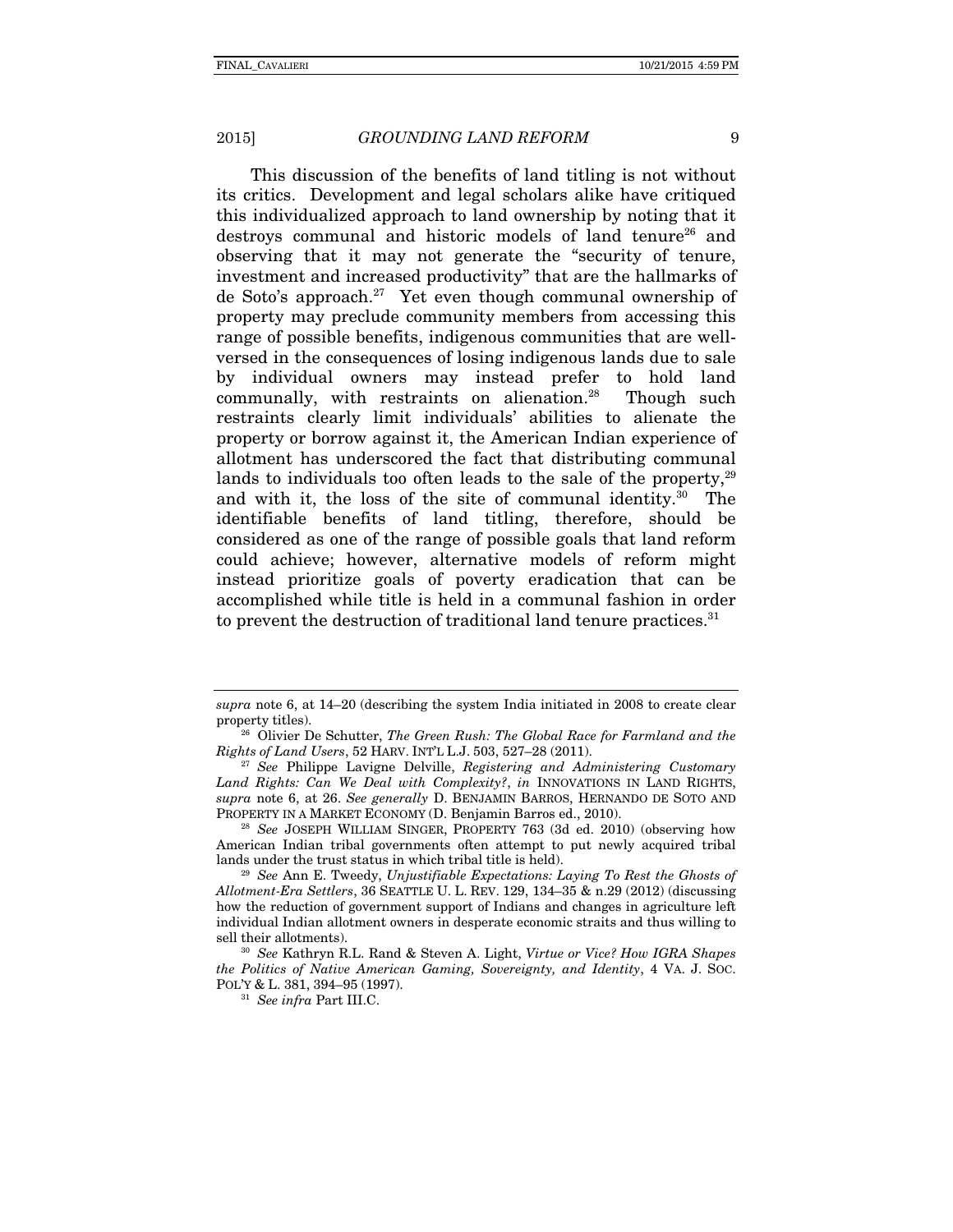#### 3. Land Reform Builds Human Capability

The shift from life as a landless rural peasant to living as a smallholding farmer is not merely a quantitative increase in income but a dramatic qualitative change in kind for the lifestyle of land reform beneficiaries. Landless rural peasants earn wages while performing the tasks assigned to them by the owner or crew chief in the fields that belong to others. In some instances, this role can be a steady, year-round form of employment. Far more commonly, the historically stable relationship between a landowner and farmhands, through which an owner would employ and house an entire family, has eroded into a seasonal role, day labor, or even piecework.<sup>32</sup> For landless peasants, this kind of temporary labor relationship means that workers maintain relatively little day-to-day control over the tasks that comprise their work or decision-making authority to determine how and when work is performed. Instead, owners or their hired crew chiefs decide what agricultural tasks need to be performed on a daily or weekly basis and assign those tasks to the workers.33 Worse yet, the contingent nature of the work situations reduces landless peasants' abilities to plan for steady income or to structure their time while waiting for work to materialize.

In contrast, land reform can transform the lives of its beneficiaries. When land reform puts agricultural property in the possession of former farm workers, management decisions become the responsibility of the individual smallholder or the leadership body of a farm held collectively.<sup>34</sup> Such a dramatic

<sup>&</sup>lt;sup>32</sup> This is certainly the case in Guatemala, where the traditional ongoing relationships that farmworkers formed with the owners of the land on which they worked and lived have disappeared. While there is far less paternalism endemic to the new relationships, landowners no longer have obligations for social insurance, holiday pay, medical expenses, and other costs that historically would have been shifted onto the property owner. David McCreery, *Coffee and Indigenous Labor in Guatemala, 1871-1980*, *in* THE GLOBAL COFFEE ECONOMY IN AFRICA, ASIA, AND LATIN AMERICA, 1500–1989, at 191, 199 (William Gervase Clarence-Smith & Steven Topik eds., 2003).<br><sup>33</sup> *Id.* at 196–97.<br><sup>34</sup> See *infra* Part III.C for a discussion of individual and collective models of land

ownership.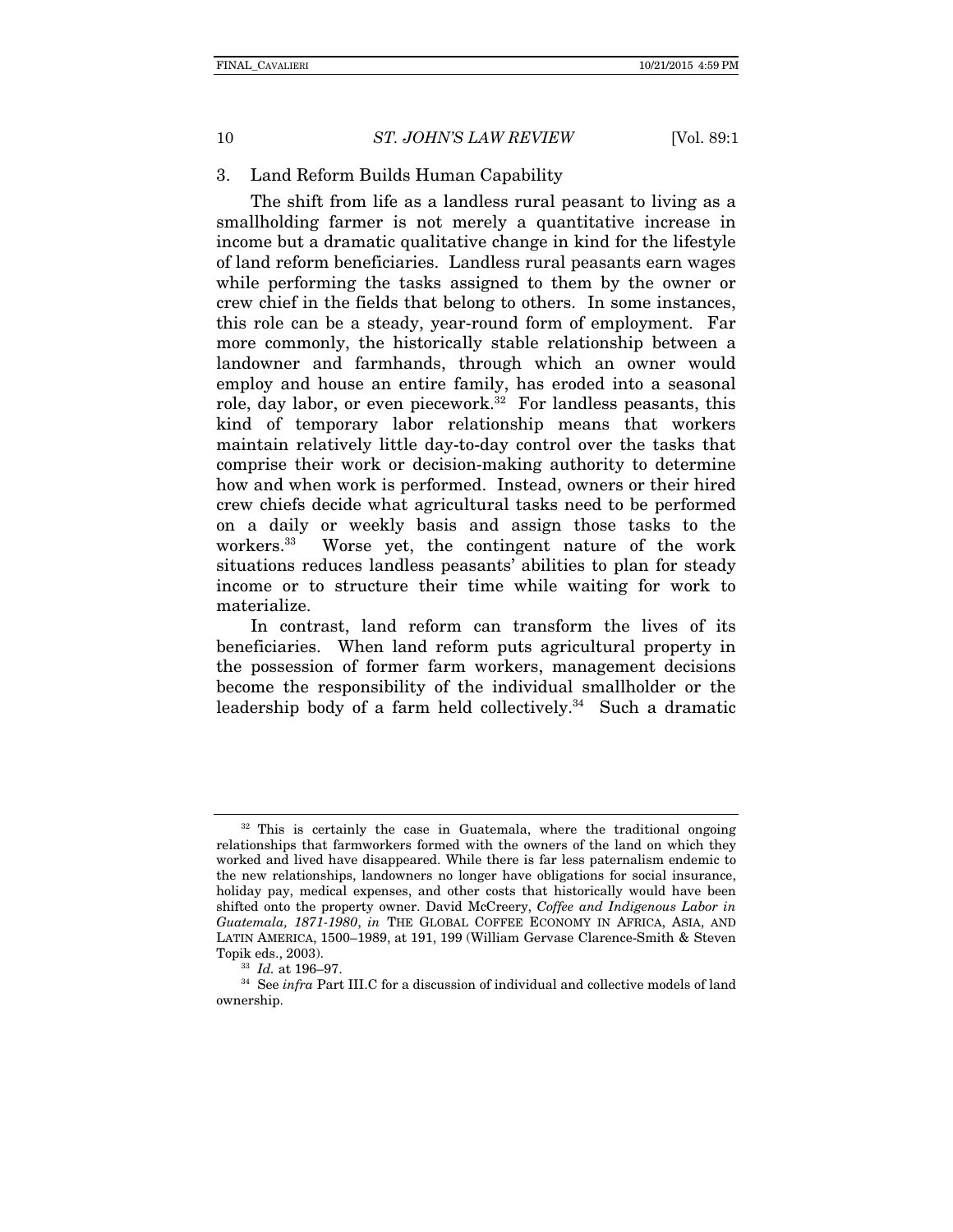increase in autonomy can be both terrifying and empowering for individuals who have previously spent their lives working the fields of other landowners.<sup>35</sup>

This facet of land reform demonstrates how it likewise serves the pragmatic goal of building human capacity. As articulated by the human capabilities approach to development, a theory of international development most closely associated with economist Amartya Sen and legal philosopher Martha Nussbaum,36 state actions should focus on increasing individuals' ability to achieve the ends they wish to pursue.<sup>37</sup> Although this theory has its roots as an economic model in Sen's version.<sup>38</sup> and an Aristotelian approach to philosophy in the work of Nussbaum,39 the capabilities approach to human development has subsequently attracted a substantial following in the field of development economics and has taken meaningful root in the international arena.40

Land reform responds to the fundamental concern of the capabilities approach to development, which is how to provide individuals with capability, defined as "the substantive freedom to achieve alternative functioning combinations."41 Functionings

<sup>&</sup>lt;sup>35</sup> Land reform can serve to reduce the constraints on autonomy experienced by poor rural citizens of developing nations. Although constrained autonomy is not unique to those at the bottom of social hierarchies, since all people operate with some limitations on their array of choices, those with fewer privileges commonly have the most circumscribed set of options before them, though this should not be viewed as preventing them from exercising their own agency. *See* Aya Gruber, *The Feminist War on Crime*, 92 IOWA L. REV. 741, 813–16 (discussing limited sets of options and embracing the self-determination rights of persons with fewer choices in the context of domestic violence). To the extent that technical assistance can improve land reform beneficiaries' odds of success by increasing their skills set, many governments undertaking land reform initiatives offer these kinds of programs. See *infra* Part III.D for a discussion of the range of possible government involvement in land reform efforts. 36 Shelley Cavalieri, *Capabilities Approach*, *in* THE WILEY-BLACKWELL

ENCYCLOPEDIA OF GENDER AND SEXUALITY STUDIES (Nancy A. Naples et al. eds., forthcoming 2016).<br><sup>37</sup> AMARTYA SEN, DEVELOPMENT AS FREEDOM 18 (1999).<br><sup>38</sup> MARTHA C. NUSSBAUM, WOMEN AND HUMAN DEVELOPMENT: THE

CAPABILITIES APPROACH 11 (2000). 39 SEN, *supra* note 37, at 24.

<sup>40</sup> *See* UNITED NATIONS DEV. PROGRAMME, HUMAN DEVELOPMENT REPORT 2013, at 64 (2013), *available at* hdr.undp.org/sites/default/files/reports/14/ hdr2013\_en\_complete.pdf ("[G]iving primacy to state investment in people's capabilities—especially their health, education and nutrition," combined with increasing their resiliency, "has paid human development dividends."). 41 SEN, *supra* note 37, at 75.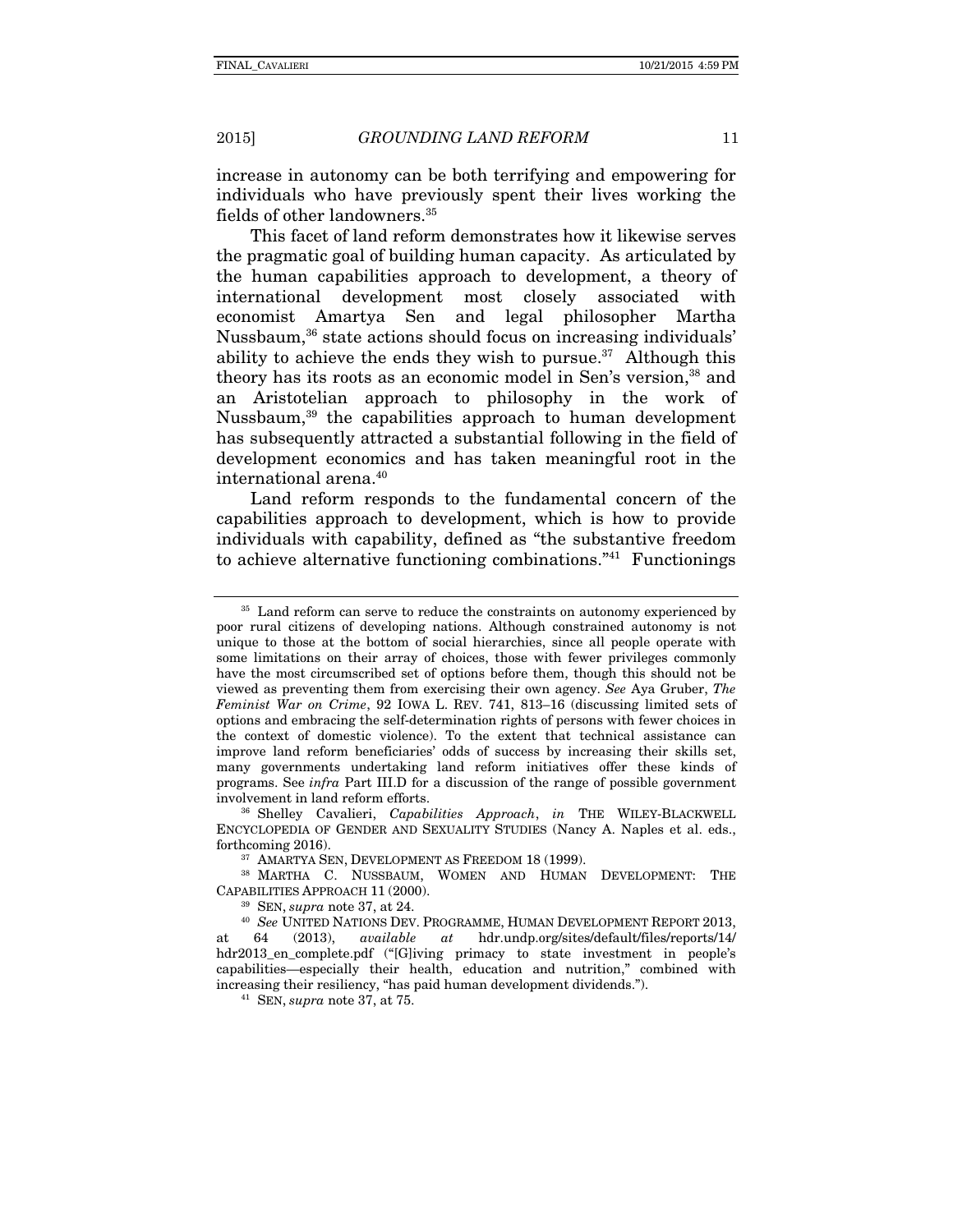are "the various things a person may value doing or being," and they can range from health and well-being to the pursuit of life goals and purpose.42 But functionings themselves are not the purpose of the capabilities approach; instead, it is the capacity that the functionings provide to individuals so they can pursue their own life ends and their own vision of the good.<sup>43</sup> Land may well be the kind of good that capacitates individuals to access an array of other functionings, including the income to pay for food, health care, and education, as well as the intangibles of dignity, self-respect, and a sense of autonomy. Land reform may thus be responsive to this kind of concern by providing a means to access other life purposes, as opposed to simply allowing the state to directly provide the raw materials.<sup>44</sup>

One aspect of the capabilities approach that is particularly applicable in the land reform context is that this model does not mandate a particular set of life choices. $45$  The capabilities approach offers a helpful framework for contemplating land reform because it demands that individuals have meaningful options available to them in life.46 Land reform satisfies the basic requirements of the capabilities approach because it addresses the root source of rural poverty in the developing world: the lack of meaningful options for sources of income for landless peasants. But it also honors the other key aspect of the capabilities approach by allowing individuals a great degree of freedom in living with this solution and thereby augmenting the variety of options available to individuals. Under the capabilities approach, access to land can be part of the range of goods that an individual can use to pursue his or her own life goals. Participation in market-compatible land reform is voluntary insofar as states do not mandate that individuals partake. But the capabilities approach does not only give individuals a set of goods with which to pursue their own ends. It also enables people to develop increasingly sophisticated capacity to attempt further goals and outcomes. The capacities that land reform

<sup>42</sup> *Id.*

<sup>43</sup> *See id.*

<sup>44</sup> This is also true in the context of interventions in trafficking for sex work. *See* Shelley Cavalieri, *Between Victim and Agent: A Third-Way Feminist Account of Trafficking for Sex Work*, 86 IND. L.J. 1409, 1457 (2011). 45 *See* SEN, *supra* note 37, at 75–81. 46 *See id.*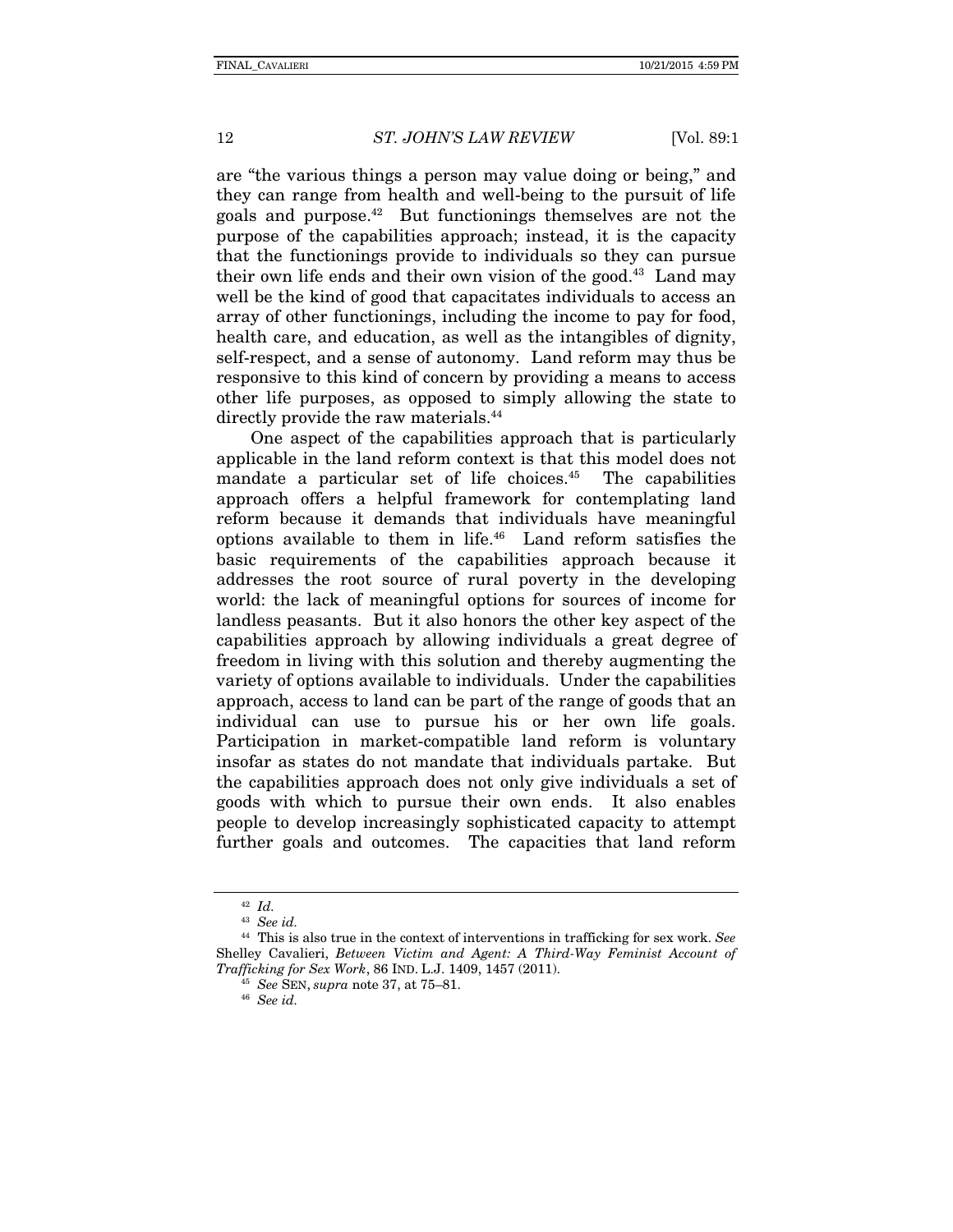builds are not purely provided by the set of primary social goods that land reform can offer through economic security; they also are a set of skills that result from building the autonomy of land reform beneficiaries. Learning to run a small business and to operate with authority over their own labor represents a substantial increase in the human capital of those who receive land.

4. Land Reform Helps Nations Fulfill Their Human Rights **Obligations** 

Land reform can also serve the important function of furthering the stated goals of human rights treaties, including ensuring the rights of all people to participate in cultural life<sup> $47$ </sup> and to earn a living through work,<sup>48</sup> thereby bringing states that are implementing these kinds of programs into closer compliance with their treaty obligations. While the International Covenant on Economic, Social and Cultural Rights provides only for the progressive realization of its mandates, $49$  land reform can accomplish some aspects of this ongoing, progressive approach to development.<sup>50</sup> Rights to work<sup>51</sup> and to remuneration, which provides a decent living,<sup>52</sup> are supported by government efforts to broaden the base of land ownership in a nation. When the landless rural poor spend their lives as temporary employees on the farms owned by others, they rarely have the ability to earn adequately to support their families. But land ownership provides what functions as a small business opportunity, allowing individuals to work for themselves. Likewise, rights to food<sup>53</sup> and housing<sup>54</sup> are furthered by land, which gives individuals access to subsistence-level farming and to a place to

<sup>47</sup> *See* International Covenant on Economic, Social and Cultural Rights art. 15, *opened for signature* Dec. 16, 1966, 993 U.N.T.S. 3 (entered into force Jan. 3, 1976) [hereinafter ICESCR]. 48 *See id.* art. 6. 49 *See id.* art. 2. 50 *Id.* (requiring state parties to take steps toward, not achieve, the rights

established in the covenant).<br>
<sup>51</sup> *Id.* art. 6.<br>
<sup>52</sup> *Id.* art. 7.<br>
<sup>53</sup> *Id.* art. 11.<br>
<sup>54</sup> *Id.*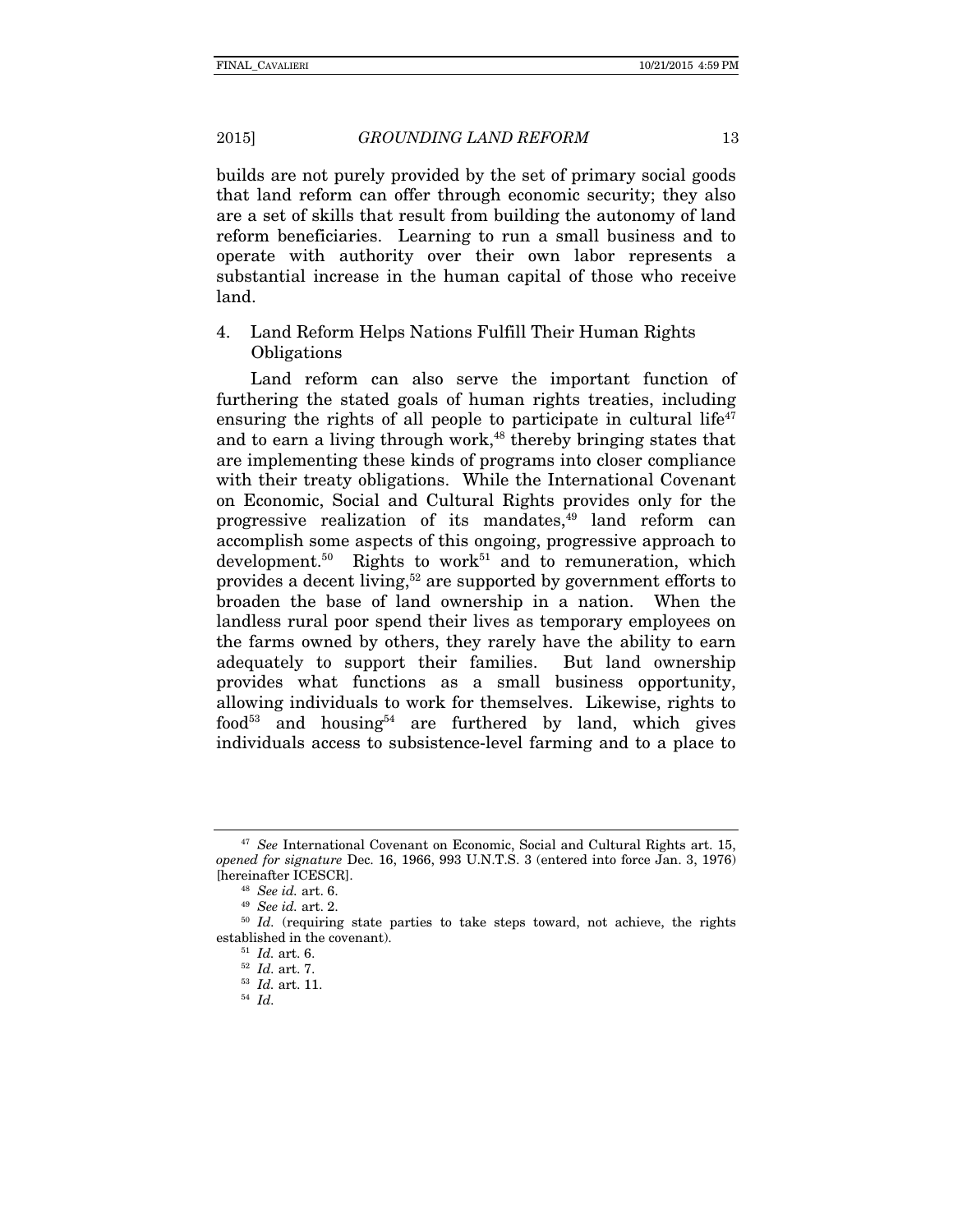build housing for their families. States that offer land reform as a means of reducing rural poverty are simultaneously fulfilling their treaty obligations.

More recent human rights conventions have treated land reform as its own topic worthy of consideration. Article  $14(2)(g)$ of the Convention on the Elimination of Discrimination Against Women ("CEDAW") specifically mentions agrarian reform in the context of women's human rights:

States Parties shall take all appropriate measures to eliminate discrimination against women in rural areas in order to ensure, on a basis of equality of men and women, that they participate in and benefit from rural development and, in particular, shall ensure to such women the right... $[t]$ o have access to agricultural credit and loans, marketing facilities, appropriate technology and equal treatment in land and agrarian reform as well as in land resettlement schemes . . . . <sup>55</sup>

While this article of CEDAW is focused on creating equality in access to land reform initiatives among men and women, inclusion of land reform in this relatively recent human rights convention suggests that land reform is increasingly a substantial topic of discussion in human rights and international development circles. Furthermore, that Article 14 specifically enumerates the needs of rural women as a distinct category of women suggests that rural populations warrant human rights and international development interventions that are targeted to their circumstances and unique needs.<sup>56</sup>

5. Land Reform Responds to the Hierarchy of Human Needs

The pragmatic goals described thus far build progressively one upon the other. At the first order, without basic food and economic security, no other development goals are possible. Second-order outcomes of access to the kinds of goods only available to those with capital become possible through formal titling, including improved housing, small business ownership,

<sup>55</sup> Convention on the Elimination of All Forms of Discrimination Against Women art. 14, § 2(g), *opened for signature* Dec. 18, 1979, 1249 U.N.T.S. 13 (entered into force Sept. 3, 1981) [hereinafter CEDAW].<br><sup>56</sup> Lisa R. Pruitt, *Deconstructing CEDAW's Article 14: Naming and Explaining* 

*Rural Difference*, 17 WM. & MARY J. WOMEN & L. 347, 352 (2011) (arguing that Article 14 of CEDAW is "an example of rural exceptionalism" because it "moves beyond the implicit focus on urban populations that characterizes a great deal of contemporary law making").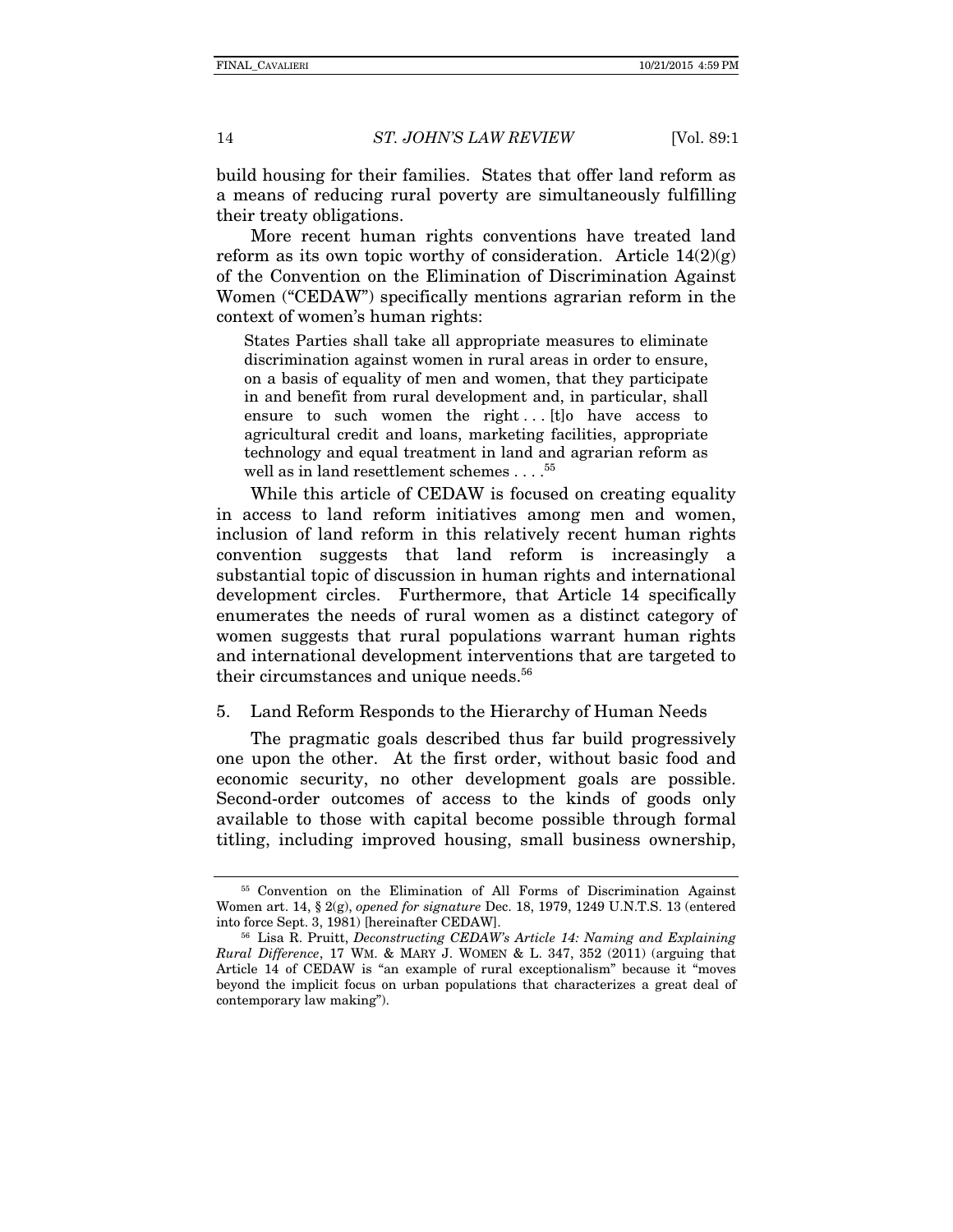and access to education. Third-order development of individual capacity equips individuals with the skills and abilities they need to pursue their own vision of the good, whatever that might be. This kind of capacity-building changes communities for the better, as they develop a critical mass of individuals dedicated to and capable of improving the situation of the whole community. And, finally, groups of individuals who have achieved a basic modicum of economic well-being and are working to improve their own communities in directed and focused ways have the ability to help their nation achieve the kinds of development goals that are the basis of the economic, social, and cultural rights treaties.

This ordering of the pragmatic goals of land reform resonates strongly with Maslow's well-known hierarchy of needs, which conceptualizes human development as occurring in a hierarchical fashion.57 Starting with physiological needs, such as food and water, Maslow theorized that once these baseline needs were met, people could instead focus on physical safety and security, then community, belonging, and affection, followed by esteem, and ultimately self-actualization.<sup>58</sup> These steps correlate closely to the interconnected pragmatic goals just discussed. Food security and income allow individuals to achieve this first level of physiological needs. Titling of land provides intergenerational security. Capacity-building serves ends of community, individual esteem, and self-actualization for beneficiaries of land reform. Achieving compliance with human rights goals accomplishes

<sup>57</sup> A.H. Maslow, *A Theory of Human Motivation*, 50 PSYCHOL. REV. 370, 370 (1943). 58 *Id.* at 375–76, 380–82; *see also* Charles K. Ten Brink, *Gayborhoods:* 

*Intersections of Land Use Regulation, Sexual Minorities, and the Creative Class*, 28 GA. ST. U. L. REV. 789, 799–800 (2012) (discussing Maslow's theory in the context of the provision of public goods and noting that "[m]unicipalities have not typically been thought to be in the business of providing esteem and self-actualization, but in fact they often do so without openly recognizing that goal"). Some legal scholars, working in concert with labor organizers, have posited that cooperative work models—similar to those found on collectively owned farms—can achieve at least the first stages of Maslow's hierarchy of needs, though the transformative aspects are not experienced by all involved. *See* Gowri J. Krishna, *Worker Cooperative Creation as Progressive Lawyering? Moving Beyond the One-Person, One-Vote Floor*, 34 BERKELEY J. EMP. & LAB. L. 65, 96 (2013).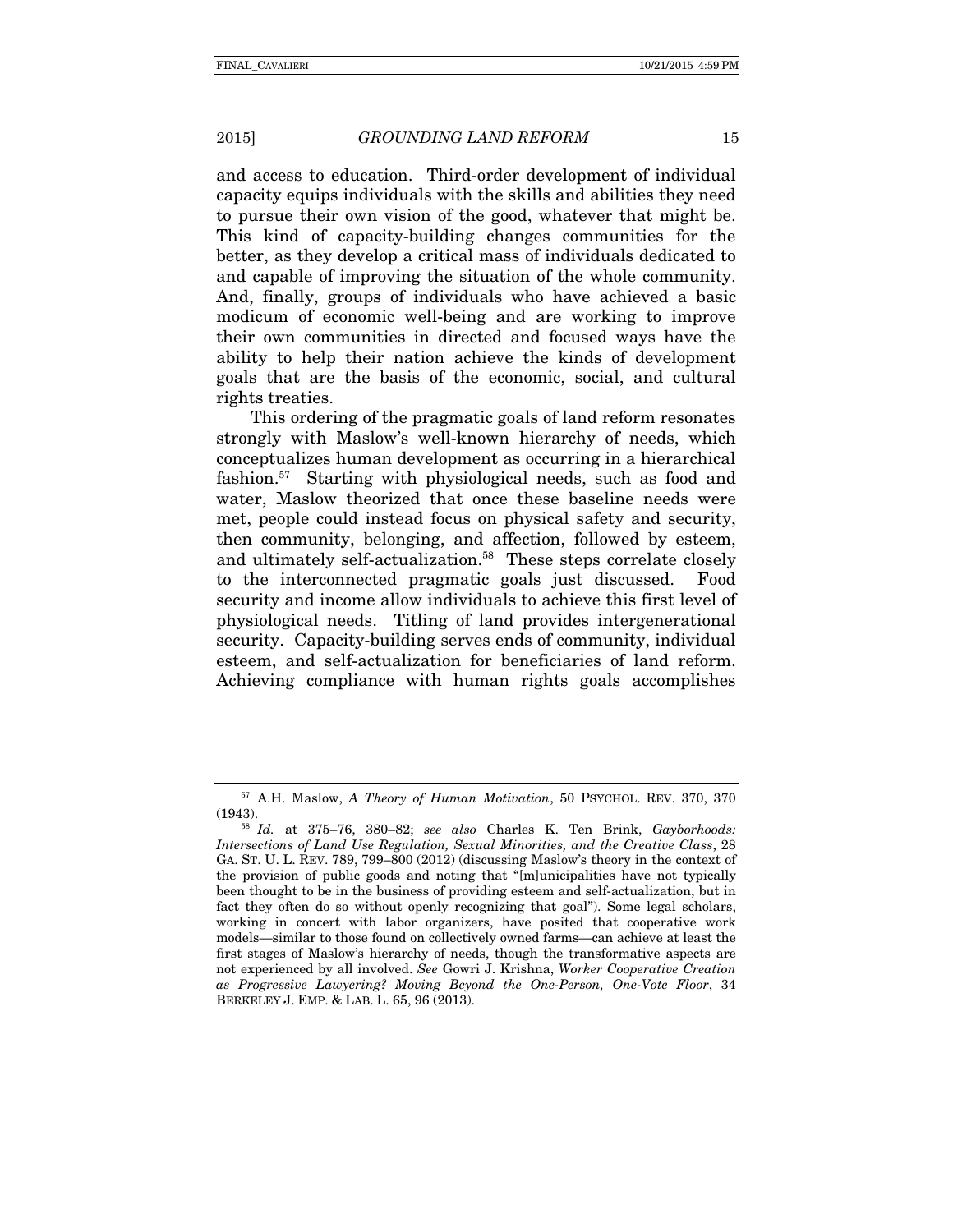esteem and self-actualization for the nation as a whole in a postcolonialist quest for identity and place in the world community.59

Despite the potential for these many valuable outcomes, while land reform can have a transformative effect on the lives of its beneficiaries and the states in which they reside, it is not a singular solution. Land reform, like other strategies to address poverty, is expensive to implement. Although the international community now has significant knowledge about what approaches can reduce extreme poverty in the developing world, the reality is that the lack of funds precludes nations from actually eradicating poverty. Even if there were the political will, the scarcity of land $60$  means that land reform cannot be the route out of poverty for all poor persons. But these limitations on what land reform can achieve does not discredit all land reform. Rather, these limitations highlight the fact that land reform is one of many development strategies that can be used in concert to address global poverty.

#### *B. Expressive Goals of Land Reform*

Beyond these practical purposes that land reform can accomplish, nations can also initiate these programs to achieve expressive goals. Expression may appear at first examination to be an insufficient justification for initiatives that democratize land access, easily dismissed as a vacuous, feel-good waste of resources or mere propaganda designed to bolster support for an embattled government. However, expression has a powerful role in shaping the evolution of nations. Coupled with pragmatic goals, expressive goals can demonstrate the advent of meaningful changes in the culture of a nation. In its most aspirational form, land reform can signal a shift towards a government that is more responsive to and engaged with its own people; it can demonstrate how the state's resource allocation model is at least partially dedicated to improving the conditions in which its citizens live.

<sup>&</sup>lt;sup>59</sup> *See infra* Part I.B.<br><sup>60</sup> *See* Cavalieri, *supra* note 16 (discussing the role of the scarcity of land in shaping land reform programs).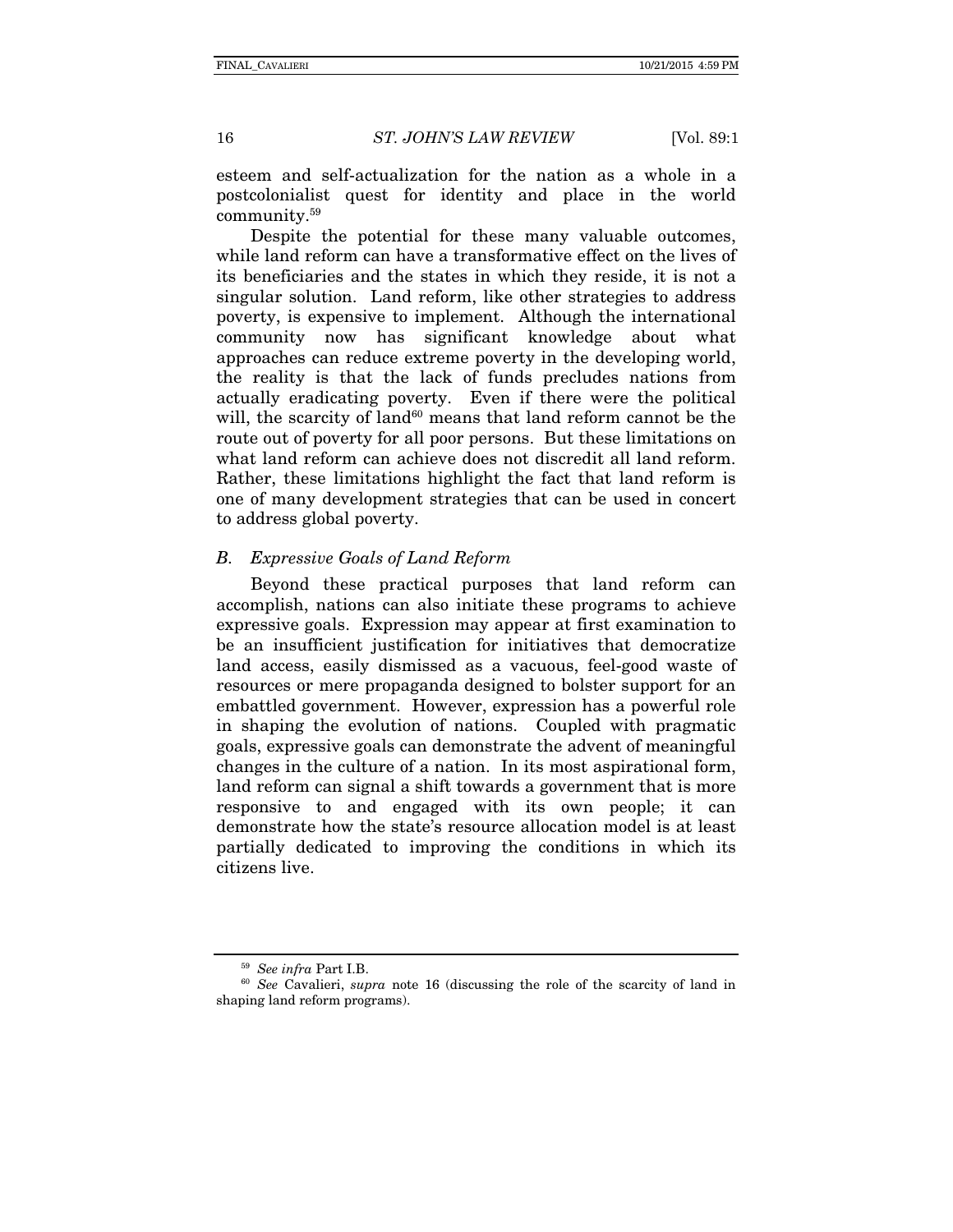Yet land reform that serves purely symbolic ends can highlight the presence of a government that views corruption, cronyism, and favoritism as legitimate government purposes and that is willing to use redistributive efforts such as land reform to prop up an otherwise struggling or illegitimate system.<sup>61</sup> Where land reform founded only on expressive goals bolsters an otherwise threatened regime, it stands for an unjustified system that undermines the democratic ends of land reform programs. While this section articulates the array of expressive purposes that land reform programs might serve, these goals only make sense when coupled with pragmatic ones as well. Although expressive goals of land reform can capture an important aspect of the culture of land access, a program based on symbolism but devoid of substance dedicated to improving the status of a nation's poorest citizens is fundamentally illegitimate. This limitation on the role of expression does not, however, diminish the importance of knowing what kinds of purposes land reform can represent in the national imagination. Shared meaning has long been an important aspect of legal and social change, $62$  and it likewise can be in the context of land reform.

Many nations implement land reform as part of a postcolonialist effort to broaden poor citizens' access to arable land.<sup>63</sup> Whether independence has been achieved from rule of a

<sup>&</sup>lt;sup>61</sup> Although this set of traits is not unique to expropriation-based land redistributions, transfers of expropriated land in gratitude for political patronage is a well-documented phenomenon. *See, e.g.*, HUMAN RIGHTS WATCH, FAST TRACK LAND REFORM IN ZIMBABWE 2 (2002), *available at* http://www.hrw.org/ reports/2002/zimbabwe/ZimLand0302.pdf (describing "party-political control of access to the forms for applying for land and partisan discrimination in the allocation of plots" and "the key role of the [ruling political party] militias in distributing and allocating land, [which are] the same militias that are responsible for violence and intimidation against many who might otherwise apply for a plot"); Andre Degeorges & Brian Reilly, *Politicization of Land Reform in Zimbabwe: Impacts on Wildlife, Food Production and the Economy*, 64 INT'L J. ENVTL. STUD. 571, 574, 576 (2007) (noting that when Zimbabwe undertook its radical land reform programs, it already possessed a great deal of land but failed in redistribution and resettlement due to "cronyism, nepotism and corruption" and observing that "[m]uch of the best land ha[d] ended in the hands of [ruling party] leaders and Government officials, military officers and many leading judges").

 $62$  One example of this would be the role of the National Health Service in solidifying British national identity after World War II. *See* Donald W. Light, *Universal Health Care: Lessons from the British Experience*, 93 AM. J. PUB. HEALTH 25, 26 (2003). 63 WALKER ET AL., *supra* note 12.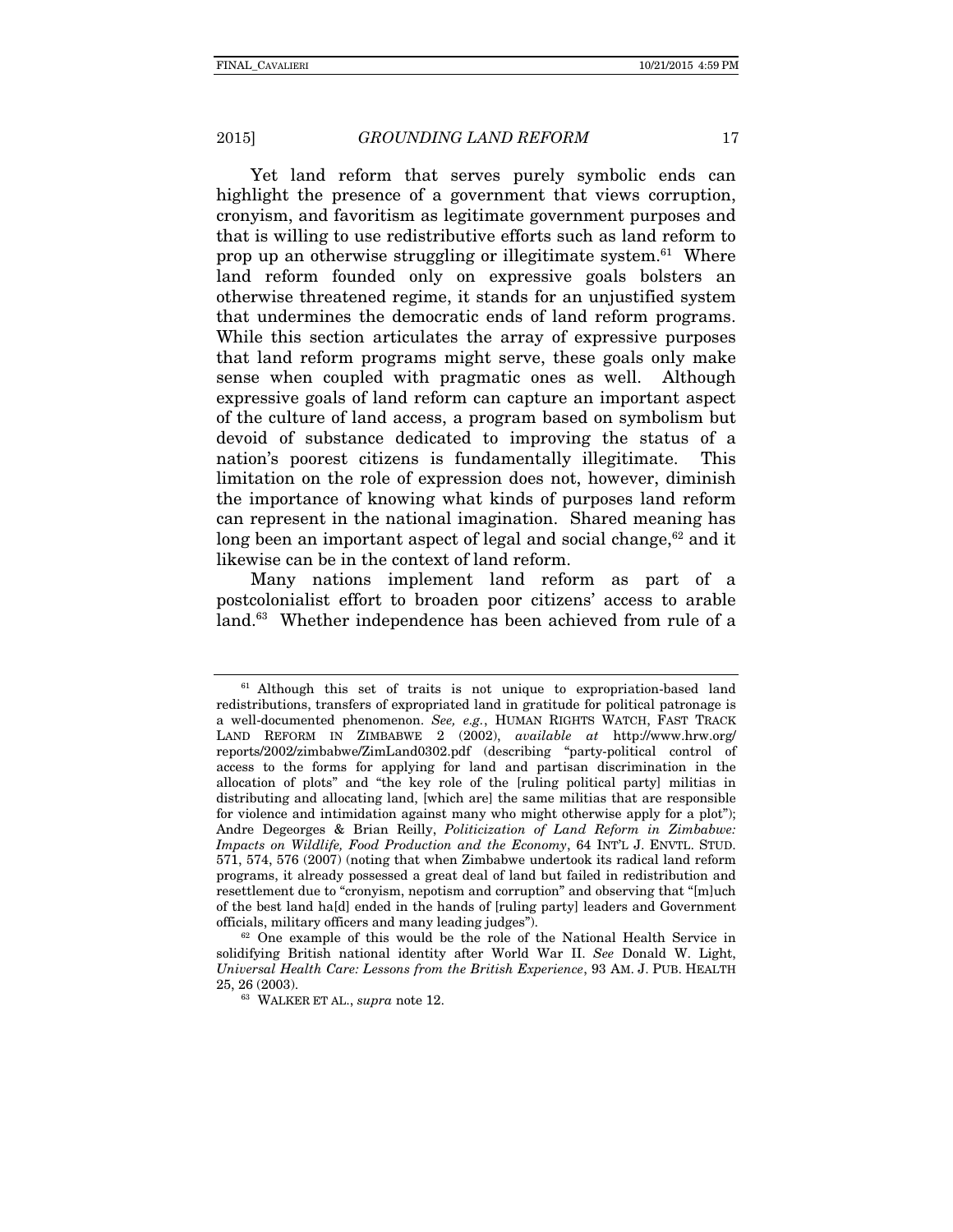colonial government<sup>64</sup> or a puppet government.<sup>65</sup> in the postcolonial context land reform signals a shift away from colonialist values of resource extraction and depletion for the enrichment of the colonizing nation. It demonstrates investment in the provision of economic and material support to the citizens of a nation. Prioritizing the use of national resources to eradicate poverty and improve the lives of a nation's own people is both a practical and an emblematic change. Implementation of land reform marks a moment where property as personhood ceases to be a theory and becomes lived reality.<sup>66</sup> Land reform after independence signifies the aspiration of the nation to achieve a more egalitarian state where wealth accrues to citizens instead of foreigners.67

For land reform beneficiaries in this kind of a system, ownership of land represents the deepest hopes of the poor to have access to the stability that land signifies and a share of the wealth they believe to be the promise of independence from colonial powers.68 But it also captures the belief that farming the

957–58 (1982); *see also* Cavalieri, *supra* note 16 (arguing that personhood might play a robust role in shaping land reform initiatives).<br><sup>67</sup> For example, in Guatemala, coffee farms were traditionally operated by the

families of German immigrants that settled in the highlands and maintained large plantations. Since the implementation of Fondo de Tierras, the most recent iteration of Guatemalan land reform, many former farmworkers on those same plantations are now purchasing the land. The identities of these new smallholders as farmers coincides with their burgeoning identities as citizens of a postwar Guatemala, with an elected government that does not commit rural genocide. In Zimbabwe, colonial expropriation created tenure patterns where white farmers own large farms in fertile areas, "while black rural dwellers barely subsist." HUMAN RIGHTS WATCH, *supra* note 61, at 4.

<sup>68</sup> The scholarship on law and hope is growing, and land reform efforts fit squarely as an example of what it means when legal systems not only resolve legal wrongs but provide citizens with hope. *See* Kathryn Abrams & Hila Keren, *Law in the Cultivation of Hope*, 95 CALIF. L. REV. 319, 346–56, 363–71 (2007) (articulating five elements of efforts to cultivate hope in others, including communicating recognition and vision, allowing individuation, providing resources, supporting

 $64$  In nations where colonial powers formally governed, independence involved the formation of an autonomous government, though in the Zimbabwean case, race-based rule did not fall until a later date. JOSEPH HANLON ET AL., ZIMBABWE TAKES BACK ITS LAND 36 (2013).

 $65$  In other instances, puppet governments were ostensibly comprised of citizens who were controlled and shaped through colonial action. JIM HANDY, GIFT OF THE DEVIL: A HISTORY OF GUATEMALA 85–88 (1984) (describing the relationship of Guatemalan government to the United Fruit Company and the United States government). 66 Margaret Jane Radin, *Property and Personhood*, 34 STAN. L. REV. 957,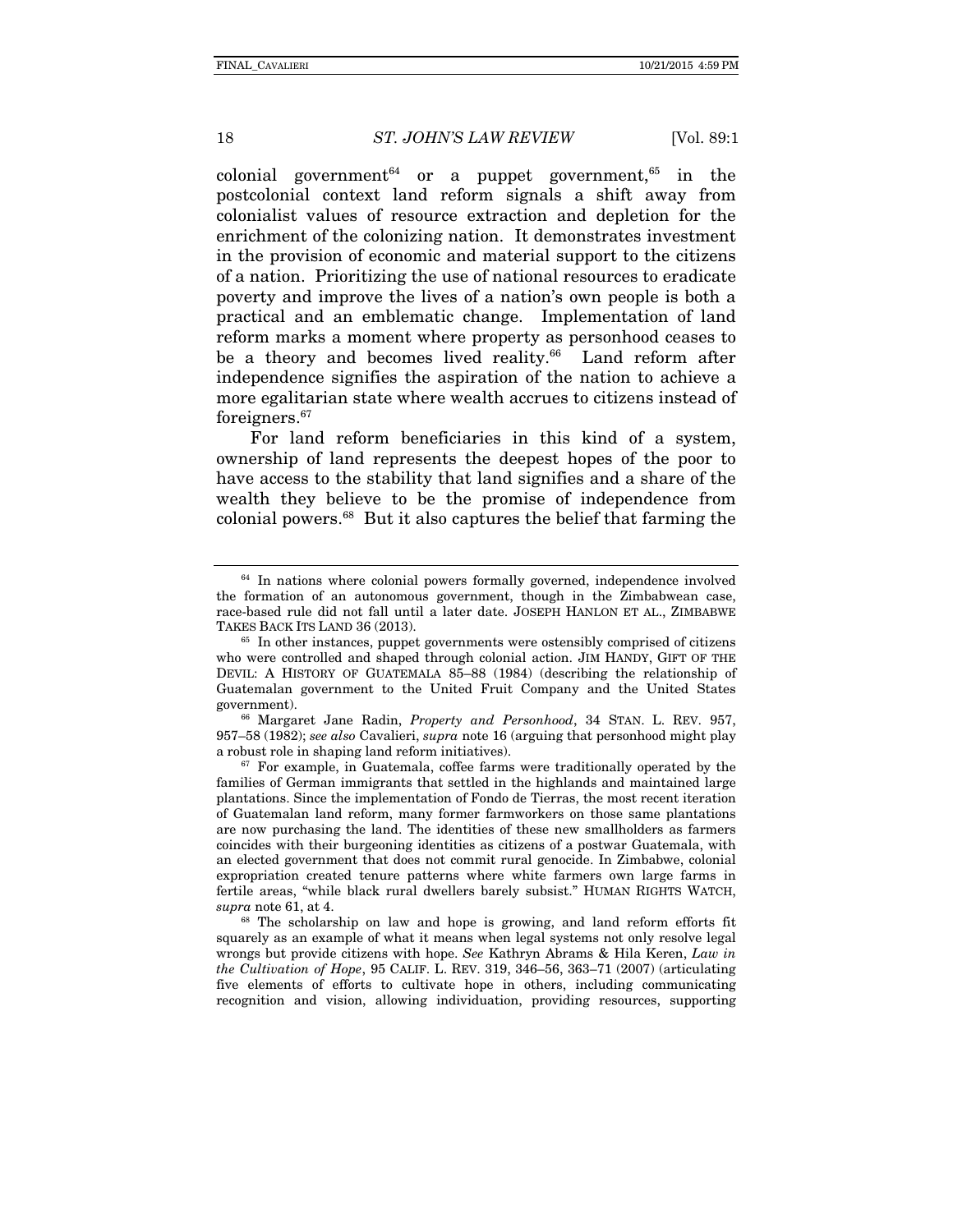land involves a claim to the nation's patrimony, that tilling soil is an investment in the continued success and prosperity of the nation.69 Land ownership and the personal investment of time, sweat, and money into its cultivation is proof of social citizenship.70 Individuals who work the land under postcolonialist circumstances do so in part as a statement of autonomy and dignity following years of struggle and oppression.

Land reform is imbued with expressive meaning, and not only for the individual new land owner in postcolonialist nations; it also has important expressive meaning for the nation itself. In some instances, when land reform is implemented after years of violence or government brutality,<sup>71</sup> land reform can serve as a form of reparations and provide a clear path forward—not as a public airing of truth but as a form of reconciliation nonetheless.72 Broadening access to land by government action is concrete evidence of the postcolonial identity of the nation as independent and capable of economic stability, aligning with a shift towards national self-direction and agency as an actor in the international arena. Land reform puts land in the hands of the native peoples or their descendants in many countries and is a manifestation of the nation's self-reliance and capability following years or perhaps centuries of external rule that undermined these capacities. Democratizing land access and the

<sup>70</sup> The failed American postbellum promise of forty acres and a mule—land and the materials necessary to work it—is still viewed by rural African Americans as demonstrative of the refusal to grant the nation's patrimony to freed formerly enslaved persons. *See* Thomas W. Mitchell, *From Reconstruction to Deconstruction: Undermining Black Landownership, Political Independence, and Community Through Partition Sales of Tenancies in Common*, 95 NW. U. L. REV. 505, 505–06, 530, 532 (2001).  $71$  Guatemala's most recent land reform was founded as part of the 1996 Peace

Accords after a thirty-six-year civil war. SUSANNE JONAS, OF CENTAURS AND DOVES: GUATEMALA'S PEACE PROCESS 11, 79–80 (2000). South Africa began a serious land reform effort at the end of apartheid. WALKER ET AL., *supra* note 12.

<sup>72</sup> *See* MARTHA MINOW, BETWEEN VENGEANCE AND FORGIVENESS 91–117 (1998) (discussing the importance of reparations after mass human rights atrocities).

agency, and fostering solidarity, as well as identifying Head Start as a programmatic

 $e^{69}$  This sense of place and belonging is not unique to the developing world. In the United States, the century farm movement identifies and honors farmers who can demonstrate that their farm has been in the family for at least 100 years. In such instances, land ownership is not only about livelihood but also about identity, a sense of place, and "honor[ing] a family's multi-generational relationship with the land." Jerry L. Anderson, *Britain's Right to Roam: Redefining the Landowner's*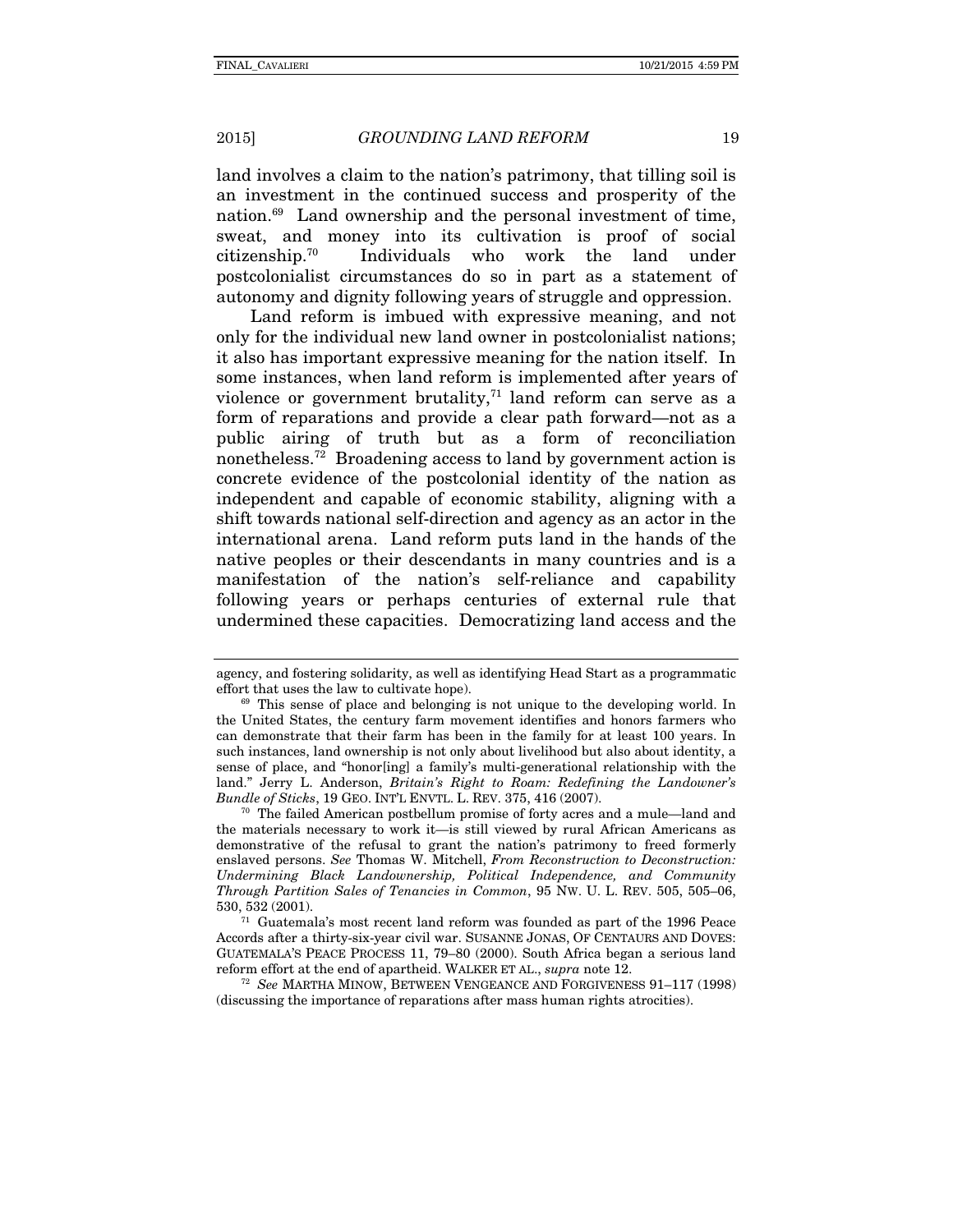intensive farming of arable land within a postcolonialist state can also lead to complete food autonomy within a nation, or realistic steps toward it, exhibiting the nation's ability to care for and increasingly sustain its own people without reliance on external assistance.

Finally, from an international vantage point, land reform can offer concrete evidence that the broad anti-poverty efforts of transgovernmental organizations like the United Nations Development Program<sup>73</sup> and nongovernmental organizations like the Gates Foundation<sup>74</sup> are taking root. The work of these organizations might be best viewed through a theoretical lens such as the Capabilities Approach<sup> $75$ </sup> or from the vantage of Rawlsian justice as fairness.<sup>76</sup> They are dedicated to improving the lot of the worst-off people in the world, though they do not advocate a formal equity in distributing resources throughout society. The anti-poverty initiatives of these kinds of organizations exhibit a broadening, worldwide commitment to the eradication of extreme poverty and the reduction of poverty overall.77 Nations making domestic commitments towards the same goals demonstrate that the poorest countries in the world are not merely beneficiaries of external international development efforts, but are instead agents engaged in a shared purpose of improving the standard of living of their poorest citizens.

Of course, these expressive goals are not limitless in their scope. That land is contextual and contingent<sup>78</sup> suggests that it will continue to mean different things to different people in

<sup>73</sup> *See* UNITED NATIONS DEV. PROGRAMME, *supra* note 40, at 3 ("[M]easures and analytics are needed that broaden the human development concept. . . . [Human development measures] must meet this challenge by moving beyond a focus on measuring individual capabilities to incorporate society-level capacities, concerns and perceptions. Individual achievements in health, education and income, while essential, do not guarantee progress in human development if social conditions constrain individual achievements . . . ."). 74 *See What We Do*, BILL & MELINDA GATES FOUNDATION,

http://www.gatesfoundation.org/What-We-Do (last visited Aug. 5, 2015). 75 *See* discussion *supra* Part I.A.3. 76 *See* discussion *infra* Part II.B (considering how redistributive land reform

fares when analyzed under John Rawls's approach to justice, articulated in his seminal work, A Theory of Justice).

<sup>&</sup>lt;sup>77</sup> *See A World of Development Experience*, UNITED NATIONS DEV. PROGRAMME, http://www.undp.org/content/undp/en/home/operations/about\_us.html. 78 For a more thorough discussion of the relationship between land reform and

the contingent meaning of property, see Cavalieri, *supra* note 16.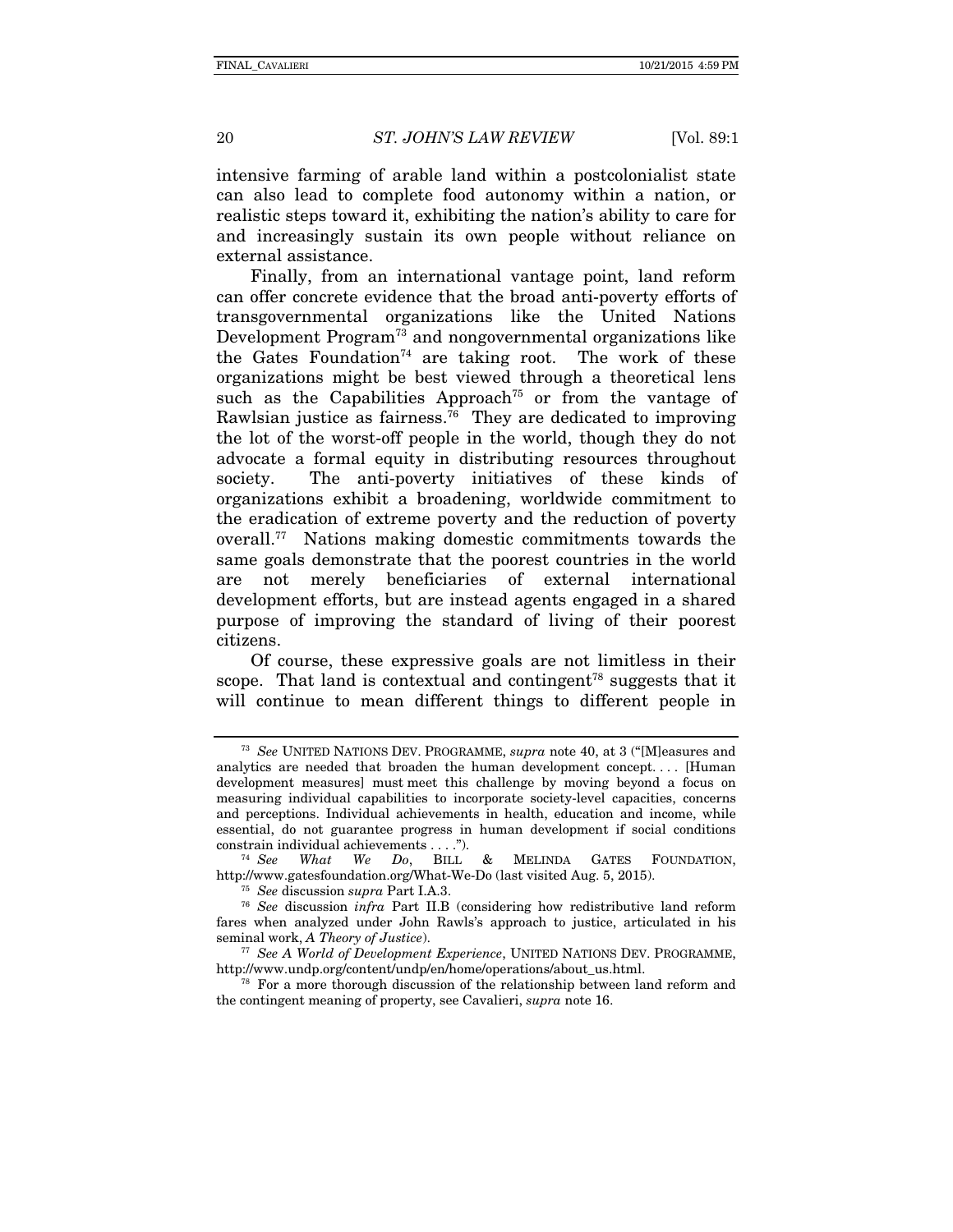different places and times. Land reform thus can never bear only one expressive meaning. But this should not preclude policymakers from contemplating what a land reform program can say to all citizens of a nation in addition to what it can do for some citizens of a nation. Indeed, it is possible that the expressive message of land reform is broader in its impact within a nation than the material effects of the reform. Respecting expressive purposes thus remains an important consideration when shaping a land reform initiative and can help analysts understand why a particular program may succeed or fail.

## II. MARKET-COMPATIBLE LAND REFORM PROGRAMS: A PRAGMATIC LEVEL OF REDISTRIBUTION

Designed to democratize land access, redistributive land reform necessarily involves land changing hands because these programs are intended to increase the number of people with rights to arable land.79 Land reform accomplishes its many important goals<sup>80</sup> by creating a new group of people with rights to land. Critics of land reform decry these initiatives as wealth redistribution, claiming that such efforts grossly overstep permissible government actions. But these critics assume incorrectly that all reallocation of property is unjust. The problem is the imprecision inherent in the term redistribution; its meaning is imbued with contempt, but redistribution is a common, even pedestrian, government function. $81$  At the heart of this critique is the mistaken assumption that because some redistribution of private property might go too far, all redistribution is an unwarranted frustration of private property rights.

This Article argues that redistributive land reform can be compatible with the operation of a market for land, and furthermore that it should be structured to avoid massive disruption to the land market in order to most directly reduce the

<sup>79</sup> It is of course possible to simply transfer land rights from one party to another without increasing the number of people who have access to land. But this kind of effort would not democratize access and, therefore, does not qualify as land reform in the sense in which the term is used in this Article.

reform in the sense in which the term is used in this Article. 80 *See supra* Part I. 81 Martha Albertson Fineman, *Cracking the Foundational Myths: Independence, Autonomy, and Self-Sufficiency*, 8 AM. U. J. GENDER SOC. POL'Y & L. 13, 22–23 (2000).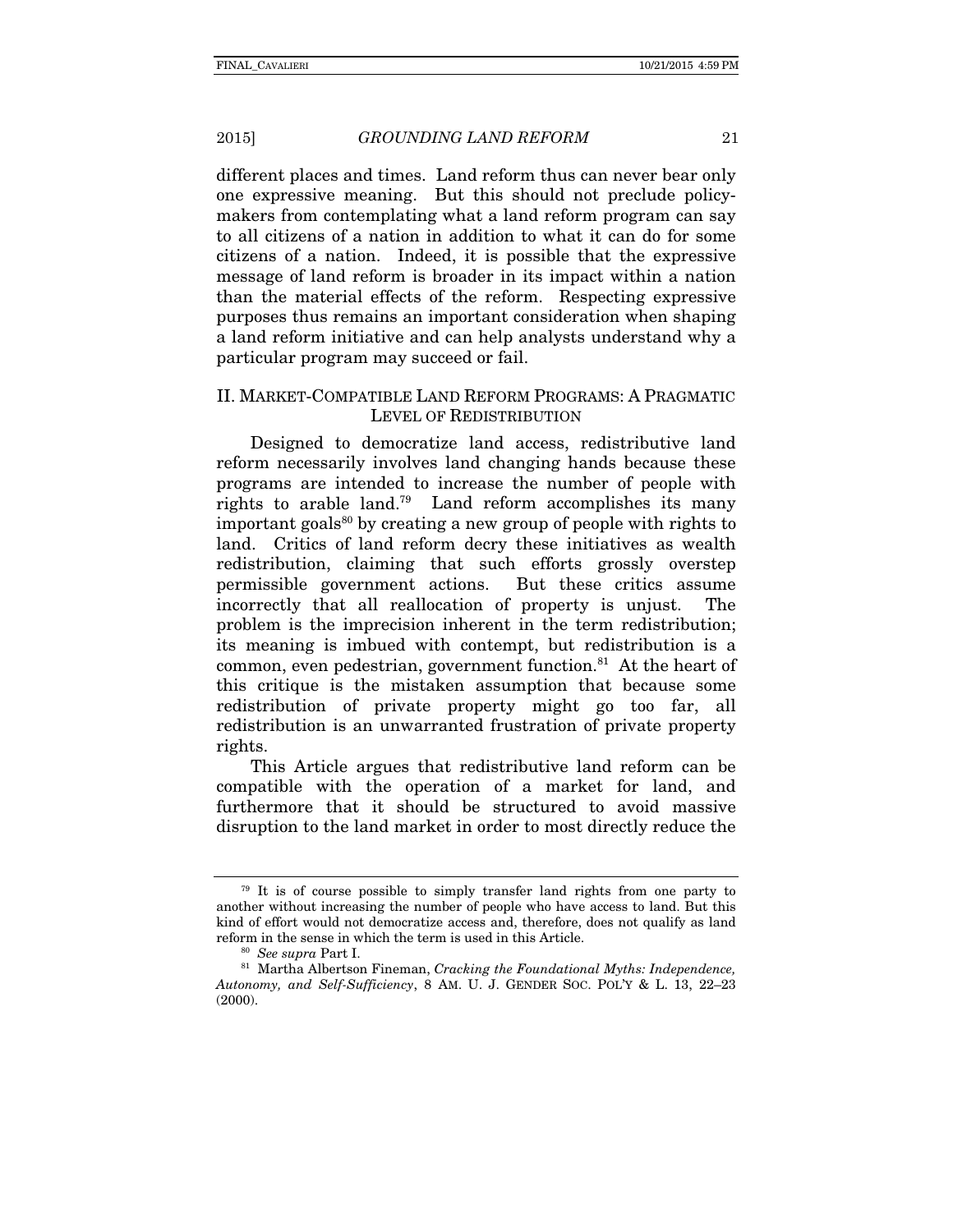incidence of poverty in the nation. A market-compatible land reform program avoids uncompensated state taking of private property, but adopts as necessary compensated eminent domain to achieve the public good of democratized access to land.<sup>82</sup> While uncompensated taking exceeds reasonable bounds because it generates externalities that can undermine the goals of land reform itself, the kinds of market-compatible land reform programs that are the centerpiece of this Article strike an appropriate balance, since states are concerned with, and at least partially responsible for, the well-being of their people. This Article focuses on land reform programs that avoid uncompensated state taking of private property, which I refer to as market-compatible land reform programs. Although uncompensated taking warrants its own detailed scholarly consideration as a method by which states alter the system of land ownership, this Article focuses explicitly on why land reform programs designed to further development-based national and international goals make sense. To that end, this Section briefly defines expropriation in the context of land reform, explains how expropriation runs the risk of undermining land reform as a development initiative, and shows how market-compatible land reform balances economic efficiency with the achievement of a greater degree of equity in a nation.

To be clear, this Article does not idealize the land market as the solution to problems of poverty. Rather, this Article argues that if some market for land is accepted as a given in nations' political arrangements, expropriation can cause economic

 $82$  The distinction drawn here between market compatible land reform programs and expropriation-based land reform programs differs from the distinctions development scholars often draw among land reform initiatives. Their common parlance refers to market-led agrarian reform which relies on market mechanisms to provide land to landless people and only distributes "the land of landlords who voluntarily sell . . . [. L]andlords who do not want to sell are not compelled to do so." BORRAS, *supra* note 7, at 54. Elsewhere, this kind of reform is called a willing-buyer, willing-seller program. *See, e.g.*, HUMAN RIGHTS WATCH, *supra* note 61, at 6. In contrast, state-led agrarian reform is coercive land reform in which landlords are either unpaid for land taken or are paid at a below market price. *See* BORRAS, *supra*  note 7, at 58. However, this Article departs from this distinction, arguing instead that the key for policymakers is to distinguish land reform programs that compensate the landlord, which risk less economic destabilization, from land reform programs based on uncompensated or undercompensated expropriation. Focusing on the maintenance of stability as the key distinction among land reform programs is an important contribution that the legal scholarship and its analysis of expropriation can make to discussions of land reform.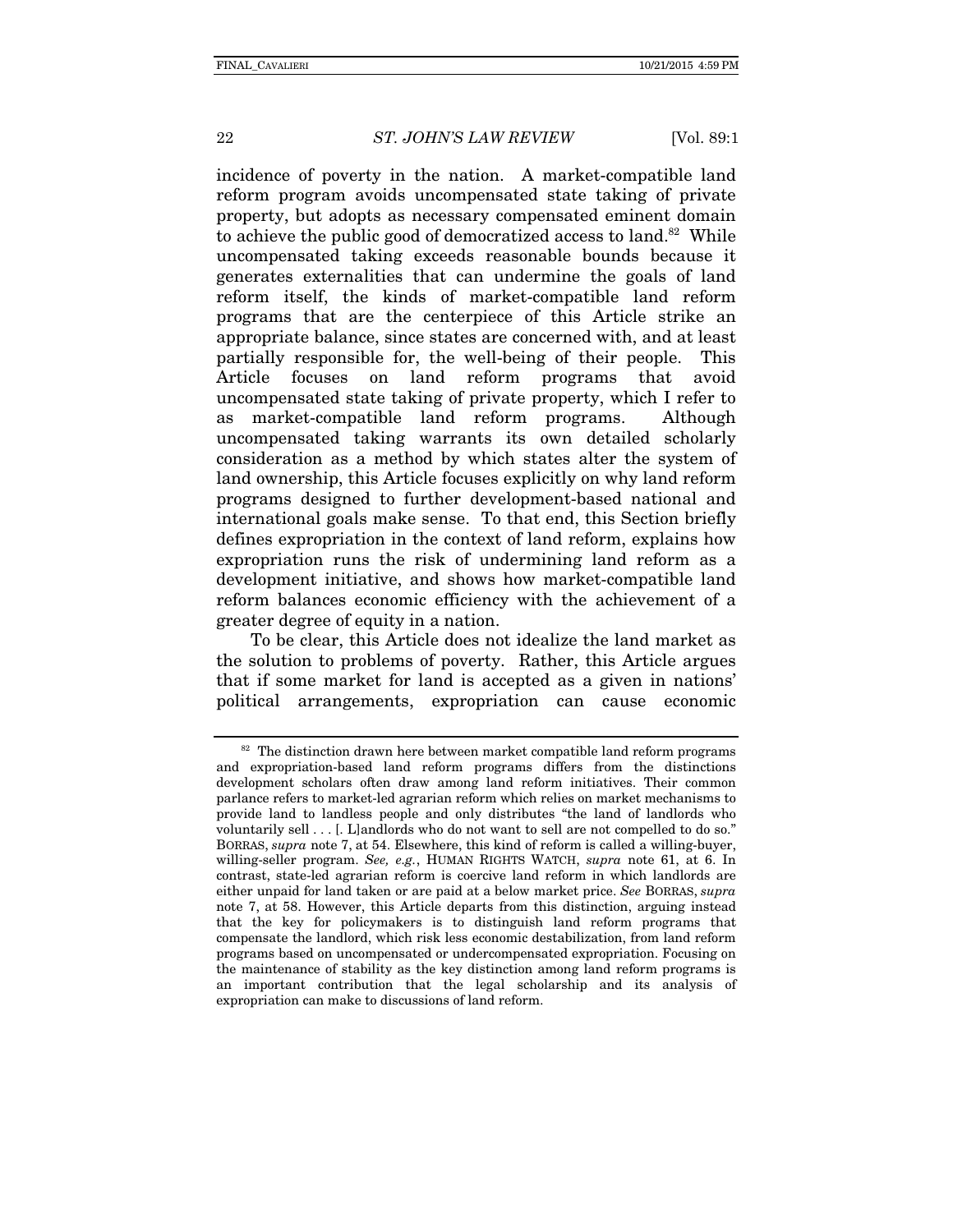destabilization that disproportionately harms the poorest citizens. This is neither a normative nor a philosophical critique of expropriation, but a pragmatic one due to its consequences under a certain set of circumstances. Thus, while this Article argues that expropriation is problematic, this is a contextual and consequentialist claim based upon expropriation's ill effects in the situation of a system of private property in land. One could envision a different property system in which these consequences would not accrue in the same fashion, but that is a different project than the one that this Article undertakes. This Article aims to show the most plausible route from the current market for land to a robust program of land reform.

#### *A. Distinguishing Uncompensated Expropriation from Compensated Eminent Domain*

Expropriation is the government taking of private property.<sup>83</sup> The term "expropriation" can be imprecise because it does not clarify whether or not the government compensates the landowner for the taken property. $84$  For the purposes of this Article, the term "expropriation" is used to refer to takings that occur without compensation. Land reform programs can be based upon this kind of taking, whereby the state expropriates the private property that will be involved in a land reform initiative. Although the power of the sovereign to take property has long been considered an inherent aspect of sovereignty,<sup>85</sup> unjustified or uncompensated expropriation today violates the

<sup>&</sup>lt;sup>83</sup> " '[E]xpropriation' refers to an act by which governmental authority is used to deny some benefit of property." Barry Appleton, *Regulatory Takings: The* 

<sup>&</sup>lt;sup>84</sup> *See, e.g.*, SINGER, *supra* note 28, at 672 (noting that "[o]utright expropriation of property clearly requires compensation" in light of the U.S. Constitution's Fifth Amendment Takings Clause). 85 THOMAS F. BERGIN & PAUL G. HASKELL, PREFACE TO ESTATES IN LAND AND

FUTURE INTERESTS 3 (2d ed. 1984) (observing that any act of disloyalty to the throne could lead to the loss of one's land); *see also* William R. Vance, *The Quest for Tenure in the United States*, 33 YALE L.J. 248, 270 (1924) (describing the powers of the sovereign). Additionally, some exercises of government authority over private property may serve goals other than land reform. For example, U.S. federal law provides for the government to confiscate private property that has been used in illegal drug transactions. 21 U.S.C. § 881 (2012). The critique offered here of expropriation is based purely on its use for accomplishing land reform goals in the contemporary world and is neither a historical critique of the evolution of the sovereign's power of eminent domain nor a contemporary critique of other reasons that a state might confiscate private property.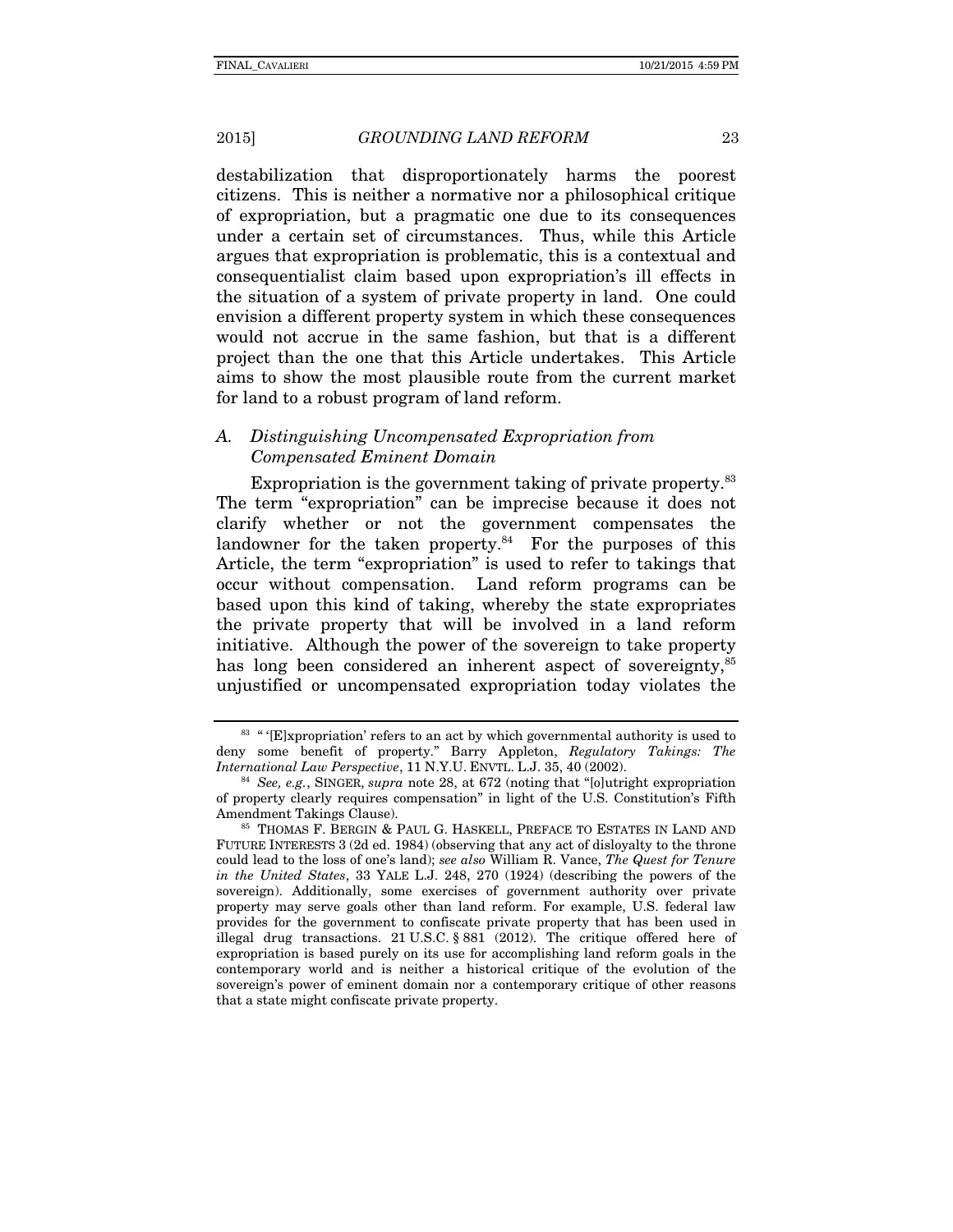domestic law of many nations<sup>86</sup> and international human rights norms.87 Under expropriation-based models of land reform, the state seizes privately owned land while refusing to compensate the owner; it can then redistribute the property by providing another individual or group with title or access to the seized land.<sup>88</sup> In the absence of compensation, the state's decision to expropriate for land reform is simply a choice to exercise its sovereign power in favor of certain kinds of owners over other kinds of private owners without regard for making the prior owners economically whole.

But expropriation is not the only way that the state can obtain land for land reform when the market itself offers insufficient property. The state can exercise its eminent domain powers to compel individuals to sell their property to the state. Both domestic and international legal systems have provided for a model of justified and compensated eminent domain. Some nations' constitutions have defined permissible justifications for the state's exercise of eminent domain, such as public use<sup>89</sup> or

these various mechanisms of redistribution.<br><sup>89</sup> U.S. CONST. amend. V ("[N]or shall private property be taken for public use,

without just compensation.").

<sup>&</sup>lt;sup>86</sup> For example, the U.S. Constitution provides that "private property [shall not] be taken for public use, without just compensation." U.S. CONST. amend. V. Similarly, the Spanish Constitution provides that "[n]o one may be deprived of his or her property and rights, except on justified grounds of public utility or social interest and with a proper compensation in accordance with the law." CONSTITUCIÓN ESPAÑOLA, B.O.E. n. 311, Dec. 29, 1978, art. 33,  $\S 3$ .

<sup>&</sup>lt;sup>87</sup> Universal Declaration of Human Rights, G.A. Res. 217 (III)A, art. 17, U.N. Doc. A/RES/217(III) (Dec. 10, 1948) ("(1) Everyone has the right to own property alone as well as in association with others. (2) No one shall be arbitrarily deprived of his property."); African Charter on Human and Peoples' Rights art. 14, June 27, 1981, 1520 U.N.T.S. 248 ("The right to property shall be guaranteed. It may only be encroached upon in the interest of public need or in the general interest of the community and in accordance with the provisions of appropriate laws."); American Convention on Human Rights art. 21, Nov. 22, 1969, 1144 U.N.T.S. 150  $($ "(1) Everyone has the right to the use and enjoyment of his property. The law may subordinate such use and enjoyment to the interest of society. (2) No one shall be deprived of his property except upon payment of just compensation, for reasons of public utility or social interest, and in the cases and according to the forms established by law."); Protocol to the Convention for the Protection of Human Rights and Fundamental Freedoms art. 1, *opened for signature* Mar. 20, 1952, 213 U.N.T.S. 262 (entered into force May 18, 1954) ("Every natural or legal person is entitled to the peaceful enjoyment of his possessions. No one shall be deprived of his possessions except in the public interest and subject to the conditions provided for by law and by the general principles of international law."). 88 BORRAS, *supra* note 7, at 4. See discussion *infra* Part III, which considers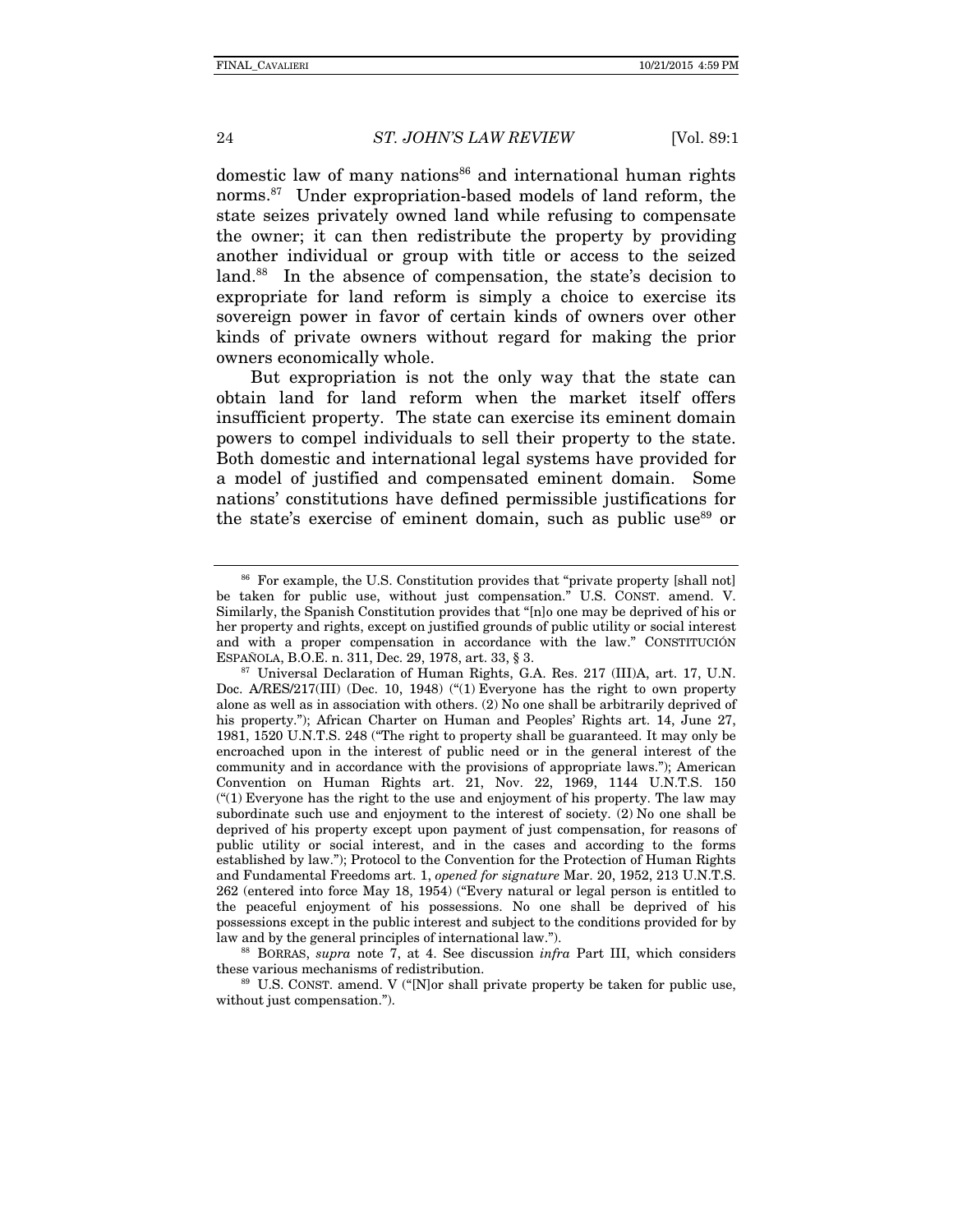public interest,<sup>90</sup> and have required the payment of just<sup>91</sup> or fitting92 compensation as well. When land reform is based on this kind of justified compensated exercise of eminent domain, the state is again expressing a preference that land title or access be provided to a new private owner instead of the prior owner. But the government's use of the eminent domain power to deprive some owners of their property rights in order to bestow those private property rights on others also includes an effort to make the prior owner financially whole for the loss of the property; this process recognizes and attempts to ameliorate the deprivation that the prior owner suffers.<sup>93</sup>

# *B. Why Expropriation-Based Land Reform Is Self-Defeating*

While the unlawfulness of expropriation raises legitimate  $\log$ al concerns,  $94$  for this discussion of land reform, expropriationbased land reform is most problematic because of the ways that it undercuts the other key goals of land reform initiatives.<sup>95</sup> Land reform based on expropriation raises serious risks for nations struggling to ensure basic livelihoods for their people, which would include the bulk of countries interested or engaged in land

model. Challenges to the adequacy of compensation indicate that there is a conflict about whether the taking is expropriation or an exercise of the state's powers of eminent domain. When the land allocated in land reform is acquired through insufficiently compensated eminent domain actions, the resulting program is an unfortunate hybrid of expropriation and government-initiated purchase through the exercise of eminent domain. To the extent that insufficiently compensated eminent domain actions raise the same problems as full-fledged expropriation, this type of land reform warrants categorization as a less severe form of expropriation instead of a market-compatible variety of land reform. The problems of expropriation are the topic of the next Section. 94 *See supra* note 87 (discussing the variety of international human rights legal

norms and domestic laws that bar expropriation without justification or compensation).

<sup>95</sup> *See supra* Part I. It would also be possible to offer a noninstrumentalist critique of expropriation which would challenge the state's refusal to honor private property rights, not just the negative externalities that expropriation generates. But this approach is extrinsic to the current discussion which is focused on achieving the goals of land reform and international development, not on a broader critique of government takings of private property.

<sup>90</sup> C.E., B.O.E. n. 311, Dec. 29, 1978, art. 33, § 3 (Spain) ("No one may be deprived of his or her property and rights, except on justified grounds of public utility or social interest and with a proper compensation in accordance with the law.").<br><sup>91</sup> U.S. CONST. amend. V.<br><sup>92</sup> C.E., B.O.E. n. 311, Dec. 29, 1978, art. 33, § 3 (Spain).<br><sup>93</sup> Questions about the sufficiency of compensation can muddy this dichotomous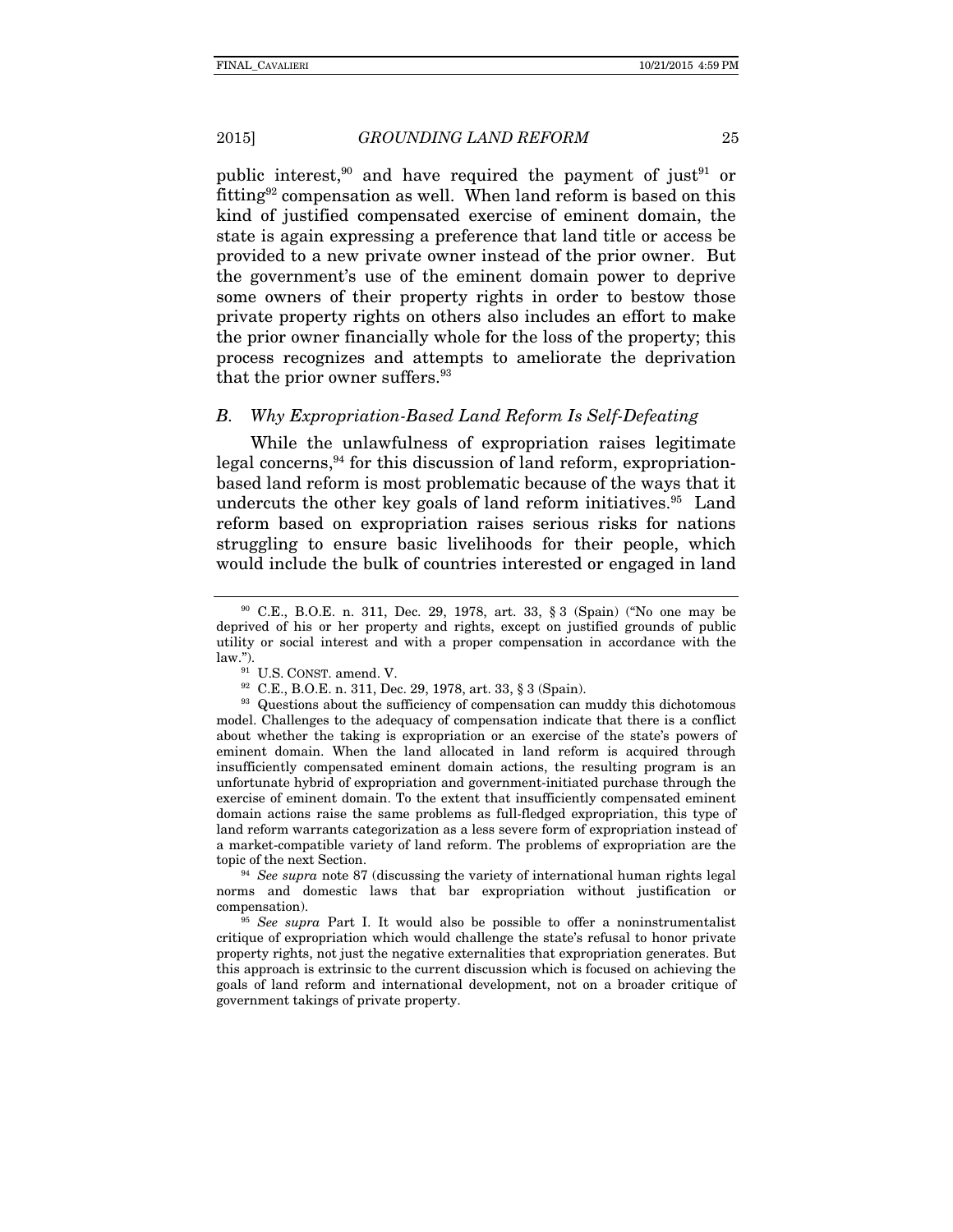reform initiatives.96 Expropriation provokes individuals' and businesses' fears of the complete loss of private property to the state. As a result, land reform based on expropriation can threaten efforts to encourage outside investment in a nation, as private investors are far less likely to begin the kinds of ventures that would create economic growth and jobs. $97$  In the absence of security of ownership against government expropriation, purchases of real property can be viewed as an irrational economic act that few individuals or businesses would be willing to undertake.98 Without maintaining confidence that the market for land will remain reasonably steady and stable, the looming threat of uncompensated expropriation can lead to dramatic social upheaval, which benefits neither pre-existing landowners, beneficiaries of the land reform program, nor other poor citizens in the nation in question.

The American property law doctrine of marketability of title helps elucidate this economic reality. The central term of any American land contract is the clause in which the seller warrants that he or she will convey "good and marketable title" to the buyer. Marketable title is "a title that is reasonably free from such doubts as will affect the market value of the estate; one which a reasonably prudent person with knowledge of all the facts and their legal bearing would be willing to accept."99 In the American property system, it is typically viewed as the central term of the land contract, such that the failure of the seller to convey good and marketable title provides the buyer the right to rescind the land contract, among other remedies.<sup>100</sup> The key insight that the doctrine of marketable title highlights is that most property owners prefer land that does not invite litigation

<sup>&</sup>lt;sup>96</sup> The problems discussed in this Section are an accurate portrayal of the destabilizing forces of expropriation in the context of a nation with a relatively free market for land. Importantly, this kind of property regime is not the only plausible system of ownership and titling of land. A nation could embrace a land tenure system based upon state-held title and long-term grants of access to individuals without providing for private, alienable title to real property.

<sup>&</sup>lt;sup>97</sup> Bernadette Atuahene, *Property Rights & the Demands of Transformation*, 31 MICH. J. INT'L. L. 765, 771–72 (2010).<br><sup>98</sup> *See id.* at 814.<br><sup>99</sup> DAVID A. THOMAS, 11-91 THOMPSON ON REAL PROPERTY § 91.09(a)(1)

<sup>(</sup>Thomas Ed. 2013). 100 WILLIAM B. STOEBUCK & DALE A. WHITMAN, THE LAW OF PROPERTY 776 (3d)

ed. 2000).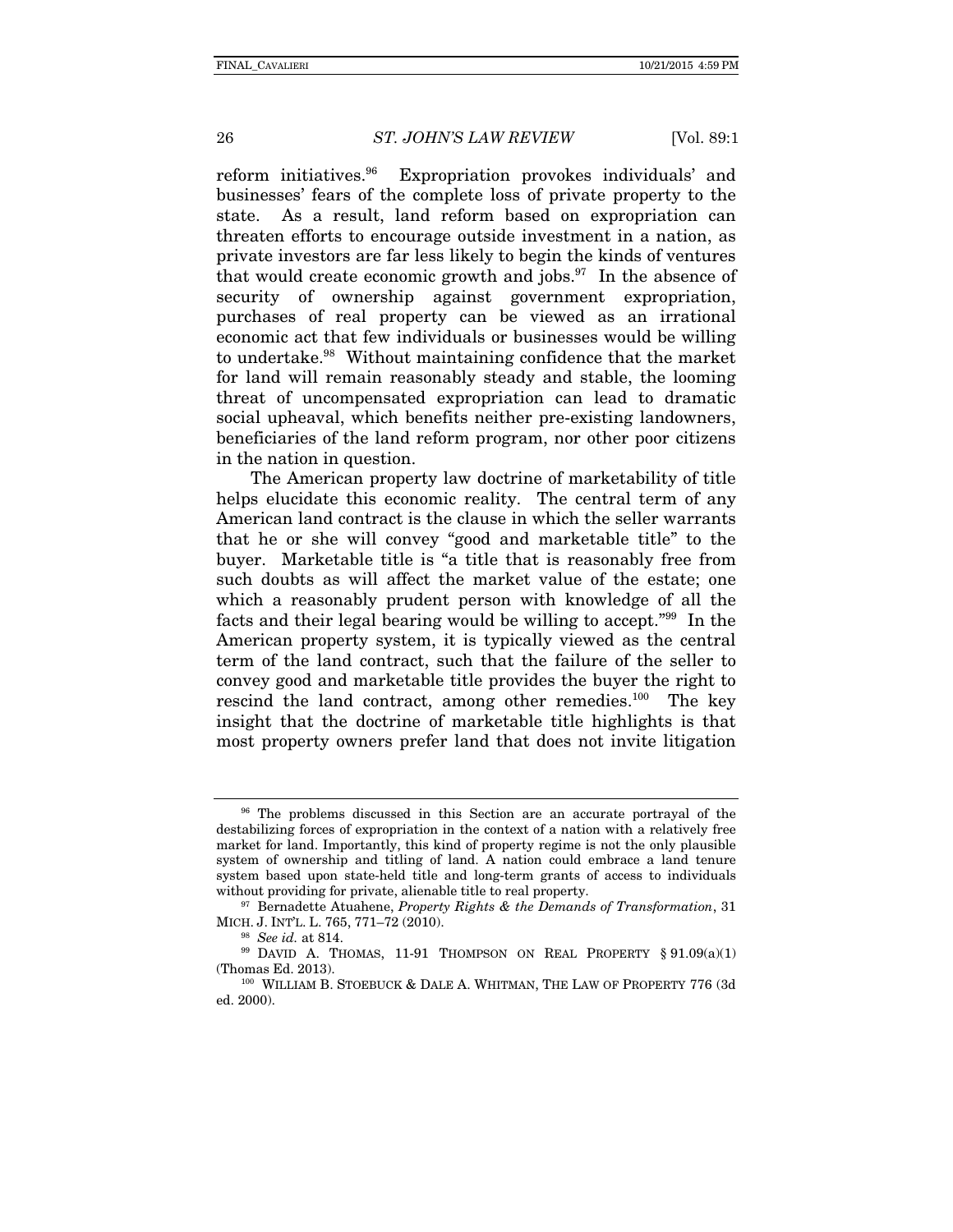or the possibility of the loss of the property.<sup>101</sup> Expropriation raises similar risks, not that title will be challenged by a private owner with a paramount claim, but that the state will assert its right over the property without making the owner whole. The threat of expropriation thus tarnishes all land transfers, insofar as all land in an expropriating nation is held cognizant of the real possibility that the land may be lost.<sup>102</sup> Where this fear is pervasive, it depresses land prices and affects how landholders use their property as well.

Even the looming specter of expropriation thus functions to undermine land's marketability, in the doctrinal sense, generating an array of negative concomitant consequences for the land market and the entire economy. Demand for property can decline due to the reluctance of potential buyers to make purchases they perceive as risky. This drop in demand can be so precipitous as to threaten the operation of a market for the sale and purchase of real property.103 Without prices being maintained through continued demand for property, the market for real property essentially disappears, rendering the land itself largely devoid of market value.<sup>104</sup> These consequences accrue to all landowners, both those who held land prior to the land reform and those who were the beneficiaries of the land reform.

Diminution in the value of land not only affects the present operation of the market for land purchases, but also can alter how long-term landowners invest in and maintain their

<sup>&</sup>lt;sup>101</sup> India's 2008 land titling law attempted to account for the issue of security and marketability of title by building into conclusive titles a title guarantee that "indemnif[ies] the property holder against any losses that may result from

inaccuracies" in the title system. Sinha, *supra* note 25, at 20.<br><sup>102</sup> Precious Zikhali, *Fast Track Land Reform Programme, Tenure Security and Investments in Soil Conservation: Micro-Evidence from Mazowe District in Zimbabwe*, 34 NAT. RESOURCES F. 124, 135 (2010) (comparing perceptions of security of tenure of smallholders who received their land through expropriation and who held their land based on traditional communal land holdings and observing that those who benefited from expropriation believed their own tenure to be far less secure).<br><sup>103</sup> Andrea J. Boyack, *Laudable Goals and Unintended Consequences: The Role* 

*and Control of Fannie Mae and Freddie Mac*, 60 AM. U. L. REV. 1489, 1551–52

<sup>&</sup>lt;sup>104</sup> See ROBERT B. COOTER & THOMAS ULEN, LAW AND ECONOMICS 30-33 (4th ed. 2004). Notably, land in a title-insecure nation retains other kinds of value, discussed *supra* in Part I.A., including its crucial role as a contributor to food security.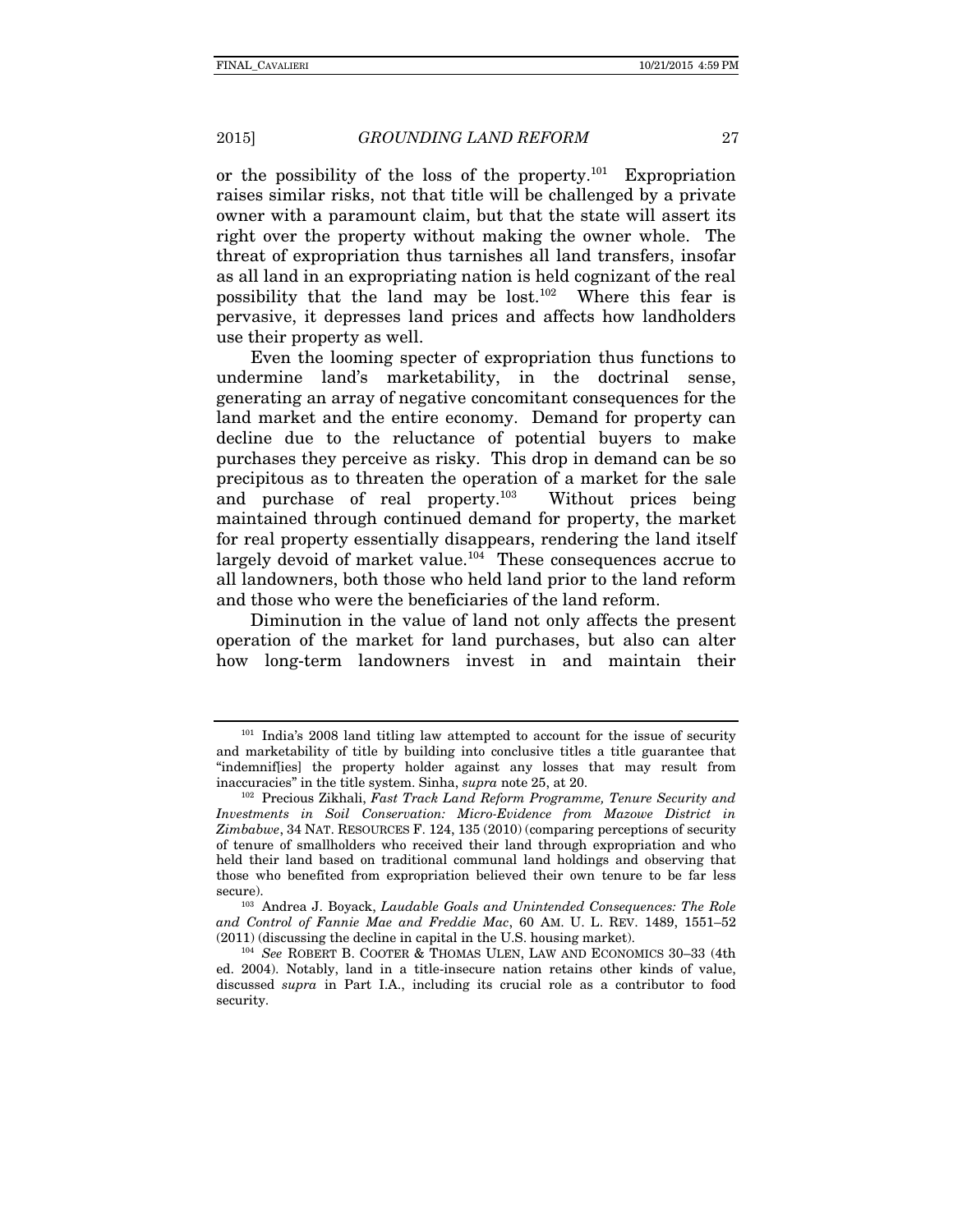property.105 Where expropriation is a threat, owners fear the inability to recoup their ongoing reinvestments in the upkeep of their land; they therefore will lack one of the primary motives to continue improving the condition of their property.<sup>106</sup> Even the recipients of expropriated land have been shown to question whether their title is stable in a nation that legitimates expropriation.<sup>107</sup> Both long-term owners and beneficiaries of land reform might wish to mortgage their property in order to obtain capital, either to improve the property or to pursue other goals,<sup>108</sup> but the threat of a pervasive decline in the land market can freeze the availability of loans secured by private property.109

<sup>107</sup> HUMAN RIGHTS WATCH, *supra* note 61, at 2 ("Even those people allocated plots on former commercial farms appear in many cases to have little security of tenure on the land, leaving them vulnerable to future partisan political processes or eviction on political grounds, and further impoverishment."). 108 DE SOTO, *supra* note 5, at 48. 109 Ernest Aryeetey & Christopher Udry, *Creating Property Rights: Land Banks* 

*in Ghana*, 100 AM. ECON. REV. 130, 130 (2010) ("Insecure property rights reduce the ability of borrowers to pledge land as collateral and thus tighten credit constraints."). This reality is not limited to the land reform context. Where the value of property is dropping, loans secured by real property become less available, as seen in the United States during the Great Recession. Not only was it increasingly

<sup>105</sup> Economists have posited three distinct ways that land rights are linked to investment. First, individuals do not invest if they fear their investments will be seized by others. Second, more stable rights make land easier to use as collateral to fund improvements. Third, stable rights to alienate property encourage investments. *See* Timothy Besley, *Property Rights and Investment Incentives: Theory and Evidence from Ghana*, 103 J. POL. ECON. 903, 906–07 (1995); *see also* Zikhali, *supra*  note 102, at 124–25 (describing these three models as the "security argument," the "collateral-based view," and the "gains-from-trade perspective") (internal quotation marks omitted). In the United States, one key factor that led to the decline in investment following the housing crash was the reduction of funds available through home equity lines of credit due to the loss of property value. Thomas J. Cunningham et al., *Litigation Over the Reduction of Home Equity Lines of Credit: Hickman and Beyond*, 64 CONSUMER FIN. L.Q. REP. 35, 35 (2010).

<sup>&</sup>lt;sup>106</sup> See Nick Dancaescu, Note, *Land Reform in Zimbabwe*, 15 FLA. J. INT'L L. 615, 635 (2003) ("The consequence of attacking a minority . . . may inadvertently be that all citizens with property rights ask: what is to stop the government from seizing my land? With this fear in their minds, people are less likely to invest capital or even sweat equity into the land if their interest is de facto unsecured. Simply put, insecurity in land discourages investment in that land, and leads to a meltdown of the agribusiness section of a country, and the economy."). Following the passage of laws permitting the government to confiscate lands, set land prices, and prevent appeals of compensation paid, MARTIN MEREDITH, MUGABE: POWER AND PLUNDER IN ZIMBABWE 122 (2002), one farmer noted, "Farming is a long-term business. If I can't be sure that I will still have my land in five to ten years, why should I waste my time and money on it?" RUTH WEISS, ZIMBABWE AND THE NEW ELITE 192 (1994)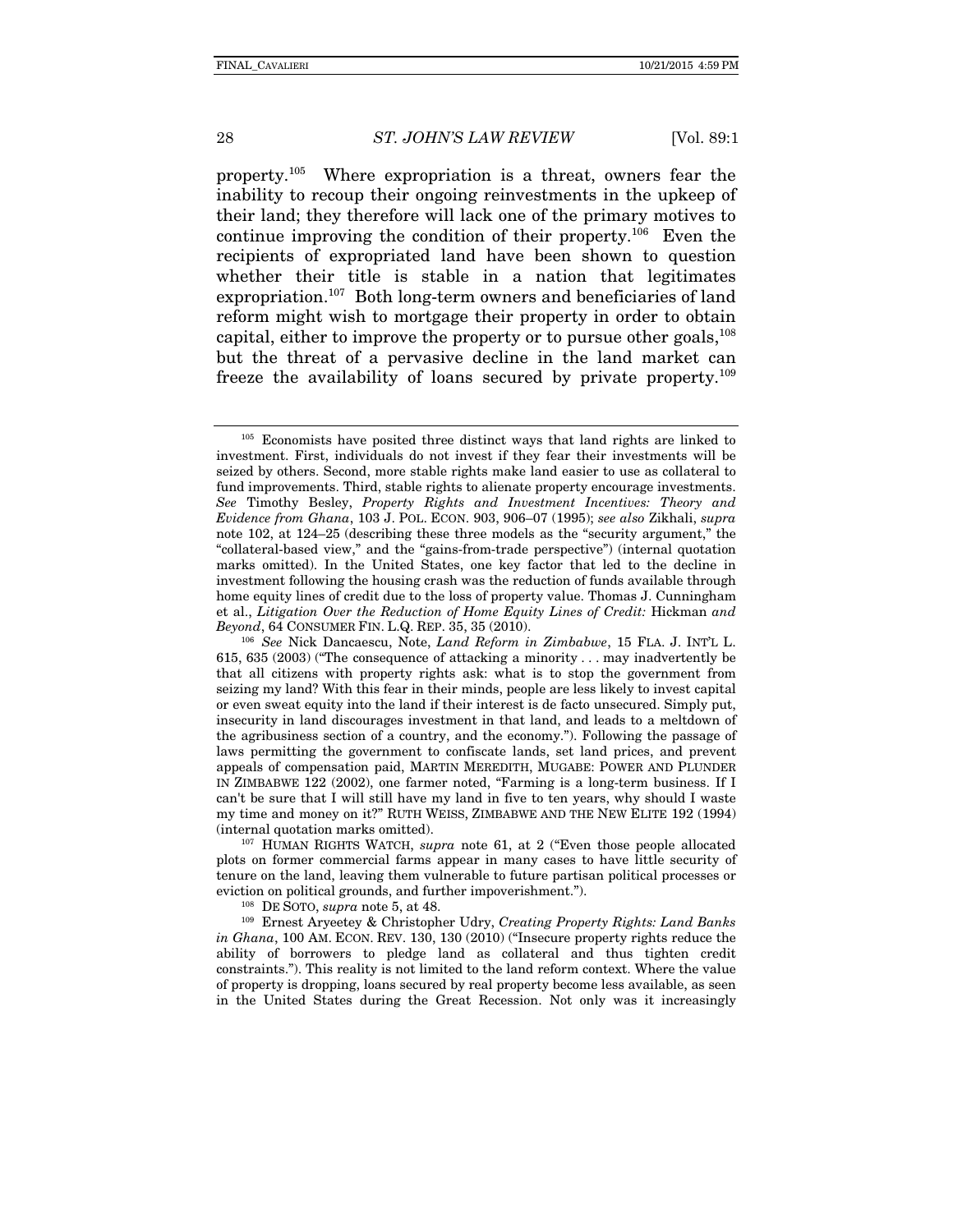Instead of increasing economic equality by raising the relative position of landless rural people, expropriation-based land reform thus can undermine the entirety of a nation's economy, threatening the economic stability of individuals in all socioeconomic strata.<sup>110</sup>

Some scholars suggest that these consequences of instability are minimized because the benefits of expropriation accrue to the most vulnerable who receive the expropriated land; $^{111}$  this approach considers the losses suffered by wealthy individuals to be a legitimate means to provide land access for poor people. But this presumption misapprehends how widespread destabilization differentially affects members of different social classes. In reality, the wealthy often have the resources to ride out the social and economic disruptions that expropriation causes. The destabilizing collateral effects of expropriation disproportionately harm the individuals who are the beneficiaries of the land reform program. If the central goal of land reform is to provide land to the rural poor as a means of improving those individuals' economic positions and increasing social equality in the state, $112$ expropriation devalues the very resource that has been transferred to the formerly landless. In so doing, expropriation

difficult for buyers to obtain purchase-money loans, the availability of home equity

lines of credit likewise decreased. Cunningham et al., *supra* note 105.<br><sup>110</sup> In Zimbabwe, many of the farms in the most productive agricultural zones of the country lie fallow because of the inexperience of the land reform beneficiaries, unwillingness to invest in agriculture at a time of hyperinflation, costs of fertilizers and diesel, machinery shortages, and departures of experienced farm managers for higher wages. These facts, combined with a twenty-five percent HIV/AIDS infection rate in the working-age population, now mean that Zimbabwe, once the breadbasket of Africa, is struggling to feed its youngest and oldest, who cannot work. *See* Degeorges & Reilly, *supra* note 61, at 577, 579.<br><sup>111</sup> Tom Lebert, *An Introduction to Land and Agrarian Reform in Zimbabwe*, *in* 

PROMISED LAND: COMPETING VISIONS OF AGRARIAN REFORM 40, 54 (Peter Rosset et al. eds., 2006) [hereinafter PROMISED LAND].

 $112$  Notably, this is not consistently the goal of land reform, particularly land reforms conducted for nonpragmatic reasons. In some instances, land reform is really a mask for gifts based on political patronage, whereby a party or individual in power takes land from members of the opposition, or perhaps persons simply uninvolved in the political process, and transfers it to supporters of the party. In other situations, the entire expressive purpose of the purported land reform is to show the Robin Hood-esque bona fides of the government, taking from the rich without compensation and giving to the poor. In still other situations, the government might make a show of force against either individuals or business interests, demonstrating its own power through its ability to deprive owners of their rights to their own property.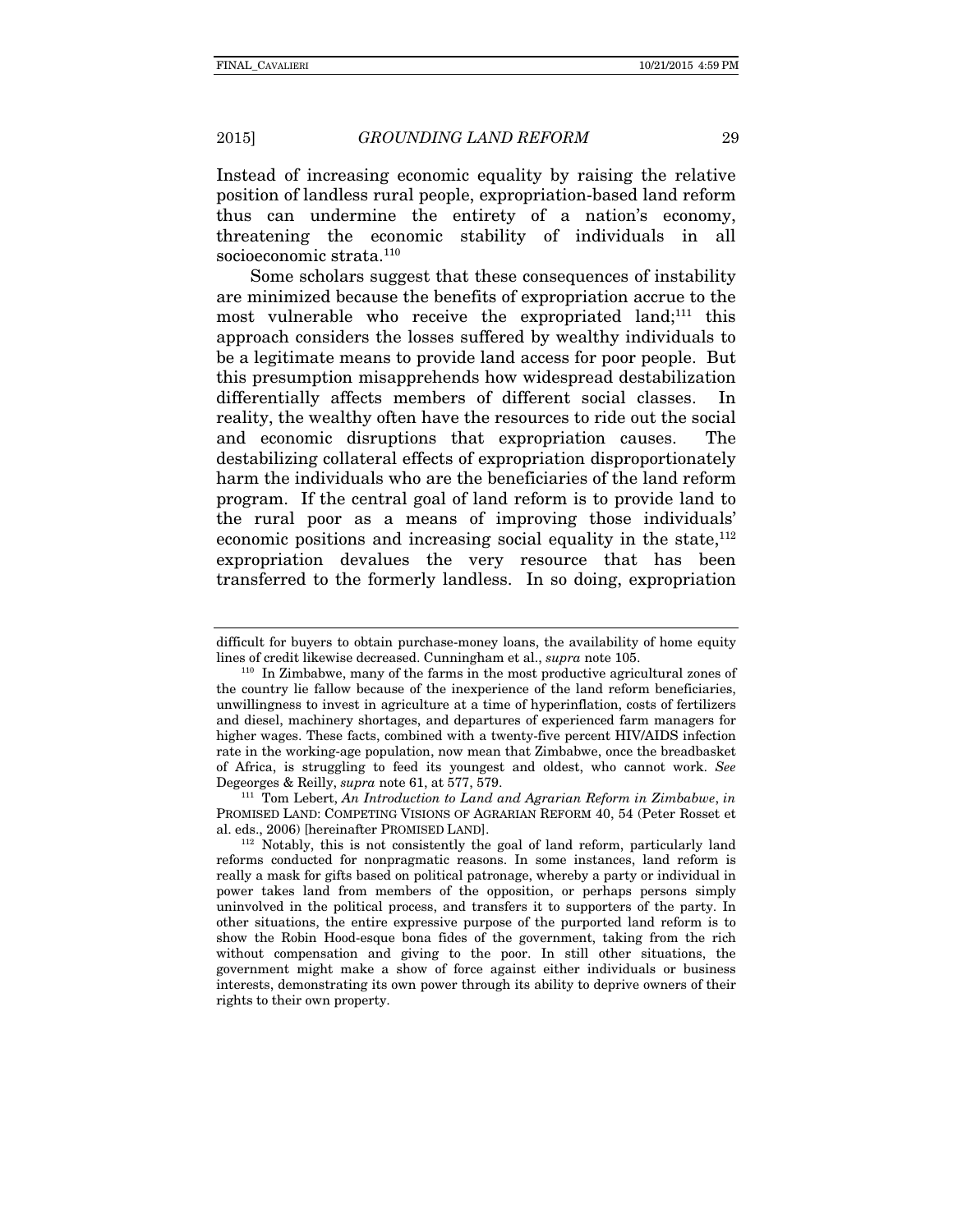therefore undermines one central purpose of the land reform program itself: offering the advantages of land ownership to previously poor individuals.<sup>113</sup> Crucial benefits to the new landowner, such as the ability to borrow against valuable property, are lost when expropriation leads to fundamental devaluation of land.114

Destabilization not only harms landowners, it also causes grave consequences for other poor persons in the nation. In many instances, where expropriation reduces investment in and cultivation of land, $115$  food production also decreases, driving up food prices and threatening food security within a nation.<sup>116</sup> Although land reform beneficiaries often cultivate their own subsistence crops and may not experience hunger as a result of the destabilization, expropriation-based land reform can harm both the urban and rural poor of a nation who are not the recipients of the redistributed land, risking greater overall poverty and food insecurity as a cost of the reform.<sup>117</sup> Again, wealthy individuals have access to sufficient private resources to

<sup>&</sup>lt;sup>113</sup> *See supra* Part I.A (discussing this range of benefits).<br><sup>114</sup> As highlighted earlier in Part I.A.2, one of the benefits of land reform can be the fact that a title to property provides collateral against which a family might borrow, offering a source of capital to previously poor individuals. DE SOTO, *supra*  note 5, at 48, 216. Yet even if this benefit of land reform is lost as a consequence of expropriation, food security goals can often still be realized.<br><sup>115</sup> See Dancaescu, *supra* note 106; Besley, *supra* note 105, at 906.<br><sup>116</sup> By 2007, following the implementation of widespread expropriation based

land reform, annual inflation in Zimbabwe reached two thousand two hundred percent, and food production was approximately sixty-five percent below food needs for the country and thirty-four percent below average production from the prior decade. Due to inflation, what little food was available in the food markets was priced out of reach for even the average family, and twenty-five percent of Zimbabwe's population was receiving food aid from the United Nations, though this aid was at times preferentially distributed as a form of political favoritism for Mugabe's supporters. Degeorges & Reilly, *supra* note 61, at 579.<br><sup>117</sup> *See id.* (noting that inflation rendered food unaffordable for the average

family, not just the very poorest); *see also* HUMAN RIGHTS WATCH, *supra* note 61 (describing how farm workers have been generally excluded from the benefits of land redistribution); Medicine Masiiwa, *The Fast Track Resettlement Programme in Zimbabwe: Disparity Between Policy Design and Implementation*, 94 ROUND TABLE 217, 221–22 (2005) (documenting massive unemployment following Zimbabwe's expropriation-based Fast Track Resettlement Programme because many farms stopped hiring farm workers).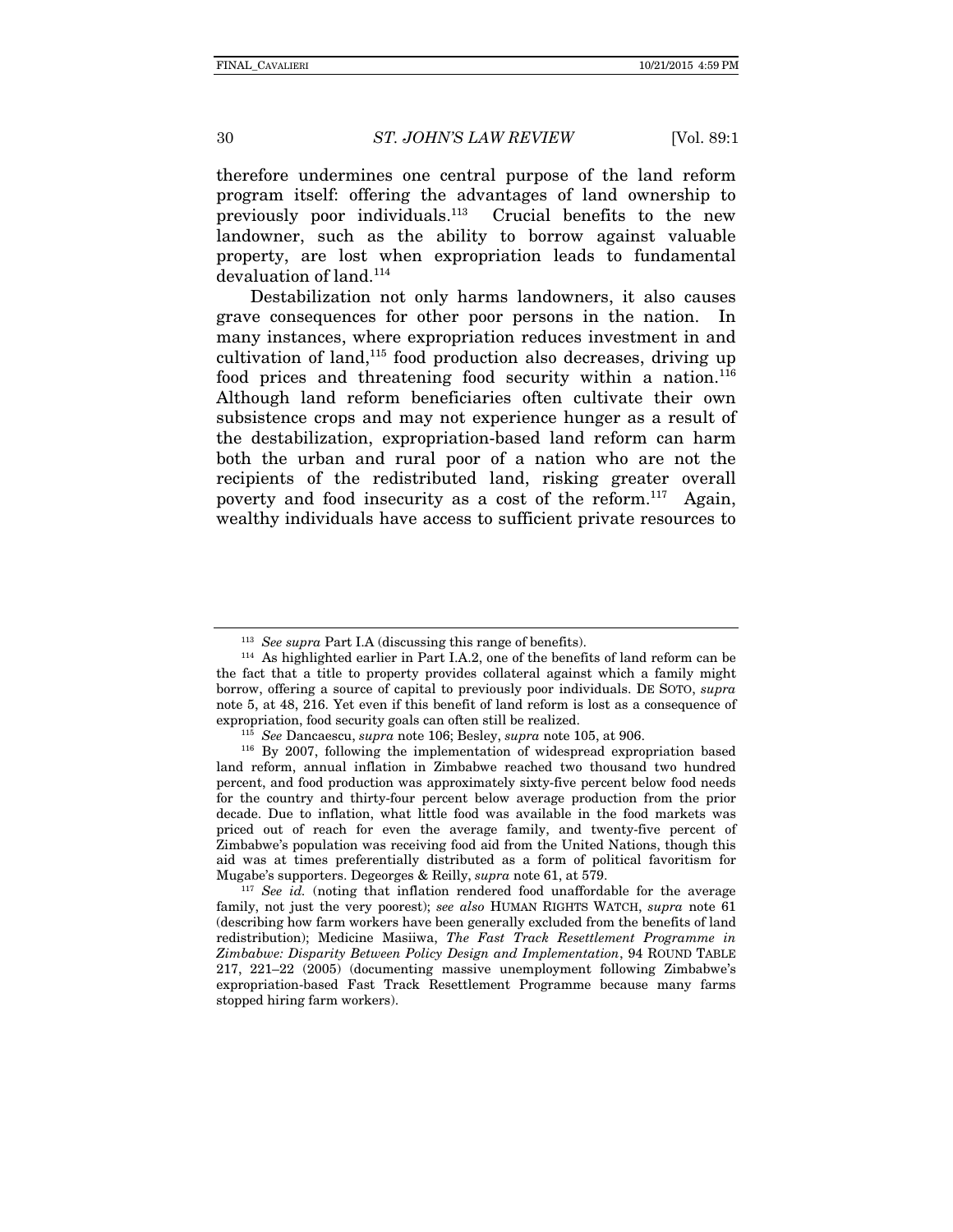avoid the worst consequences of this destabilization, whether by leaving the country or by spending private funds to smooth over the most serious effects to the household economy.<sup>118</sup>

To the extent that land reform often, but not always, represents one facet of a more general effort towards democratization of formerly dictatorial or colonialist regimes, expropriation also contravenes the underlying value of individual human rights within the nation.<sup>119</sup> Where land reform is conducted via expropriation, it can still democratize land access by broadening the class of landowners to include poor landless individuals as well as traditional elites, but through<br>undemocratic means.<sup>120</sup> In a postcolonial nation that may In a postcolonial nation that may struggle to enact the democratic rule of law, expropriation threatens democratic progress in the name of economic equality.<sup>121</sup> As land reform ideally reflects a shift toward As land reform ideally reflects a shift toward democracy, the rejection of individual rights that is inherent in expropriation can undermine democratic evolution.

<sup>118</sup> Political violence has been documented as one consequence of certain models of expropriation. *See* HUMAN RIGHTS WATCH, *supra* note 61, at 10. This differential ability to respond to social instability is not just about land reform and expropriation. Worldwide, poor people lack the resources to care for their families when society is upended while their wealthier counterparts can use their own wealth to avoid the worst effects of unrest. The crisis situation in Syria presented one obvious example of this, whereby wealthy Syrians escaped before the sieges began, and the poorest were those trapped by warfare. Ruth Sherlock & Carol Malouf, *Rich Refugees Pay Thousands To Flee War-Torn Syria in Luxury*, TELEGRAPH (Nov. 14, 2013, 8:28 PM), http://www.telegraph.co.uk/news/ worldnews/middleeast/syria/10450787/Rich-refugees-pay-thousands-to-flee-war-torn-

 $119$  It is for this reason that human rights conventions protect property rights. *See supra* note 87 (identifying various human rights treaties that enshrine some protection of the individual's right to own property).<br><sup>120</sup> In Zimbabwe, the earliest forms of postindependence land reform in the

<sup>1980</sup>s provided land to the black elite, including ministers, members of parliament, senior civil servants, and police and defense officials, who received eight percent of the commercial farmland in the country. By 2000, only 75,000 black families had been resettled on land reform lands out of a total black population of approximately twelve million. Degeorges & Reilly, *supra* note 61, at 574–75.<br><sup>121</sup> The recent thrust of development efforts has shifted away from demands for

redistribution, including radical or extensive land reform, and towards governance questions. *See* Moyo, *supra* note 14, at 197. To the extent that this shift is a real change in development priorities, perceptions that land reform undermines governance and democratization goals may lessen the already scant support available for these programs.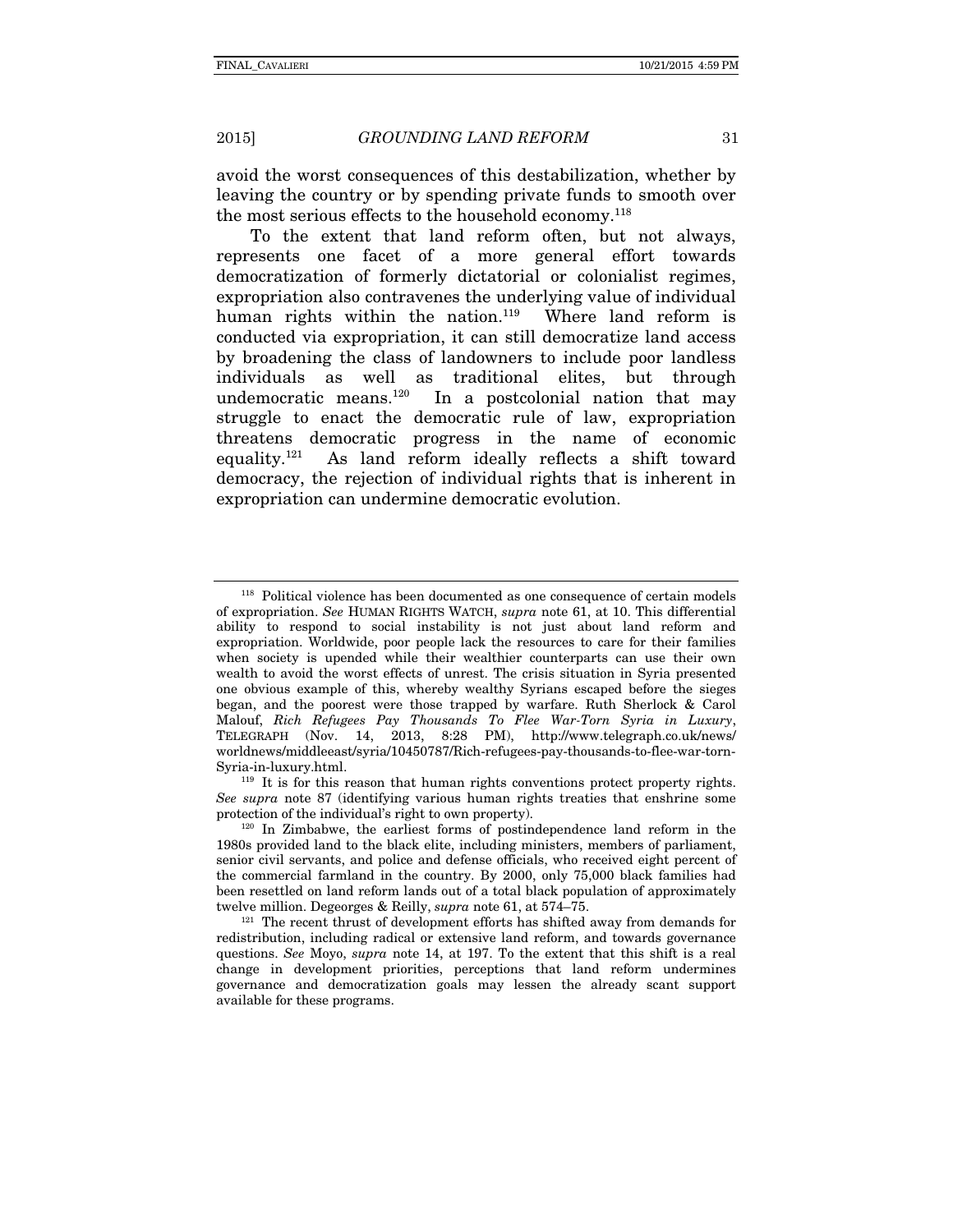Nevertheless, expropriation still has its supporters. Many scholars concerned with the problem of rural poverty in the developing world reject the notion of market-compatible land reform because it is insufficiently aggressive in addressing inequality.122 Instead, they consider expropriation to be the only viable source of adequate quantities of land to make a meaningful difference in the lives of landless peasants.<sup>123</sup> Such advocates of expropriation focus on the urgent pursuit of a more robust equality and are not concerned about the loss of property by the wealthy or with the consequences of expropriation; they seek a revolutionary approach to alter land tenure patterns. While this Article is sympathetic to the goal of poverty reduction, its aspiration is not to design a new market system for land. Rather, its purpose is to articulate the benefits of land reform and lay out a broadly palatable approach for realizing those benefits soon. As a result, this Article adopts a pragmatic orientation toward the land market and accepts that it will continue; the Article thus seeks to overcome the worst of rural poverty under current market conditions.

A philosophical examination of this principled demand for a more robust model of equality in the distribution of land, accomplished through expropriation, also evidences exactly how expropriation achieves the wrong balance under current market conditions. Beyond the practical problems just discussed, application of John Rawls's difference principle likewise shows why the instability that differentially harms those at the bottom of the socioeconomic hierarchy makes expropriation an unjustifiable option. Rawls's theory of justice as fairness does not require formal equality, so long as any inequality does not merely improve the social lot of those in privilege, but also improves the situation of the least well-off.124 Rawls undoubtedly preferred equality, so long as it actually improved the lives of the

 $122$  This was the situation that led to expropriation in Zimbabwe, where first generation reforms, requiring willing buyers and willing sellers, and second generation reforms, mandating the payment of compensation calculated apart from market forces, did not generate sufficient land to provide to poor people. As a result, the Fast Track Resettlement Program shifted to a model that did not require compensation for seized land. See HUMAN RIGHTS WATCH, supra note 61, at 6.

<sup>&</sup>lt;sup>123</sup> See Saturnino M. Borras, Jr., *The Underlying Assumptions, Theory, and Practice of Neoliberal Land Policies*, *in* PROMISED LAND, *supra* note 111, at 99, 114.<br><sup>124</sup> JOHN RAWLS, A THEORY OF JUSTICE 13 (rev. ed. 1999) (rejecting aggregate

well-being as the measure of justice).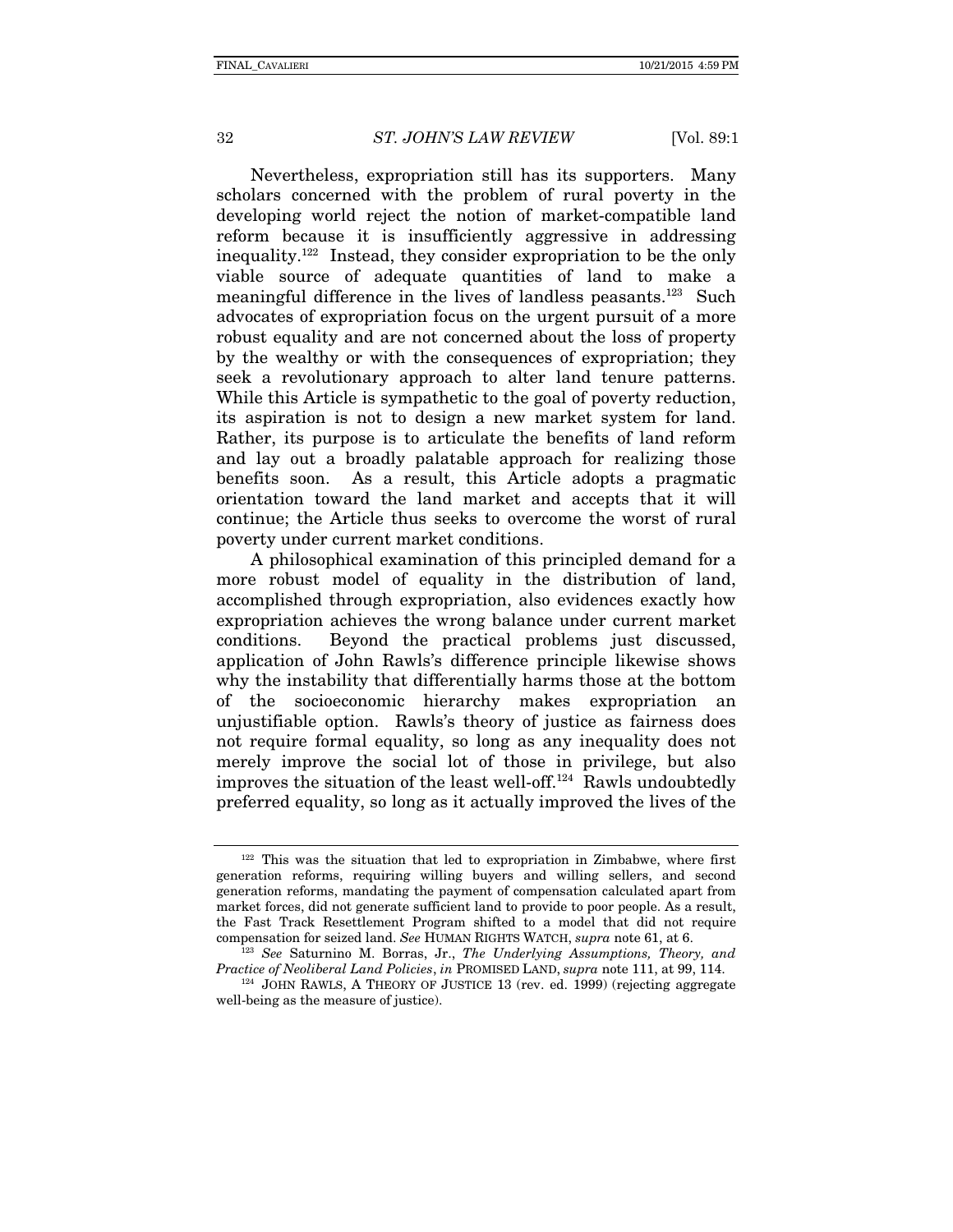poor.125 But he was concerned that efforts toward formal equality would reduce the total well-being of society,<sup>126</sup> thereby further harming those lacking privilege.<sup>127</sup> According to his theory, "inequality . . . is permissible only if lowering it would make the working class even more worse off."<sup>128</sup> Not all land reform is equal if Rawlsian justice is the goal, because while formal equality of outcome is not necessary, the program must advance the position of those at the bottom of the social hierarchy.

A Rawlsian framework for land reform, therefore, reveals important distinctions among different modes of land reform. A land reform program need not mandate a formally equal distribution of land divided evenly among all citizens, or even undertake a widespread redistribution, to satisfy the difference principle.129 In fact, such approaches may violate the difference principle if those at the bottom of the hierarchy are rendered relatively better off, in comparison to their privileged counterparts, but also absolutely worse off, because the amount of wealth or privilege available to poor persons has been diminished or because the general state of society has changed to the detriment of the poor.<sup>130</sup> A land reform program must, therefore, not only improve the relative position of the poor at the bottom of the hierarchy, closing the gap between the rich and the poor; it must also improve their absolute position in terms of their overall well-being.

 $125$  *Id.* ("It may be expedient but it is not just that some should have less in order that others may prosper.").  $126$  Economists in general have been skeptical of the value of redistribution

because of its potential inefficiency. *See generally* ARTHUR M. OKUN, EQUALITY AND EFFICIENCY: THE BIG TRADEOFF (1975). But recent scholarship has suggested that equality may have an important role in driving higher and more sustainable growth. *See generally* Jonathan D. Ostry et al., *Redistribution, Inequality, and Growth*, INT'L MONETARY FUND STAFF DISCUSSION NOTE, Feb. 2014, at 1.<br><sup>127</sup> RAWLS, *supra* note 124, at 67–69.<br><sup>128</sup> *Id.* at 68.<br><sup>129</sup> *See id.* 

<sup>130</sup> This is not a purely philosophical point. The United Nations Development Program ("UNDP") has rejected the standard development approach which it describes as "focused on getting economic fundamentals right as a precondition for economic growth, [and] arguing that other human development improvements would follow." UNITED NATIONS DEV. PROGRAMME, *supra* note 40, at 69. In contrast, it advocates "[a] human development approach . . . [which] demands that improvement in poor people's lives not be postponed." *Id.* Thus, the UNDP also appears to be concerned about the distribution of growth, not merely the fact of growth's occurrence, and focused on improving poor people's lives while economic growth happens.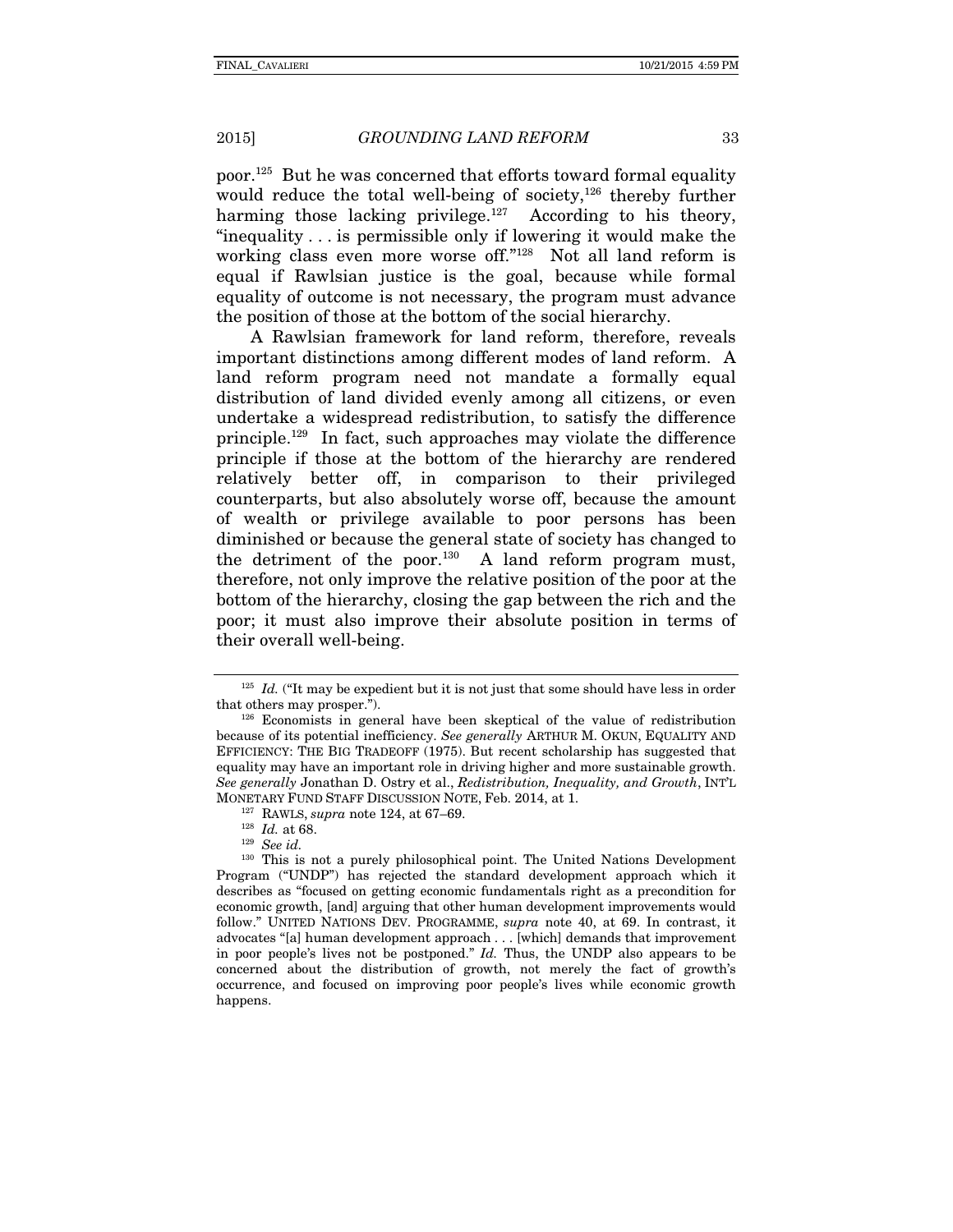This is another version of the concern about the destabilizing effects of expropriation. Expropriation appears, on the face of it, to improve the lot of the poor by providing them with land. But the resulting instability not only threatens the well-being of the beneficiaries of the land reform program,131 but also the lot of the other poor members of society, including the urban poor.<sup>132</sup> Application of the Rawlsian difference principle, which allows for continued inequality if its elimination would worsen the conditions of life for those at the bottom of the social structure, indicates that there are good reasons of justice, not merely expediency, to avoid undermining the stability of the economic system on the whole. A Rawlsian approach to land reform, therefore, cannot countenance rampant expropriation because the negative consequences of the resulting social instability would most onerously affect the very poorest in a nation.<sup>133</sup> But note also that this concern with stability should always favor a situation in which the system "maximize[s] the expectations of those most disadvantaged."134 To this end, stability is not a goal because the status quo maintains the social position of wealthy land owners. Rather, stability is an acceptable goal only to the extent that it prevents even worse harm from accruing to the most disadvantaged in the nation. Land reform may disrupt the existing hierarchy insofar as it "maximize[s] the expectations of those most disadvantaged";135 it becomes problematic if it causes destabilization so extensive that it renders them worse off.

#### *C. Market-Compatible Land Reform Balances Land-Reform Goals and Economic Stability*

For these many reasons, both practical and philosophical, expropriation-based land reform goes too far in its redistributive efforts. Due to these problems that result from expropriation, this Article focuses instead on land reform efforts conducted through market-compatible mechanisms, which this Article

<sup>131</sup> Masiiwa, *supra* note 117 (documenting that the local currency sharply depreciated and inflation sharply increased following the expropriation based Fast Track Resettlement Programme in Zimbabwe). 132 *Id.* at 221 (documenting that following the expropriation based Fast Track

Resettlement Programme, the resulting decline in agricultural production led to a substantial increase in food shortages in Zimbabwe). 133 RAWLS, *supra* note 124, at 68.

<sup>134</sup> *Id.* at 70. 135 *Id.*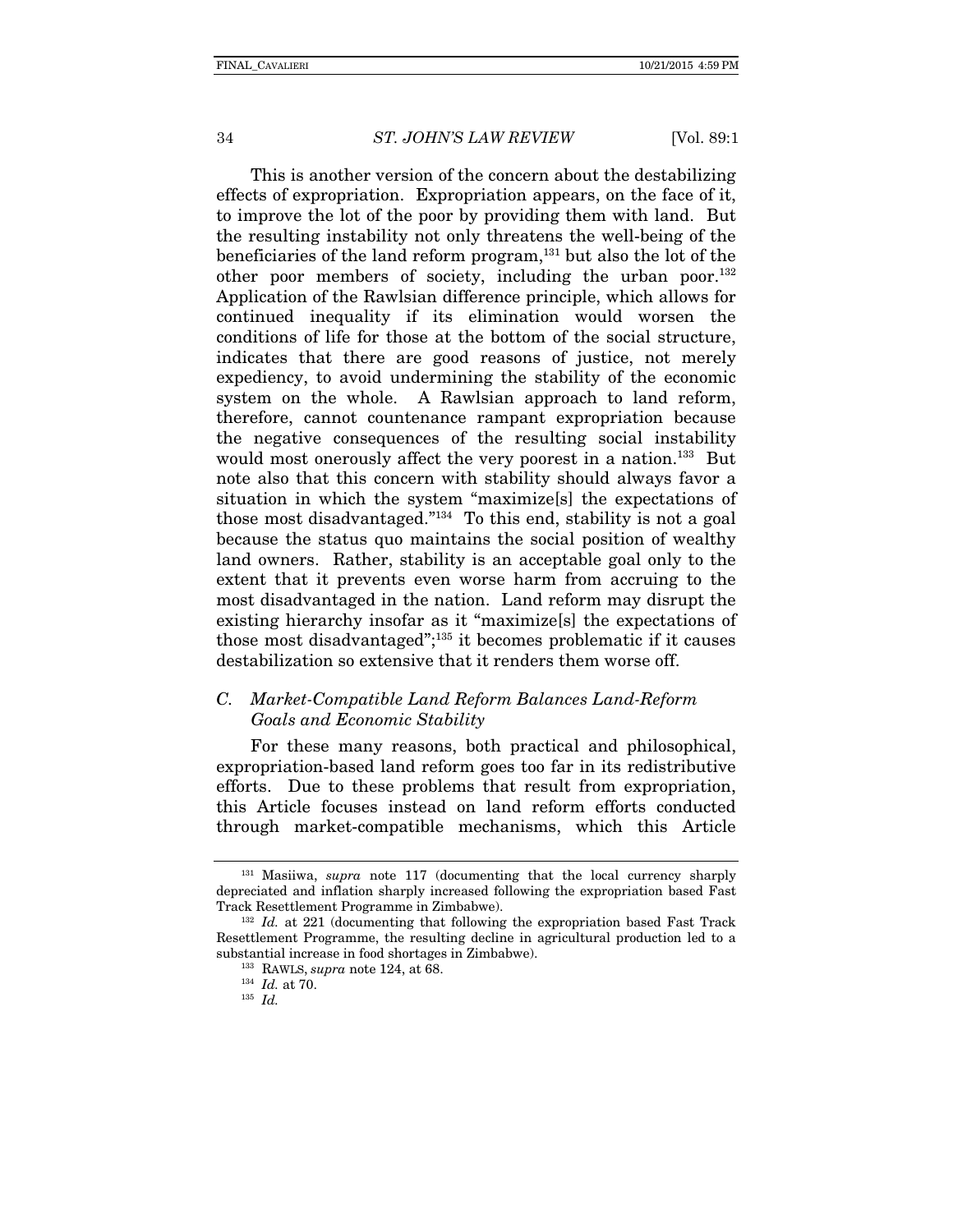defines as those based on methods consistent with the stable operation of a market for land within the nation. The key characteristic of a market-compatible land reform is that the uncompensated loss of private property is not the source of the land that is subject to redistribution.

Avoiding expropriation is crucial because market-compatible land reform is far more likely to maintain a critical level of social stability, in which individuals and businesses remain willing to invest in land because they do not fear that the government will take it for the government's own ends. Market-compatible land reform allows the beneficiaries of a land reform effort security in their right to land in the foreseeable future, thereby increasing their willingness to expend the money and effort to improve their land. The resulting social stability benefits current landowners and the beneficiaries of land reform, as just described, as well as poor persons outside of the land reform system whose lives are not disrupted by social upheaval.

A land reform initiative that values the maintenance of stability in the land market would be predicated on either private sales, whether subsidized or not, or the state's exercise of compensated eminent domain. Under market-compatible conditions, localities, regions, or nations that decide to implement land reform are making a fundamentally rational economic decision based on careful cost-benefit analysis. In the instance of a private transaction facilitated by the state, the land reform beneficiary will only decide to buy if the benefits of land rights are worth the price paid.136 If the buyer's purchase is subsidized by the state, then the state is making a calculation that the reform's benefits to the state are worth the cost of paying the subsidy for the property.137 If the state is the purchaser, with the intention of giving land to beneficiaries, then again, the state is determining that the purchase is worthwhile.

<sup>&</sup>lt;sup>136</sup> See *infra* Part III for a detailed discussion of these mechanisms of land reform.

 $137$  This model raises some questions because it shields the land reform beneficiary, who may put up part of the money, from the complete cost of the decision to acquire the property. Under these facts, such a buyer may be insulated from making a thorough cost-benefit analysis since the buyer does not contemplate the entire price of the property when deciding whether to purchase it only partially with personal resources. This is not a strong argument against subsidizing land reform programs but rather a simple observation of one of its potential downsides.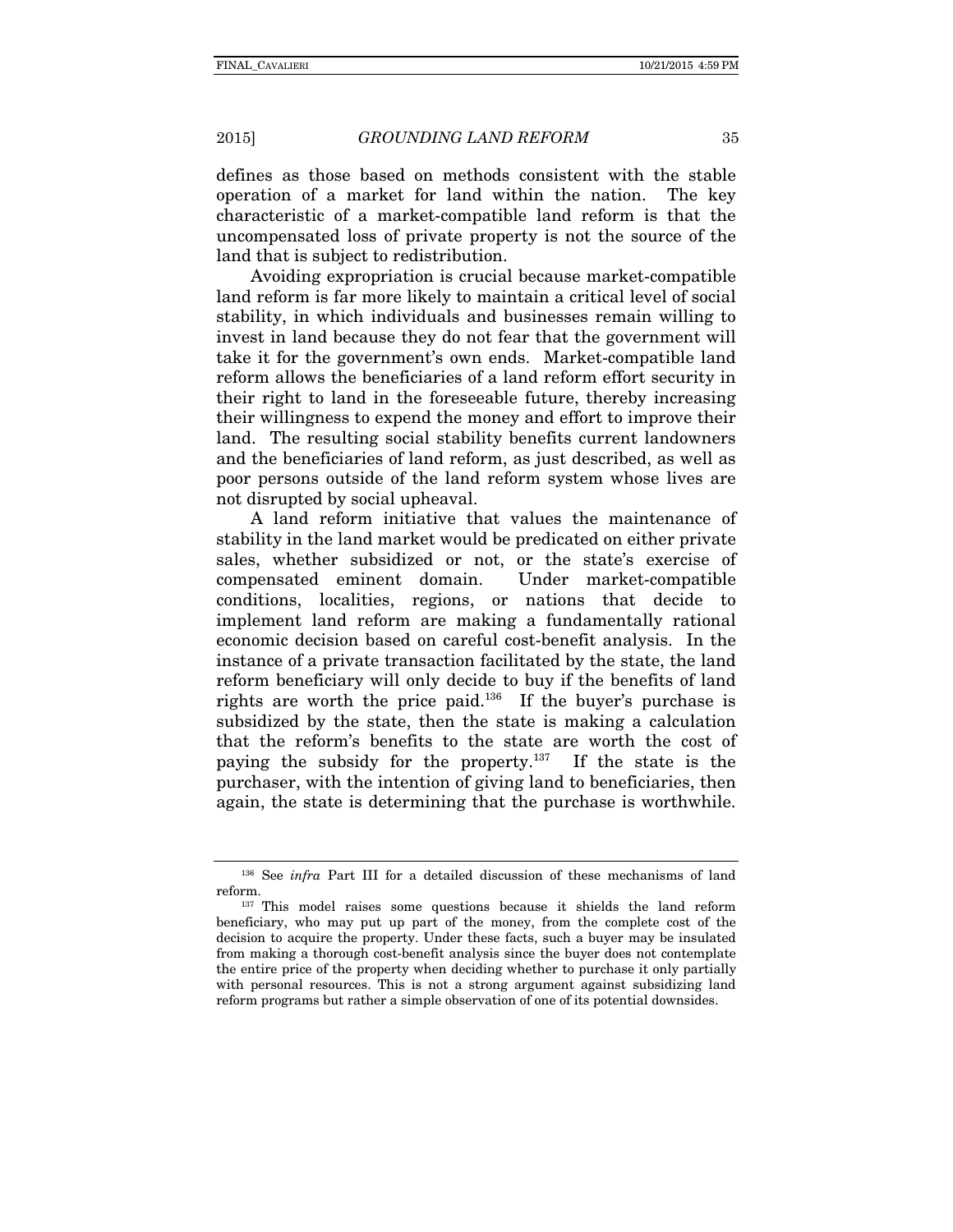As described above, only in a relatively stable market will buyers be willing to invest their money in land—this is the key insight that animates the doctrine regarding the marketability of title.

The allocation of the benefits and harms of land reform is one of the key reasons why a market-compatible approach is a far more desirable means to achieve the goals of land reform<sup>138</sup> than an expropriation-based approach. Expropriation decouples the risks of governmental takings of property from the benefits of those actions. Where expropriation drives land reform, the myriad benefits of land reform accrue to the recipients of the land, who do not suffer an immediate loss, and to the state, which gains a measure of populist credibility. But under these same circumstances, neither the beneficiaries of the land reform nor the state put any financial skin in the game. Instead of spending either the beneficiaries' private financial resources or funds from the public fisc to obtain land for transfer, the costs of the land reform are all borne by the owner whose property the state expropriated while the benefits remain with the recipient and the state. This can make land reform appear peculiarly attractive to the state, since under these circumstances it only stands to benefit from a program on which it expends no state funds.

In contrast, market-compatible land reform unifies the benefits and risks of land reform in the same parties. In market-compatible land reform, land is obtained by either a private group of individuals purchasing the land for their own use, the government purchasing the land to distribute to citizens through gift or purchase, or a hybrid purchase funded jointly by the beneficiaries and the state. In any of these cases, the prior owner is compensated. Consequently, the purchaser must decide whether the best use of the available funds is to purchase land, or for other possible uses. The land reform should only occur where the purchasers view the benefits of the purchase as meeting or exceeding the cost of obtaining the land. If the potential benefits of the land reform do not meet or exceed the actual monetary costs of implementation, it thereby follows that the purchase should not occur.<sup>139</sup>

<sup>&</sup>lt;sup>138</sup> See *supra* Part I for an exhaustive discussion of the goals of land reform.<br><sup>139</sup> Land reform also might create sufficient positive externalities that the state

could encourage and support the purchases, even if the private benefit to the beneficiary is less than the purchase price. Much like domestic investments in Head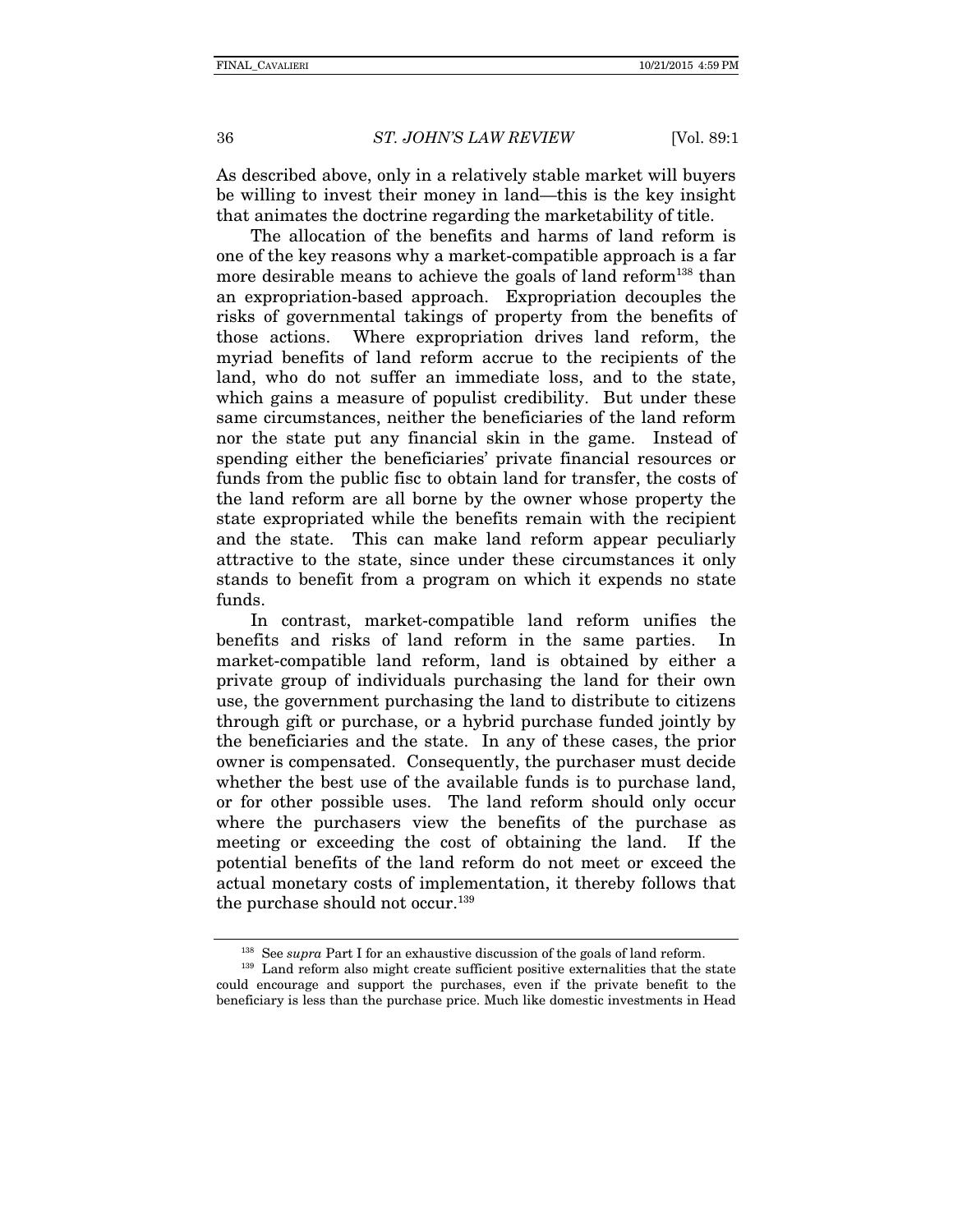This is of course the economically rational course of action which may not be followed as people and states are not perfectly rational actors.140 But even if an irrational purchase is made without a clear cost-benefit analysis—such as where the state and the beneficiary each pay part of the cost so neither conducts a complete cost-benefit analysis—it does not decouple the benefits and the harms of the conveyance. The risks and benefits are still unified in the state and the beneficiary, both of whom pay some money and achieve some of their goals. As a result, though poorly designed programs may still exist, by avoiding expropriation, the appearance of costlessness will not encourage the state to take private property.

But the most legally interesting land reform scenario occurs when the land reform program suffers for want of land to distribute, usually because the owners of property appropriate for redistribution do not wish to sell their land. In such moments, one option would be for the state to simply postpone land reform, deferring to the desires of private owners to decide whether they want to sell or not. This can undermine the purposes of a land reform effort.<sup>141</sup> The other primary option would be for the state to conclude that privately owned land should be distributed in contravention of the wishes of the individual owner who does not wish to sell. This outcome could be accomplished by expropriation, but for the reasons explored above, the preferable alternative that maintains economic stability is for the state to exercise its eminent domain powers against a landowner who is unwilling to sell. Again, that the state or beneficiaries must pay money means they bear both the risk and the benefit, reducing the likelihood of unwarranted risktaking. The key question is how such a transaction can be structured in a market-compatible fashion that does not destabilize the land market specifically and the economy generally.

Start, for example, which generate substantial returns on investment throughout the lives of children who participate, land reform may similarly generate returns over a long period of time.<br> $140$  The basic presumption of economics is that all actors behave in an

economically rational fashion. COOTER & ULEN, *supra* note 104, at 3. This presumption has of course been broadly critiqued.<br><sup>141</sup> To the extent the program is based upon the desire of the state to accomplish

the goals set out in Part I, the failure to obtain sufficient land for the program can frustrate a valuable purpose.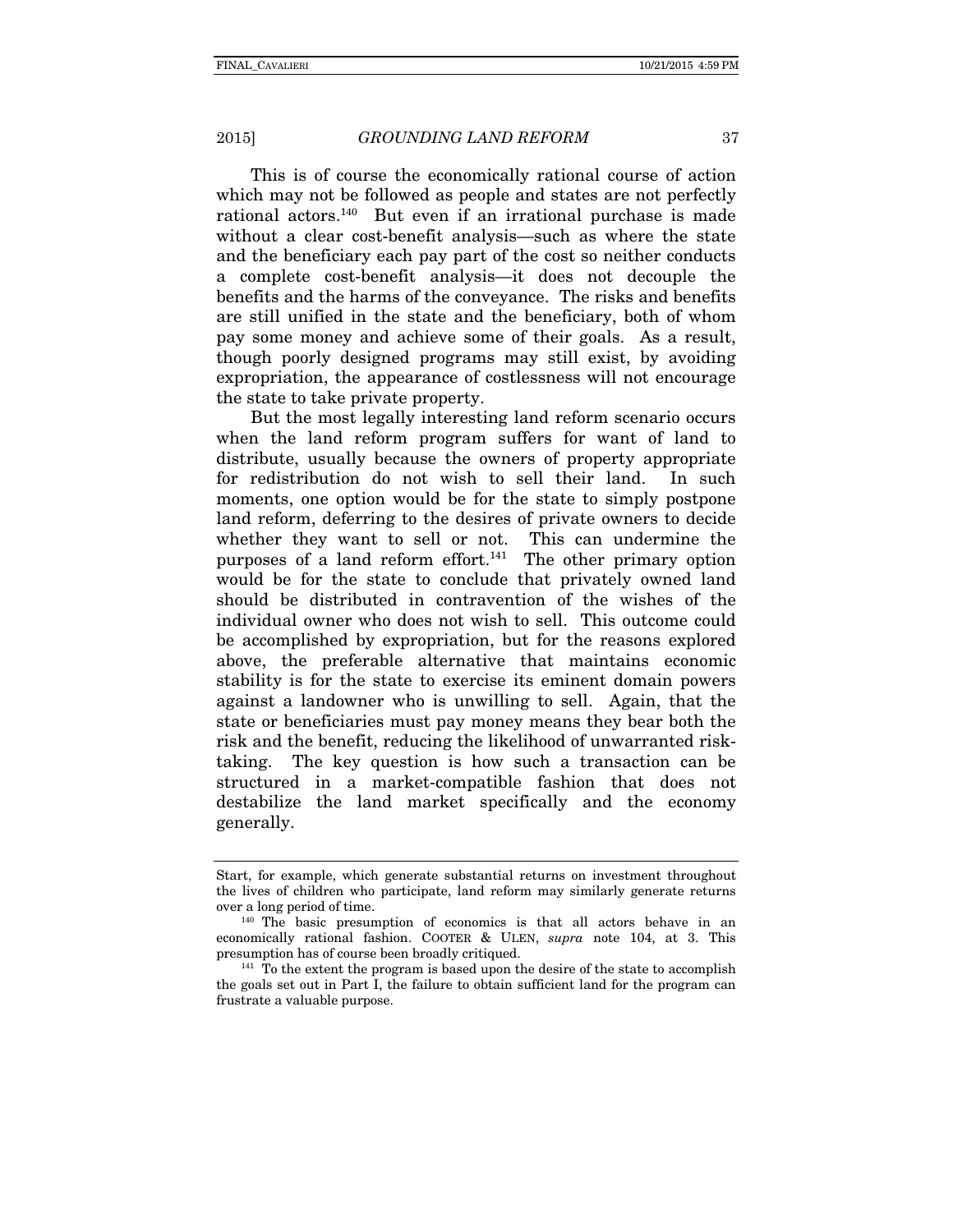#### *D. Eminent Domain Jurisprudence Generates Market-Compatible Land Reform*

The market-compatible land reform proposed here is rooted in a variety of existing eminent domain frameworks. International human rights norms' approaches to protecting private property rights against the state's exercise of eminent domain are fashioned to try to reach this outcome. The American Convention on Human Rights strikes this balance by providing that while individuals have "the right to the use and enjoyment" of their property, "[t]he law may subordinate such use and enjoyment to the interest of society."142 However, this subordination can only occur under specific circumstances. First, the taking must be reimbursed by the "payment of just compensation."143 Second, the taking must be justified as serving "public utility or social interest."<sup>144</sup> Third, the deprivation must be done "in the cases and according to the forms established by law."145

Likewise, domestic laws of various nations require that takings must be compensated and justified as well. The Spanish Constitution seeks a similar equilibrium by requiring takings to be justified on "grounds of public utility or social interest and with a proper compensation in accordance with the ... law."<sup>146</sup> The U.S. Constitution also offers its own analogous approach requiring justification and compensation. The Fifth Amendment takings doctrine states that the government shall not take private property except for public use.<sup>147</sup> Even when the public use rule is satisfied, the government still must provide just compensation to the owner whose land has been taken.<sup>148</sup>

Understanding the operation of Fifth Amendment jurisprudence offers an example of how market-compatible land reform options strike their careful economic balance. The state must justify its exercise of eminent domain as serving a public use, which is defined broadly as a use validated by the legislature

<sup>142</sup> American Convention on Human Rights, *supra* note 87. 143 *Id.* art. 21(2). 144 *Id.*

<sup>145</sup> *Id.*

<sup>&</sup>lt;sup>146</sup> CONSTITUCIÓN ESPAÑOLA, B.O.E. n. 311, Dec. 29, 1978, art. 33, § 3. <sup>147</sup> U.S. CONST. amend. V. <sup>148</sup> *Id.*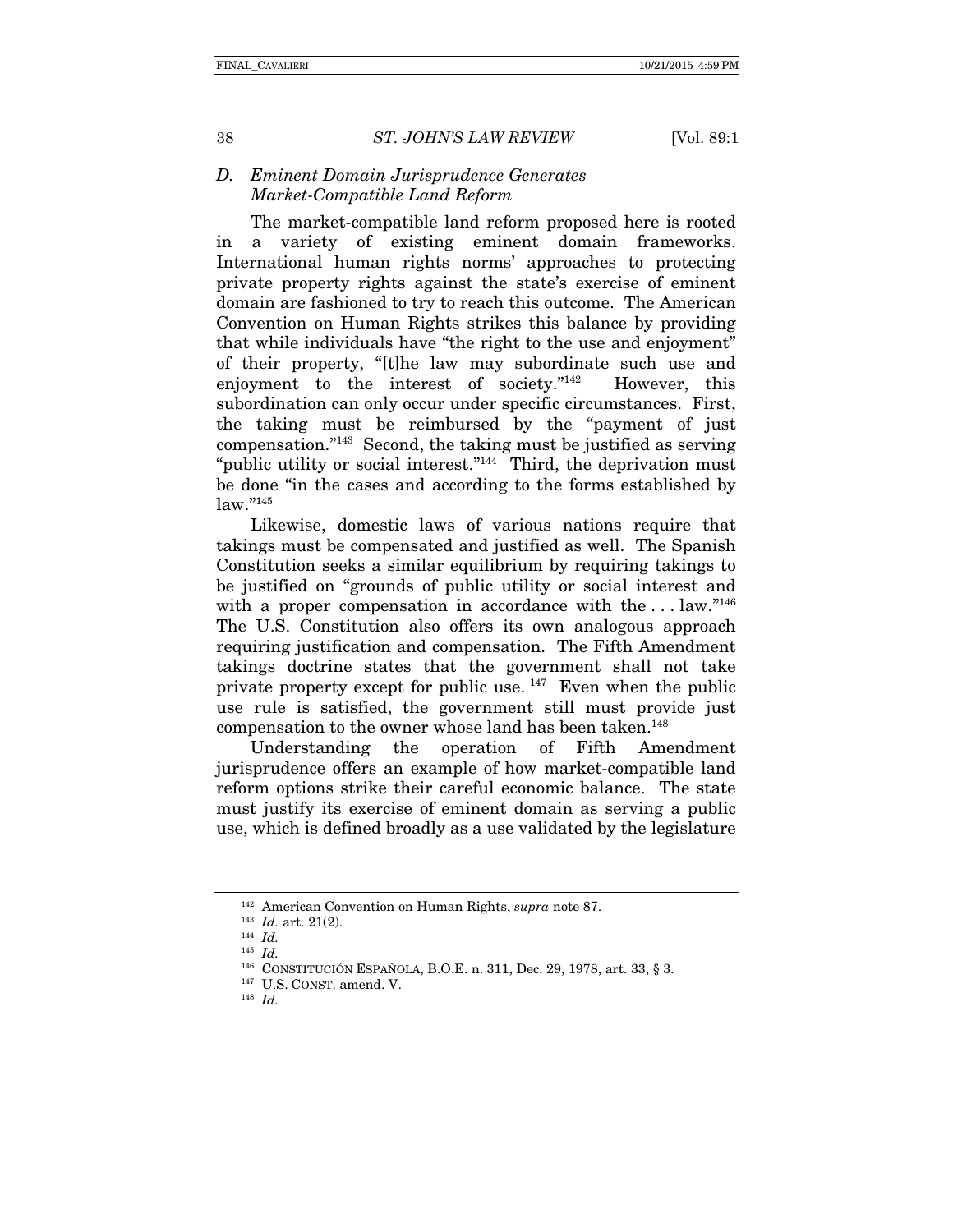as serving the good of the general public.<sup>149</sup> The just compensation requirement obligates the government to pay the fair market value of the taken property, which in theory is the same as what the private owner would have received had the property been sold on the private market.150 The Fifth Amendment, therefore, sets up a process in which the government must actually decide whether the expenditure of funds on land is a worthwhile use of public monies to serve the good of the public, as compared to other possible uses of the same funds. To the extent that the public fisc is not bottomless, economic reality will always limit the kinds of takings that the government can realistically pursue, even for properly articulated public uses.

The United States Supreme Court's only land reform case suggests how this model of justified, compensated eminent domain as the source of property for land reform plays out in practice.151 In *Hawaii Housing Authority v. Midkiff*, 152 the U.S. Supreme Court upheld a land reform initiative in Hawaii that permitted condemnations and transfers of ownership of residential property from landlords to tenants "in order to reduce the concentration of ownership of fees simple in the State."153 The Court determined that this kind of land reform satisfied the public use doctrine because through this program, "[t]he people of Hawaii . . . attempted . . . to reduce the perceived social and economic evils of a land oligopoly."<sup>154</sup> In so holding, the Court concluded that this program did not merely further the interests

<sup>149</sup> Berman v. Parker, 348 U.S. 26, 31–32 (1954); *see also* Hawaii Hous. Auth. v. Midkiff, 467 U.S. 229, 240 (1984) (noting that this definition is expansive and highly deferential to the legislature) ("The 'public use' requirement is thus coterminous with the scope of a sovereign's police powers.").<br><sup>150</sup> United States v. Miller, 317 U.S. 369, 374 (1943) (stating that fair market

value means that the owner should be paid "what a willing buyer would pay in cash to a willing seller"). *But see* United States v. Commodities Trading Corp., 339 U.S. 121, 123 (1950) ("[W]hen market value has been too difficult to find, or when its application would result in manifest injustice to owner or public, courts have fashioned and applied other standards.").<br>
<sup>151</sup> *See Midkiff*, 467 U.S. at 230–31.<br>
<sup>152</sup> 467 U.S. 229.<br>
<sup>153</sup> *See id.* at 231–32, 241–42.<br>
<sup>154</sup> *Id.* at 241–42; *see also* Nat'l R.R. Passenger Corp. v. Bos. & Me. Corp

U.S. 407, 422 (1992) (citations omitted) (citing *Midkiff* approvingly for holding that transferring ownership of land from one private party to another in order to reduce the oligarchic control of property satisfies the public use requirement of the Takings Clause).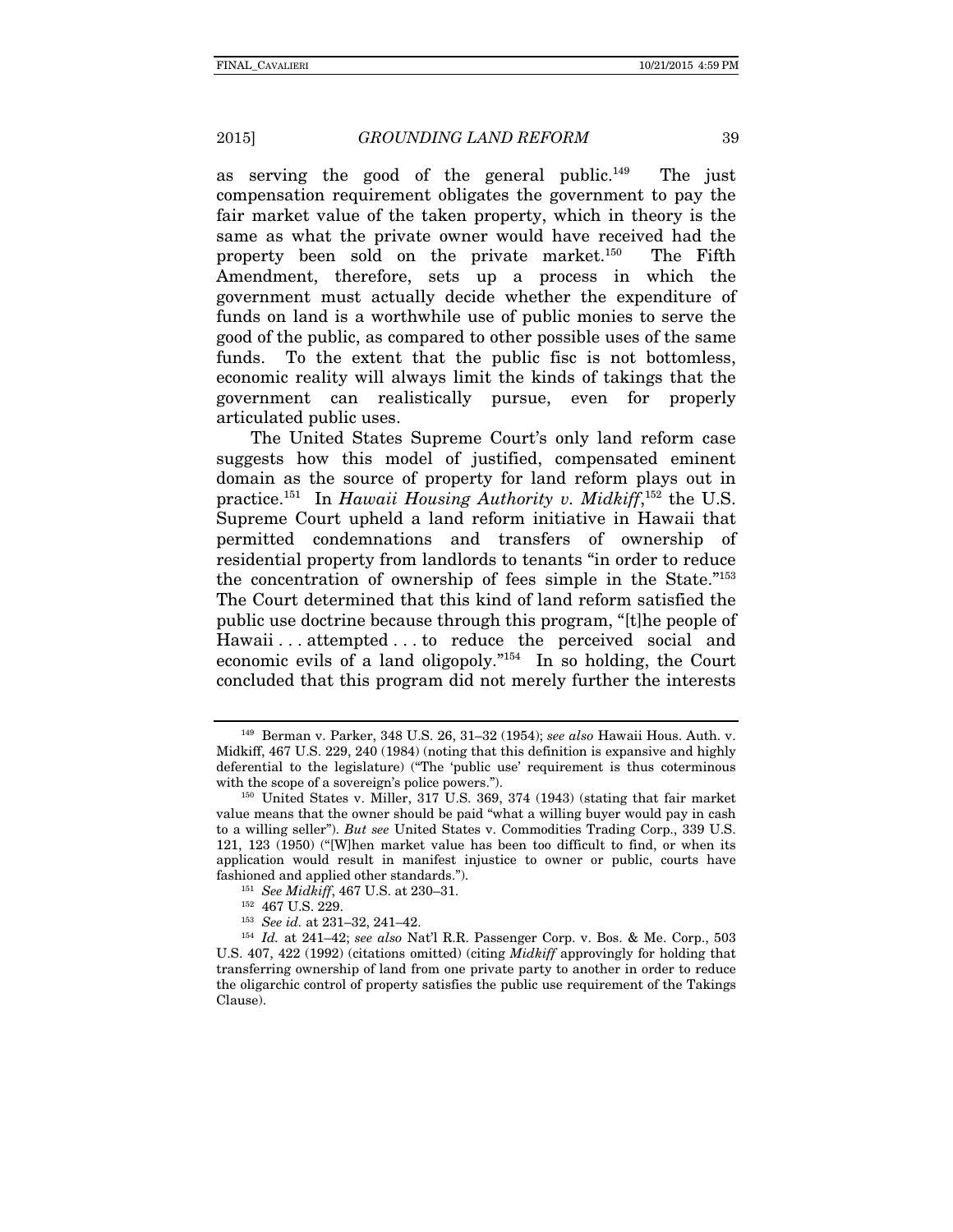of some individuals, but accomplished a social good by reducing the harms of oligopoly, even though the state conveyed the land from one private individual to another.<sup>155</sup>

Further consideration of *Midkiff* reveals how land reform can satisfy the conditions of market-compatibility. Exercising eminent domain over property for a public use justifiable under the Fifth Amendment is only a rational state action if the benefits from the taking are worth the amount of the obligatory just compensation that must be paid for such a program to survive constitutional scrutiny. Because the government must pay to exercise eminent domain, it only does so if the land reform is a worthwhile public policy action as compared to competing government priorities. This is about more than the Fifth Amendment to the U.S. Constitution—it is also about all other market-compatible land reforms in other countries. The same economic reality should logically control whether those nations undertake market-compatible land reform, even if their constitutions do not require this approach. If the government wishes to obtain land to do land reform and hopes to avoid destabilizing the economy, but the open market lacks the necessary property, it needs to compensate the prior owners rather than expropriating land to redistribute. When it does so, the government is making a fundamentally rational economic decision; the government only does this after performing a cost-benefit analysis in which the nation considers whether it is worth spending public monies to dismantle the concentration of land in the hands of relatively few people.<sup>156</sup>

As a result, market-compatible land reform differs significantly from the uncompensated land seizures that typify expropriation. For market-based land reform to occur, the government makes a public decision that the financial hit to the public fisc is a worthwhile investment of public resources, a private actor performs the same calculus, or both decide to act and expend resources in a cooperative purchase. This suggests

<sup>&</sup>lt;sup>155</sup> *See Midkiff*, 467 U.S. at 241–42.<br><sup>156</sup> The only residual question is the justification process. Without having a legal obligation to justify the purchase for the good of the public, it is possible that the state could choose to obtain land for purposes that are unjustified from a democratic standpoint. However, this is a problem for compensated eminent domain in general, not just for land reform. Land reform designed to destroy oligopoly is justified on this basis, as the U.S. Supreme Court found in *Midkiff*. *See id.*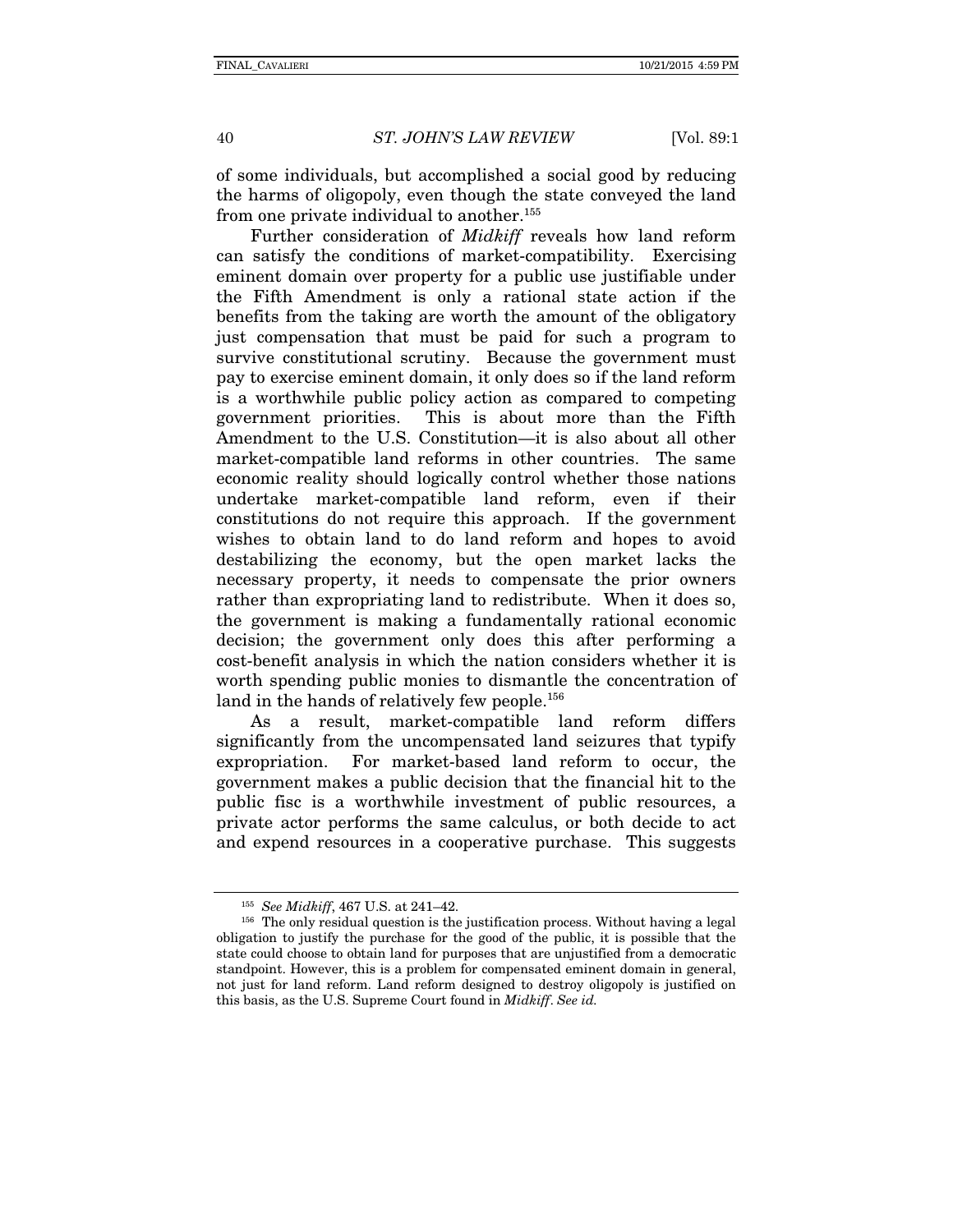that there is a substantial difference between the kinds of expropriation that create public alarm and market-compatible reform that provides opportunities for citizens to become small-scale landowners while still maintaining economic stability.

## *E. Market-Compatible Land Reform Is Consistent with Central Government Functions*

The primary remaining critique of the kinds of land reform programs here espoused is that these more modest, market-compatible approaches still go too far. Even the kind of land reform programs central to this Article have been criticized as instances of excessive government intervention that come too close to functioning as uncompensated taking of private resources for public purposes<sup>157</sup>—in essence, as a form of redistribution that goes too far, much like expropriation is redistribution that goes too far.158

The reality is that redistribution is one of the primary functions of the modern nation. While such programs are the subject of critique by those who reject the idea of taxing some citizens to provide for the needs of others,159 they are extremely common and can be viewed as part of a nation's effort to ensure a basic quality of life to its people.160 Public resources are used worldwide to provide for education, health care, food, and income for individuals who cannot provide these necessities for themselves; these goods are the substance of essential human rights to which most countries have agreed their citizens are entitled.<sup>161</sup> Taxation to support any public good is, after all, redistribution. Tax-supported standing armies provide for the public good of national defense; tax-supported diplomatic corps

<sup>&</sup>lt;sup>157</sup> M. RIAD EL-GHONEMY, THE CRISIS OF RURAL POVERTY AND HUNGER 30-31 (2007) (discussing sources of neoliberal critique of redistributionary land reform programs). 158 *See id.*

<sup>&</sup>lt;sup>159</sup> *See id. See Fineman, supra note* 81.

<sup>&</sup>lt;sup>161</sup> *See* Helen Clark, *Foreword to* UNITED NATIONS DEV. PROGRAMME, *supra* note 40, at iv ("[E]conomic growth alone does not automatically translate into human development progress. Pro-poor policies and significant investments in people's capabilities—through a focus on education, nutrition and health, and employment skills—can expand access to decent work and provide for sustained progress."). *See generally* ICESCR, *supra* note 47.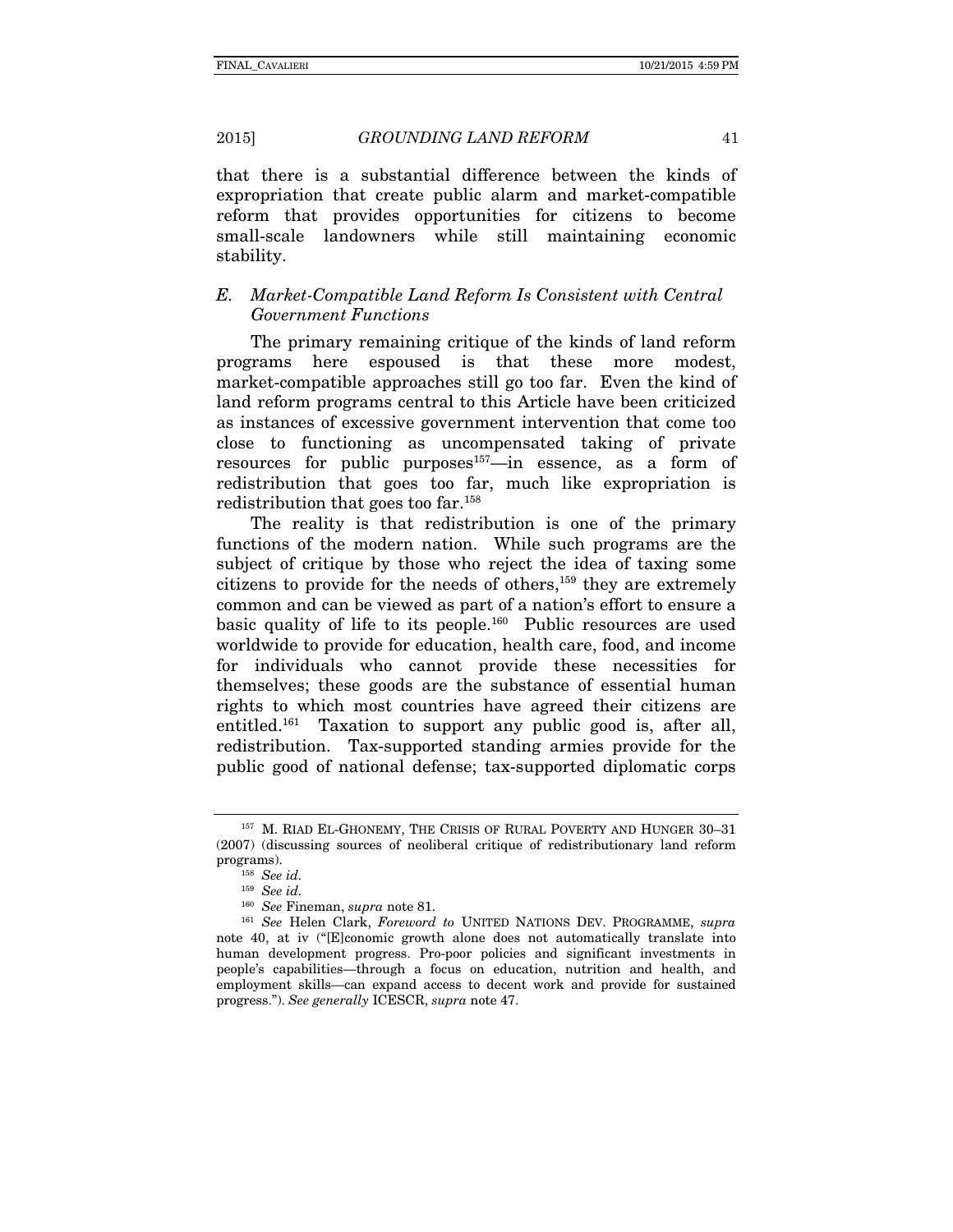provide for the public good of international negotiation and conflict resolution. Such functions are redistributive; without taxation to support them, the wealthy could privately finance defense or diplomacy, and the poor and middle classes would be left without these services. Although some might assert that there is a difference between redistribution to allocate greater resources to some private interest and redistribution to allocate funds to a public good, whenever the former involves achieving positive externalities for the whole of society, it becomes a public good. Such is the case for market-compatible land reform.

The purpose of this Article is not to offer a defense of the modern welfare state. But to the extent that the other linchpins of the modern welfare state are considered to be legitimate, this Article argues that land reform properly deserves a place with other widely accepted social insurance and support programs. If one accepts redistribution for goods, such as education, food, or health care, or of the proceeds of taxation through national defense, it is illogical to reject redistributive efforts whose beneficiaries receive land, provided that the redistribution of the land reform does not go too far, which is avoided in the model just described.

#### III. THE MANY FORMS OF CONTEMPORARY LAND REFORM PROGRAMS

Redistributive aspects of land reform programs typically serve to democratize access to the agricultural lands of a country, by providing land rights to previously landless individuals or groups. Yet that this Article has thus far focused on arguing for the validity and usefulness of a market-compatible redistributive land reform masks the fact that such reforms can take myriad shapes. It further hides important distinctions among land reform programs that may be connected to their ultimate success or failure. Building a typology of market-compatible land reform initiatives accomplishes two main ends. It offers clarification of the robustness of the market-compatible model, which is not a one-size-fits-all policy approach, but rather a wide array of possible adaptations of a program to meet government mandate and national need in states around the world. Additionally, it suggests that those working to initiate a land reform initiative can shape its future success by customizing the program within the umbrella of market-compatibility.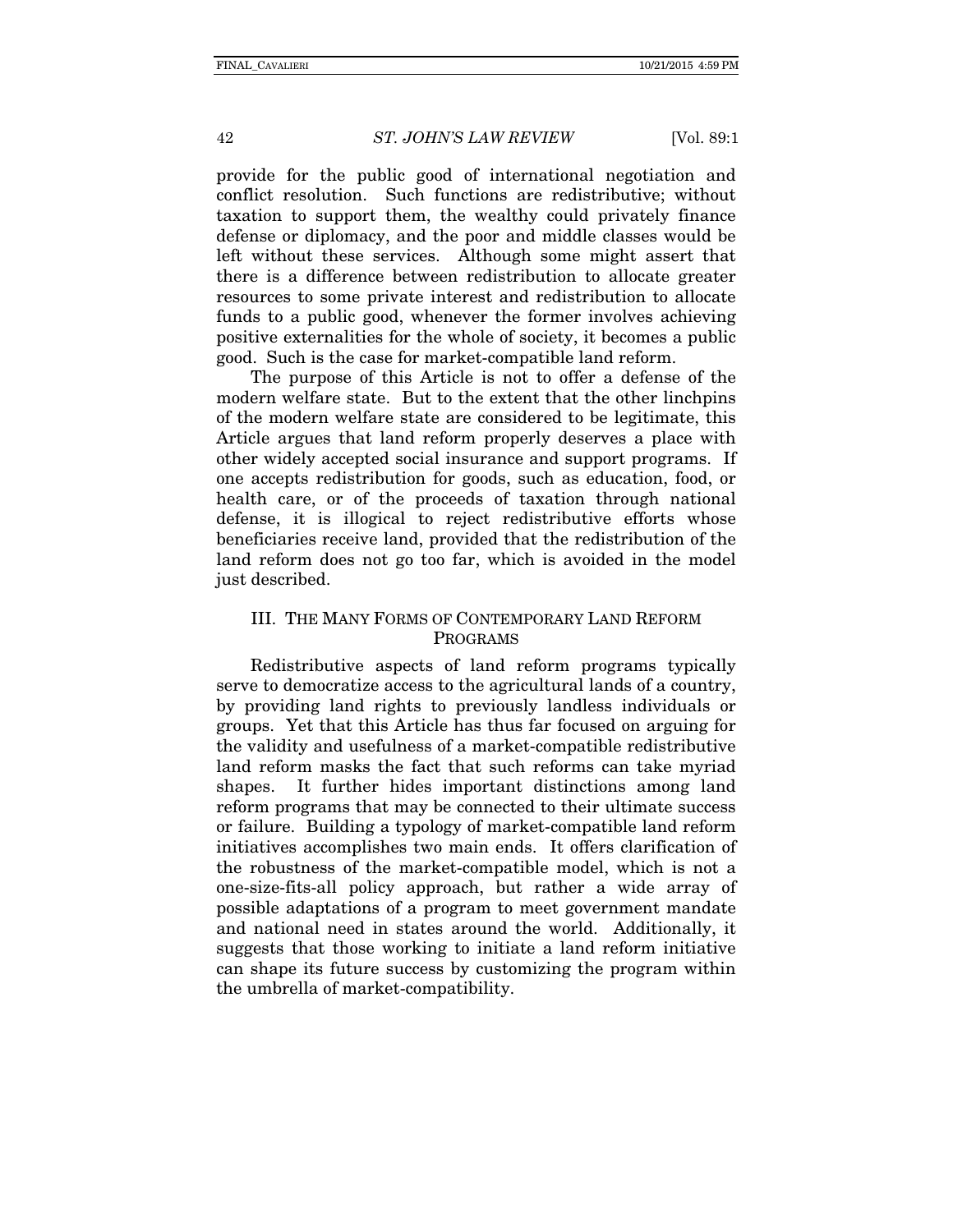The characteristics of such programs can be mapped along four central axes. First, programs can vary according to the means by which land rights are transferred to a new party via gift or purchase. Second, land reform programs differ based on whether the right created is access or title to land. Third, the beneficiaries can hold this right individually or collectively. Fourth, the state can play an array of different roles in facilitating the transfer of land. Each of these dimensions is continuous, rather than binary—in other words, a particular land reform program could be situated, relative to other programs, on each measure according to its key characteristics. The combination of these four factors produces a fairly comprehensive operational description of a land reform program. The level of public support for a particular land reform and, relatedly, the possibility of controversy surrounding it, and potentially undermining its success, correspond to these central traits of land reform programs.

# *A. Beneficiaries Can Receive Land Rights by Gift or Purchase*

In some cases, conveyances of land involved in land democratization efforts take the form of purchase, with beneficiaries buying land either from a private owner or from the state<sup>162</sup> with any of a number of levels of state assistance.<sup>163</sup> In other instances, the state can make a gift of land rights to the new owner, without requiring the new owner to pay for the right received. In the most complex cases, the conveyance involves a combination of a gift and a purchase. In these situations, the state can absorb part of the purchase price of the land,<sup>164</sup> either by paying or forgiving part of the principal of the loan. Likewise, a loan that the government subsidizes at below-market rates can also be considered a form of a gift and purchase combination, with the state providing a gift of an interest rate subsidy on what

<sup>162</sup> State purchase and then resale to land reform beneficiaries was one of the tenets of Guatemala's recent land reform. JONAS, *supra* note 71.<br><sup>163</sup> *See* discussion *infra* Part III.D.<br><sup>164</sup> In the case of the community of La Florida in Guatemala, the government

provided the community with a relatively low-interest loan and then forgave approximately thirty percent of the loan principal at the time of initiation. Interview with Community Board of La Florida (June 17, 2010).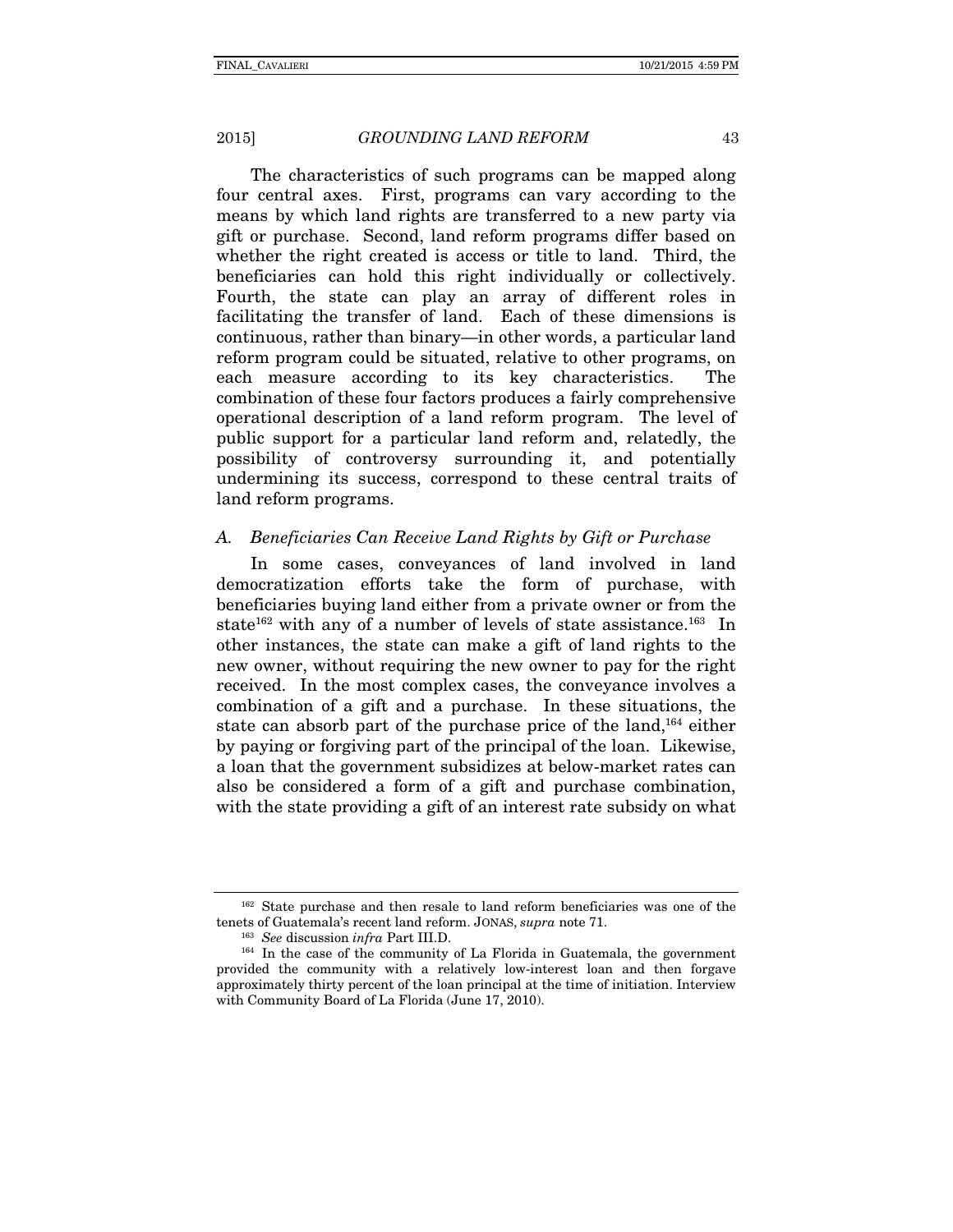would otherwise be a more costly, market-rate loan.<sup>165</sup> The key distinction here is who is paying for the right obtained: the state, the beneficiary, or both parties together.

## *B. Beneficiaries Can Receive Title or Access to Land*

Land reform programs can provide land to beneficiaries based on titular rights or access rights. In many instances, land reform programs help individuals gain formal legal title to property.166 These beneficiaries hold their rights to the land in what American property scholars might refer to as fee simple absolute. In some cases, the state may restrict the right of these fee simple owners to alienate the property. In other cases, the land is alienable, whether immediately or after some waiting period designed to prevent land reform from serving as a quick cash scheme.

It is also possible for land reform to occur without formally conveying title to new owners.<sup>167</sup> In these cases, democratization of rights to arable land can be accomplished through provision of access, but not title, to property.<sup>168</sup> The state would typically retain the title, permitting individuals to farm state lands.<sup>169</sup> In

land reform, *see* discussion *supra* Part I.A.2., generation of formal title pursuant to redistribution can serve these two goals of agrarian reform simultaneously. 167 Winoto, *supra* note 6, at 6 (describing how peasants historically accessed

land by tenancy or customary tenure, not ownership). 168 *Id.*

<sup>165</sup> Susana Gauster & S. Ryan Isakson, *Eliminating Market Distortions, Perpetuating Rural Inequality: An Evaluation of Market-Assisted Land Reform in Guatemala*, 28 THIRD WORLD Q. 1519, 1520–21 (2007) (noting the necessity of subsidized lending to provide purchase money to poor Guatemalan farmers who are not creditworthy). Most home purchases in the United States could also be characterized as falling into this category, as backing by Fannie Mae or Freddie Mac likewise reduces interest rates. *See* About Fannie Mae & Freddie Mac, FED. HOUSING FIN. AUTHORITY, http://www.fhfa.gov/SupervisionRegulation/FannieMae andFreddieMac/Pages/About-Fannie-Mae---Freddie-Mac.aspx ("By packaging mortgages into [mortgage backed securities] and guaranteeing the timely payment of principal and interest on the underlying mortgages, Fannie Mae and Freddie Mac attract to the secondary mortgage market investors who might not otherwise invest in mortgages, thereby expanding the pool of funds available for housing. That makes the secondary mortgage market more liquid and helps lower the interest rates paid by homeowners and other mortgage borrowers.").<br><sup>166</sup> As the formalization of individual titles to property is often another goal of

<sup>169</sup> This is distinct from a leasehold with the state as landlord and the farmer as tenant; these rights involve formalized access without paying rent. PIERO GLEIJESES, SHATTERED HOPE: THE GUATEMALAN REVOLUTION AND THE UNITED STATES, 1944–1954, at 151 (1991) (describing life tenure on state owned lands, with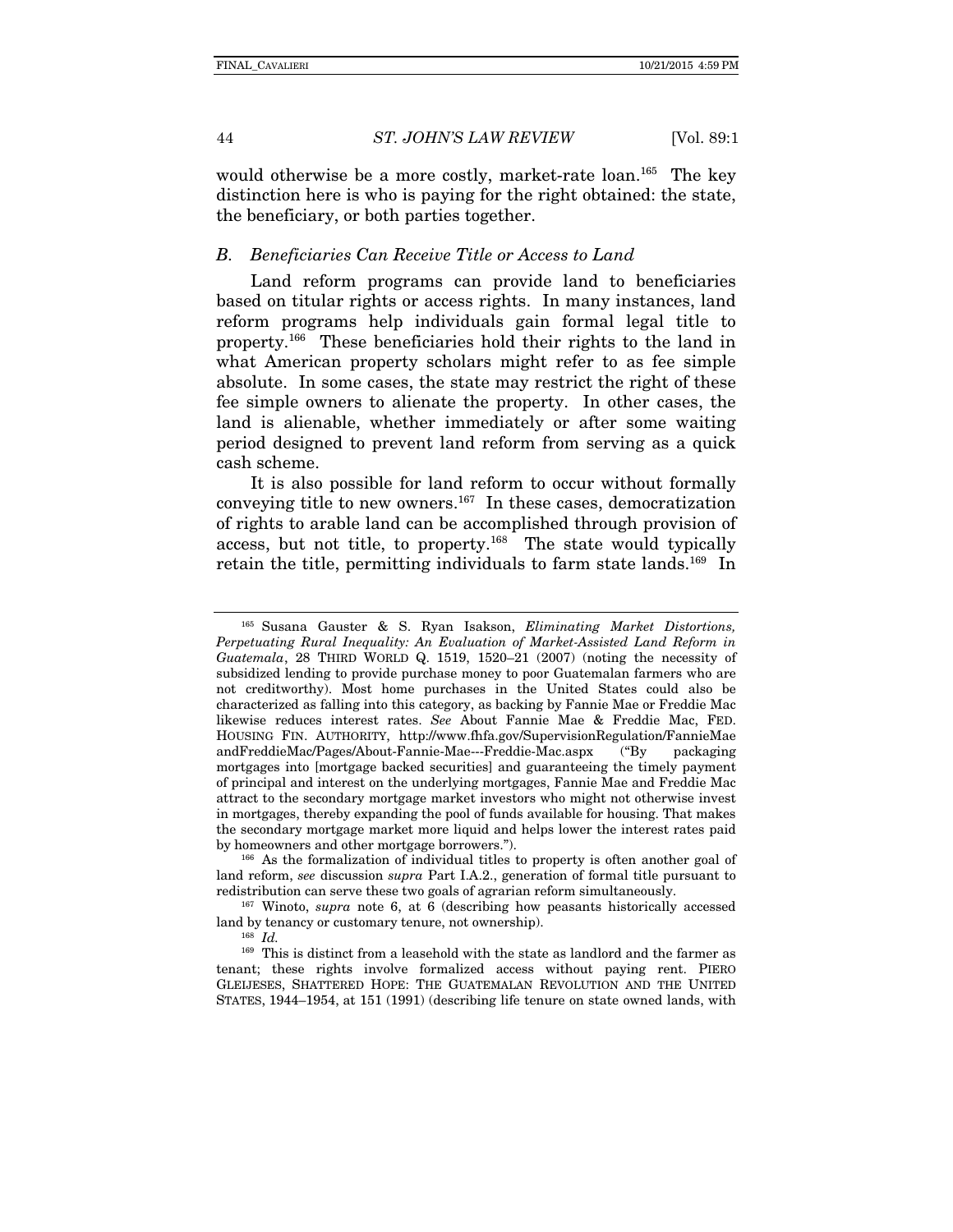granting a right to cultivate a specific tract of land without holding title, the resulting land reform initiative separates ownership rights from usage rights.170 Where this occurs, individuals may not obtain some of the key benefits associated with property ownership, such as the ability to mortgage property for purposes of obtaining loans.171 Yet this kind of arrangement can offer many of the food security<sup>172</sup> and poverty reduction benefits that land reform ideally provides for landless peasants.173 Modern states are also considering more creative hybrids of title and access rights, such as the registration of land certificates that formalize local tenure practices and can be sold or used as collateral but are not recognized by the state as carrying the significance of a title.<sup>174</sup>

# *C. Beneficiaries Can Hold Land Rights Individually or Collectively*

Land reform programs can also differ on the basis of how recipients of land hold their rights. In many instances, land reform initiatives provide land on an individual basis, permitting individual owners or families to obtain title or access to small

economic access to sufficient, safe and nutritious food to meet their dietary needs and food preferences for an active and healthy life." AMNESTY INT'L, ZIMBABWE: POWER AND HUNGER—VIOLATIONS OF THE RIGHT TO FOOD (2004), *available at* 

<sup>173</sup> See *supra* Part I.A.1.<br><sup>174</sup> *See* Delville, *supra* note 27, at 28–29 (describing this system in Benin and noting that it is a hybrid between a formal, title-driven land system and the system of local or customary rights to land).

trivial payments of three percent of farm output per year for twenty-five years following parcelization).<br><sup>170</sup> Put another way, some land reform initiatives separate certain incidents of

ownership from the traditional bundle of rights and bestow them on parties other than the title owner. Vance, *supra* note 85 (stating that absolute ownership in the Anglo-American law of real property consists of a "bundle of rights, powers, privileges and immunities"). While common American perceptions of property rights center on individual ownership, access rights without title are not entirely foreign in the American context. Recent scholarship has documented the rise of sharing economy programs through which individuals use others' property without gaining title, such as car sharing initiatives. James A. Kushner, *Car-Free Housing Developments: Towards Sustainable Smart Growth and Urban Regeneration Through Car-Free Zoning, Car-Free Redevelopment, Pedestrian Improvement Districts, and New Urbanism*, 23 UCLA J. ENVTL. L. & POL'Y 1, 11 (2005) ("Although the concept appears anathema to American culture, car-sharing activity has increased in the U.S.").<br><sup>171</sup> For further discussion of this point, see *supra* Part I.A.2.<br><sup>172</sup> "Food security exists when all people, at all times, have physical and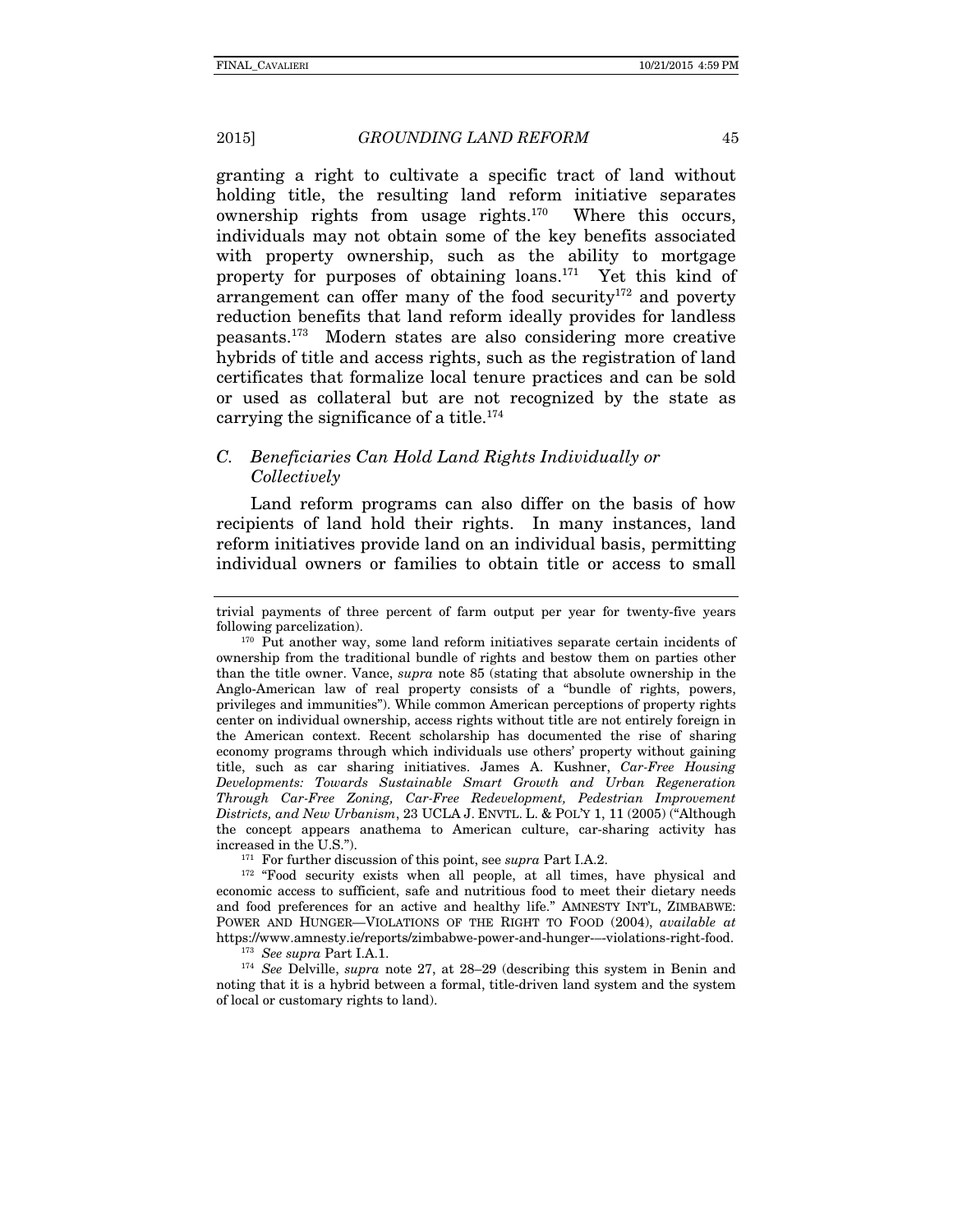tracts of land for their own use.<sup>175</sup> These approaches most resemble dominant modern norms of property ownership,<sup>176</sup> with individuals, nuclear families, or perhaps extended family units holding rights autonomously.

Efficiency concerns may justify deviating from these norms in the design of land reform. Because lands that are redistributed have often been used for large-scale commercial production, the property may not be easily susceptible to cultivation by individual smallholders.<sup>177</sup> In some instances, this is because the parcel covers a variety of terrain with some portions appropriate for cultivation of commercial crops or grazing of animals, other sections suitable for small-scale subsistence production of staple food, and other segments offering infrastructure such as housing, roads, or crop processing and storage facilities.178 Given that individual recipients of property through land reform may want access to land for all of these purposes, including use of the centralized infrastructure and facilities, dividing an existing plantation and generating individual title to small tracts of land may not be the most efficient approach.

Furthermore, existing large-scale infrastructure may be essential for cultivation. For example, in many arid places in the world, complex irrigation systems or chemical inputs make cultivation possible; in the absence of large-scale coordination to make these supports available, productive farming may be difficult.<sup>179</sup> In other cases, while the land may be cultivable on a

<sup>175</sup> GLEIJESES, *supra* note 169, at 150, 160 (describing parceling of land and the rejection of collectivization as contrary to the land tenure practices in Guatemala in

the 1940s).<br><sup>176</sup> *See generally* Garrett Hardin, *The Tragedy of the Commons*, 162 SCIENCE<br>1243, 1244 (1968) (explaining the modern preference for individual title).

 $177$  "Smallholder" is a term used commonly in the development literature to refer to individuals who cultivate small tracts of land. *See generally* ROBERT MCC. NETTING, SMALLHOLDERS, HOUSEHOLDERS: FARM FAMILIES AND THE ECOLOGY OF

 $178$  The community of La Florida in Guatemala uses the former plantation house as a guesthouse for its ecotourism business and has maintained all of the centralized facilities for processing and storage of coffee. Interview with Community Board of La Florida, June 17, 2010.<br><sup>179</sup> In 1986, prior to the implementation of Zimbabwe's land reform programs,

Zimbabwe's grain production alone was sufficient to compensate for the 1.6 million ton shortfall of eighteen sub-Saharan African countries. After the more radical reforms of the late 1990s, access to inputs was lost. Zimbabwe's commercial farmers who lost their land in the late 1990s could have fed Zimbabwe and "many of the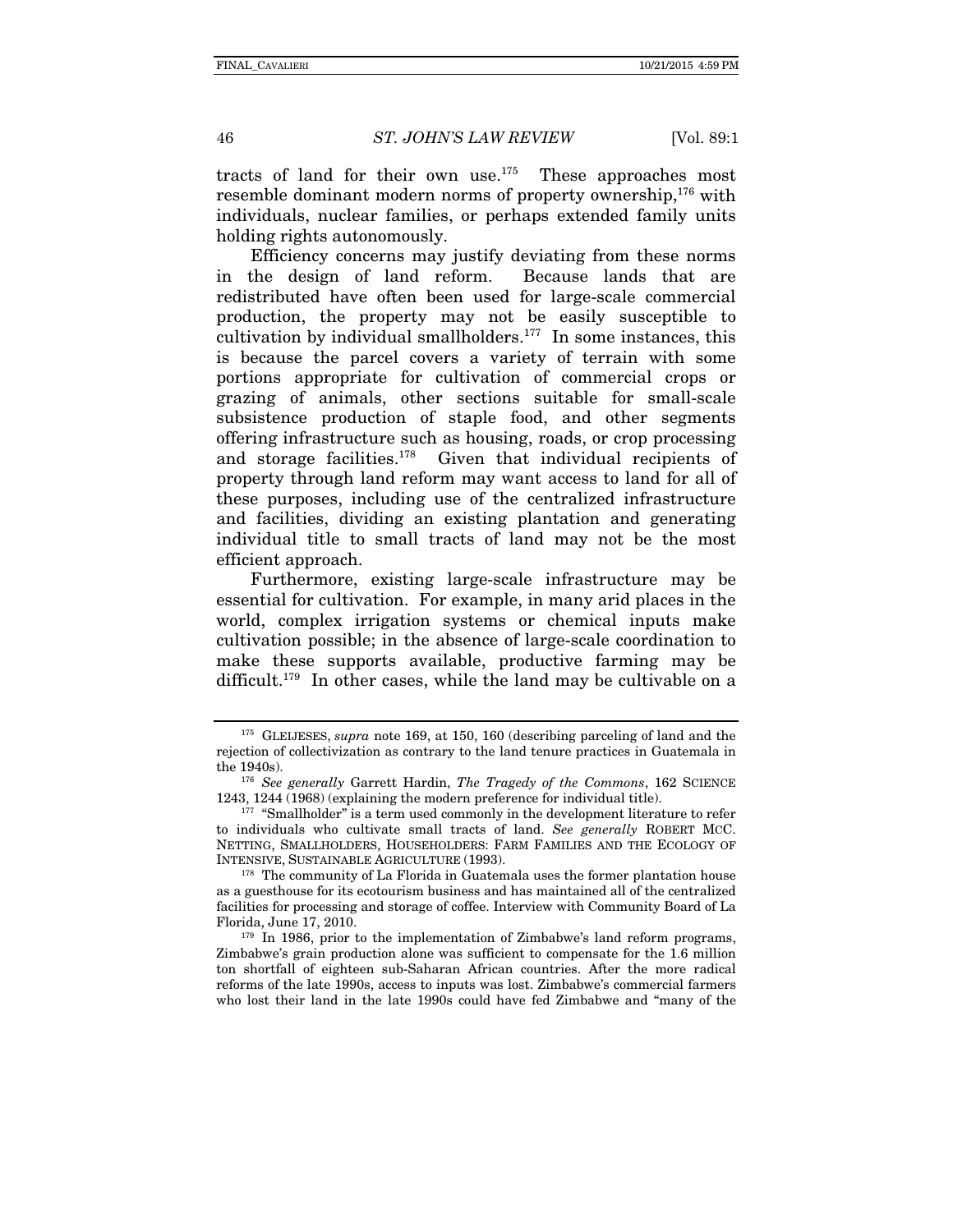small scale, large-scale mechanized facilities on the property permit farmers to process their agricultural products, adding value by generating a processed, market-ready crop instead of an unprocessed raw material. $180$  Farmers with access to such facilities are able to obtain higher prices for their commodity crops, since they internalize additional steps in the processing of the crop and reduce the number of actors to be paid for performing discrete steps in the production of the commodity.181

In some cultures, traditional patterns of land tenure have involved communities exercising their land rights collectively.182 Customary land rights in many parts of the world have evolved in parallel with systems of formal titling; these customary rights are based on local practices and administration, but not formal rules and processes for registering legal claims of rights to property.183 When indigenous groups or other organizations of people are the beneficiaries of land reform, generating land rights in a collective fashion is consistent with existing land usage practices and may produce desirable efficiencies.<sup>184</sup> The traditional Mexican *ejido* system offers one example of land reform in which individuals receive access rights and communities hold titular rights.185

millions of people risking starvation in Angola, Lesotho, Malawi, Mozambique and Swaziland." *See* Degeorges & Reilly, *supra* note 61, at 573.<br><sup>180</sup> For example, large coffee plantations include centralized processing facilities

for depulping, fermenting, drying, and milling coffee, resulting in green coffee, which is a stable commodity ready for shipping. Stephen G. Bunker, *Coffee and the Guatemalan State*, *in* GLOBALIZATION ON THE GROUND: POSTBELLUM GUATEMALAN DEMOCRACY AND DEVELOPMENT 129, 138–40 (Christopher Chase-Dunn et al. eds., 2001). 181 Rick Welsh, *Farm and Market Structure, Industrial Regulation and Rural* 

*Community Welfare: Conceptual and Methodological Issues*, 26 AGRIC. HUM. VALUES 21, 22 (2009). 182 S. James Anaya & Claudio Grossman, *The Case of* Awas Tingni v. Nicaragua*:* 

*A New Step in the International Law of Indigenous Peoples*, 19 ARIZ. J. INT'L & COMP. L. 1, 3 (2002).<br><sup>183</sup> See Delville, *supra* note 27, at 29.

<sup>&</sup>lt;sup>184</sup> In some instances, this model runs into conflict with the role of the state in redistributing land because the power to assign land access has been a key aspect of local, often traditional, authorities in the conduct of customary tenure models. Moyo, *supra* note 14, at 189.<br><sup>185</sup> William D. Signet, *Grading a Revolution: 100 Years of Mexican Land Reform*,

<sup>16</sup> L. & BUS. REV. AM. 481, 515–17 (2010) (describing post-Revolution *ejido* land, and restrictions on alienation and mortgaging). Contemporary American Indian tribal land is often held in this model. The tribe holds all rights to the property consistent with fee simple ownership but subject to "an absolute restraint on alienation to every grantee other than the United States." SINGER, *supra* note 28, at 762. The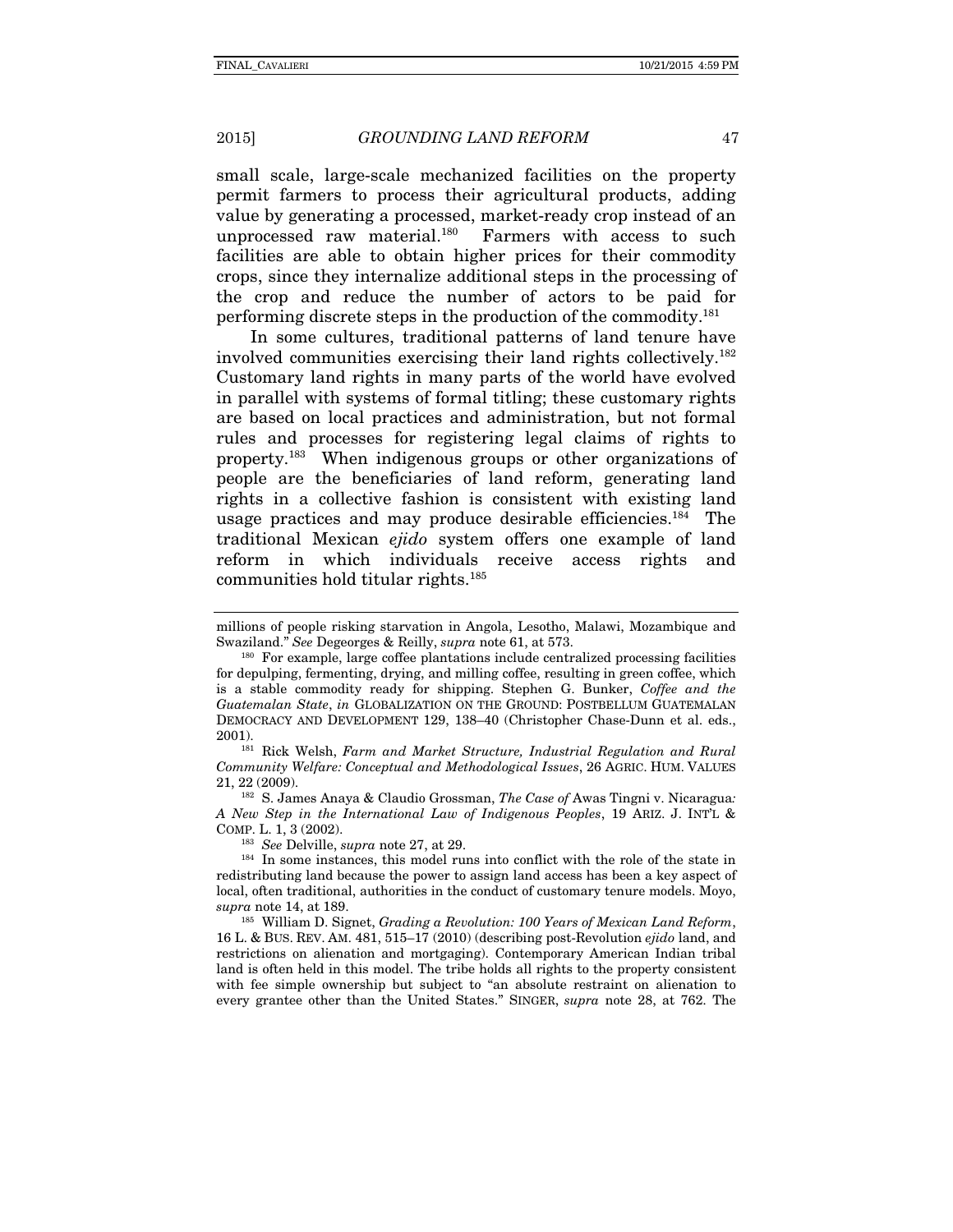As a result of these characteristics inherent in certain forms of agricultural production or resulting from historic land usage patterns, holding title in some collective manner may be preferable to individual title. Collective forms of title are complex and varied; they can take forms as simple as a loose association of individuals who are affiliated for practical purposes, appear as complex as a formal cooperative structure in which individuals hold shares in a collective entity, or assume a variety of other, locally determined models.<sup>186</sup> There are also differences in how that owner collective functions as a legal entity in the state.<sup>187</sup> What rights the individual maintains within the collective can also distinguish forms of collective ownership. In some situations, individuals may be able to sell their property on the open market,<sup>188</sup> while in other cases, the title may bar individuals from selling their shares of the property.189 Where title is held collectively but private individual sale is barred, individual rights are analogous to those in situations where the state grants access to state-owned property; the individual possesses rights of use and access without holding the right of market alienation.<sup>190</sup>

tribe can distribute usage rights among its members and otherwise protect individuals' property rights to the use of that land, but individuals likewise cannot alienate the property since they hold subject to the tribal title. *Id.* However, the rights of American Indians to exercise authority and jurisdiction over Indian Country continues to be influenced by the repudiated U.S. policy of allotment, *see*  Tweedy, *supra* note 29, at 137–39, in which the United States "attempt[ed] to forcibly assimilate Indians by breaking up tribal land holdings and distributing allotments of the land to individual Indians," who thereby gained the right to alienate their allotments of previously tribal land.  $Id$  at 133.

<sup>186</sup> These models of collective ownership are susceptible to many of the typical critiques of common property ownership. *See generally* Hardin, *supra* note 176. Individual communities have crafted interventions to resolve some of these problems, such as informal division of the land for purposes of cultivation and residence, with collective processing and use of common facilities. 187 *See* Delville, *supra* note 27, at 28–40 (discussing customary land rights and

observing that such rights often have complex, collective aspects). 188 Since 1992, Mexican law has permitted voluntary privatization by *ejidos*, if

its members wish to do so. The decision is left with individuals about whether to privatize their share or not, but other *ejido* members have a preferential right to purchase. Signet, *supra* note 185, at 524–25. This model is similar to co-op apartment buildings in New York City, which permit individual owners to buy and sell their apartments as shares in the building.<br><sup>189</sup> SINGER, *supra* note 28, at 762 (stating that individual American Indians who

possess usage rights to tribal lands lack the right to alienate). 190 In these cases, formal conveyance occurs from the state or a private owner to

a collective entity, such as an ethnic group or cooperative. The members of that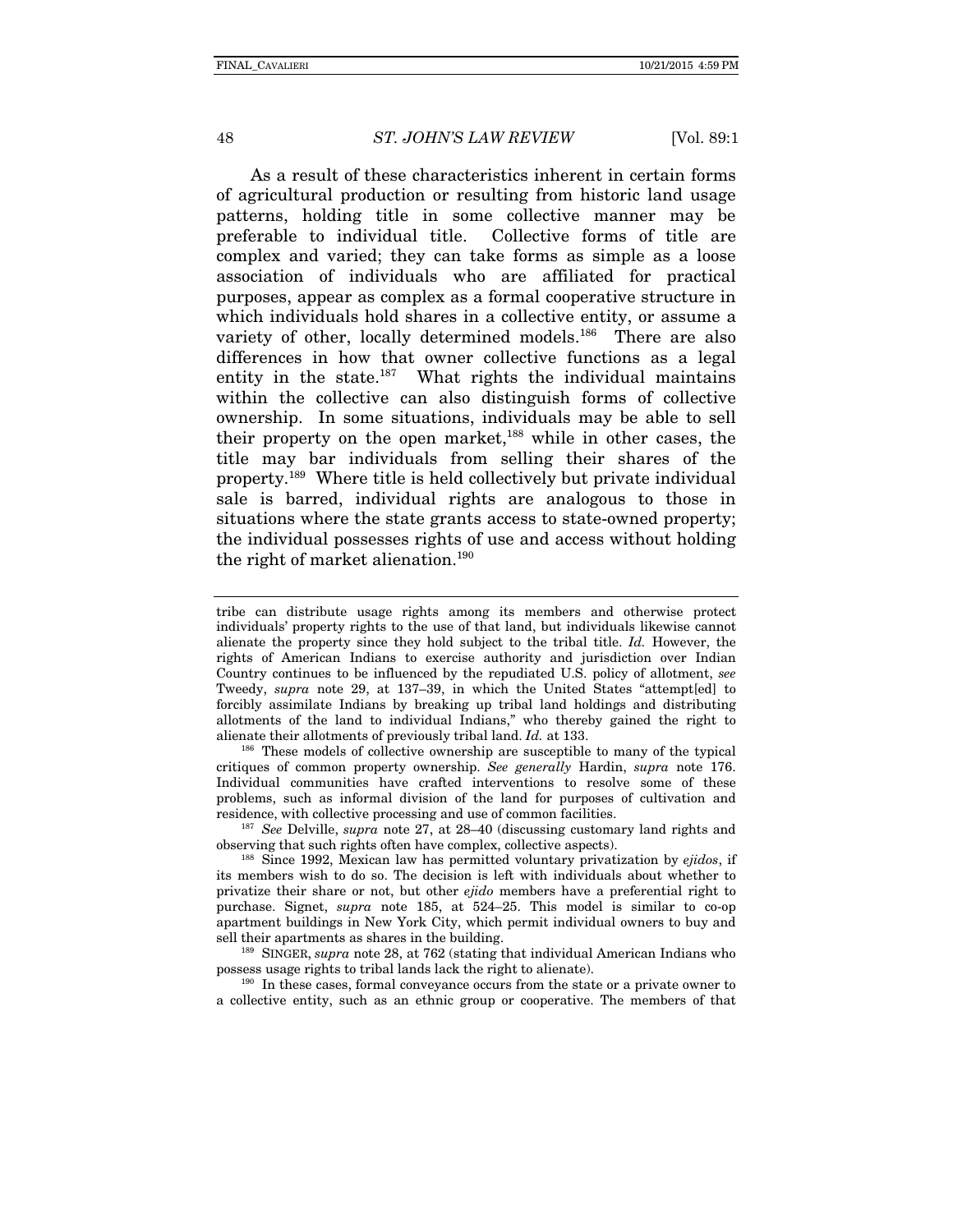#### *D. State Involvement Can Range from Minimal to Extensive*

It is the state's role in land reform that can most crucially shape the success of the land reform initiative and the long-term stability of the nation in which the reform is occurring.<sup>191</sup> State involvement in redistributing land can vary widely across a whole continuum of interventions differing in their public legitimacy. At the simplest level, the state could serve as a facilitator of private transfer, operating as a clearinghouse to organize landless individuals to collectively purchase a plantation and helping to connect would-be buyers with willing sellers.<sup>192</sup> The state could either itself offer or contract with outside organizations to provide technical support to landless individuals so that once they become the beneficiaries of a land reform program, the formerly landless are more likely to succeed as farmers.193 Alternatively, the state can provide subsidized loans to buyers or loan guarantees to help buyers obtain loans on the private market. $194$  In a more robust land reform initiative, the state might combine these and other possibilities in creative ways to try to increase the likelihood that a particular individual or group will succeed in farming, by helping to provide both rights to land and the technical knowledge necessary to operate a small agricultural business.<sup>195</sup>

collective obtain the right to cultivate or otherwise use land but personally receive none of the other rights of control or management of the property; they might exercise these rights as members of the collective body but not autonomously as individual land owners. Signet, *supra* note 185 (describing historical *ejido* practices in Mexico).<br><sup>191</sup> Winoto, *supra* note 6, at 13.<br><sup>192</sup> Though this model would be possible, because of the typical goal of land

reform programs to transfer lands to poor persons, such programs usually lack the private resources necessary to purchase property independently.

<sup>193</sup> Indonesia has included access to agricultural inputs and other needed assistance as part of its program to change the structure of agrarian ownership. Winoto, *supra* note 6, at 6–7. Guatemala's most recent land reform program, *Fondo de Tierras*, adopted this approach, offering the services of agronomists to help farmers. Gauster & Isakson, *supra* note 165, at 1524 (discussing marketing and technical assistance). 194 Guatemala's most recent land reform program provided subsidized loans to

beneficiaries of its recent land reform initiative. Gauster & Isakson, *supra* note 165, at 1523. 195 Zikhali, *supra* note 102, at <sup>126</sup> (farmer support services).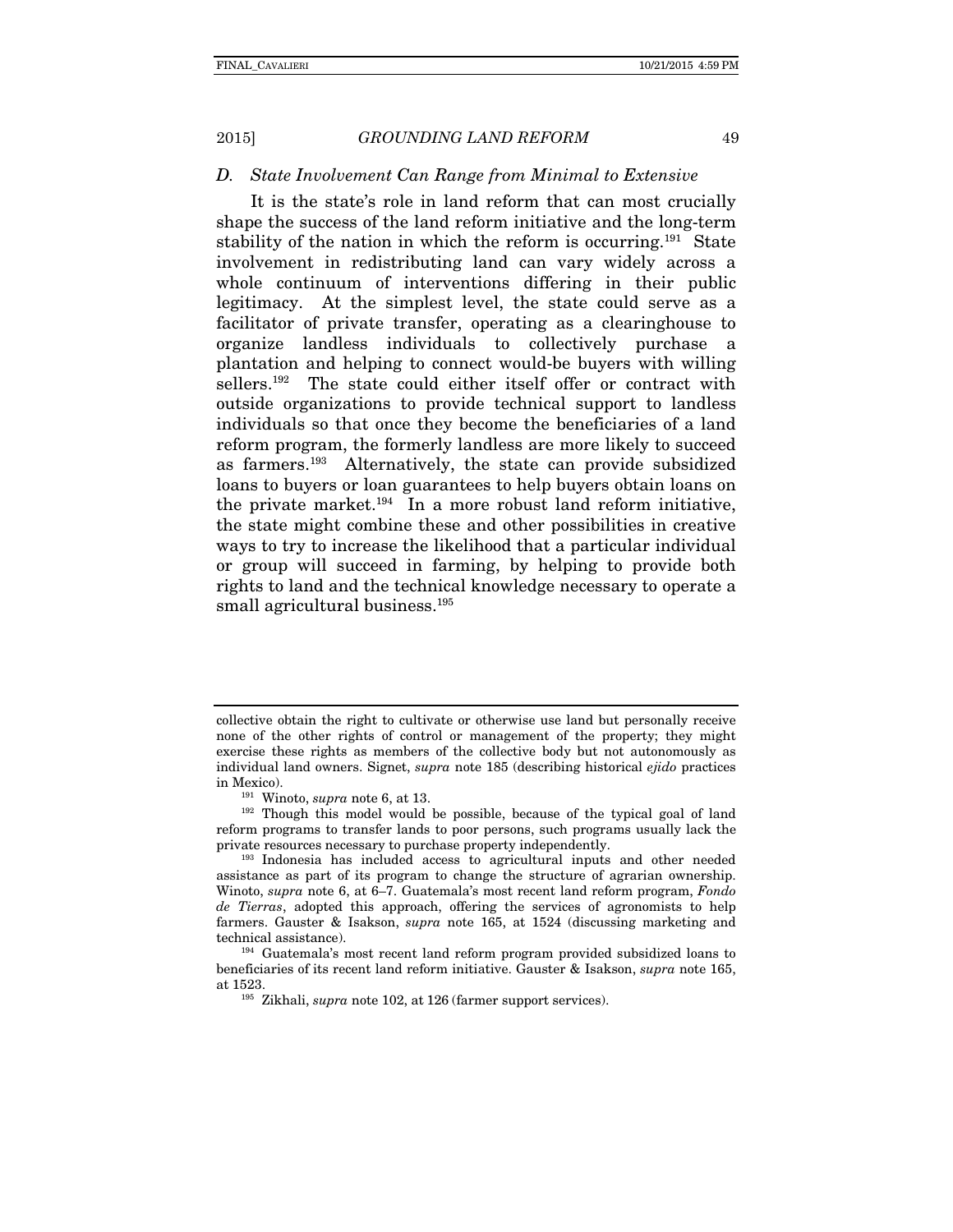In another model of state support, the state could transfer public land to private landless individuals. This property could be land that is already public.<sup>196</sup> Or it could be idle or abandoned parcels that are unclaimed.<sup>197</sup> It is also possible that the state instead could obtain privately held land with the intent to provide it to land reform beneficiaries. In some instances, this could occur through a free market negotiation.<sup>198</sup> In other cases, it could involve the use of various state powers to incentivize the sale or donation of land.<sup>199</sup> Or, the property could be obtained through an exercise of eminent domain to take land that is privately held, with just compensation paid for the property in question, combined with a future conveyance to other private individuals.200 Finally, the state could obtain the land by

productively cultivated land. Such a taxation regime would either incentivize owners to return land to productive use, thereby increasing employment opportunities in rural areas, or to sell fallow property, which would increase the amount of land available for redistribution through land reform efforts. In the United States, the modern land bank serves an analogous purpose. In the passive land bank model, land banks can act as holding entities for abandoned properties. Thomas J. Fitzpatrick IV, *Understanding Ohio's Land Bank Legislation*, FED. RES. BANK CLEVELAND POL'Y DISCUSSION PAPERS, Jan. 2009, at 1, 2, *available at*  https://www.clevelandfed.org/en/Newsroom%20and%20Events/Publications/Disconti nued%20Publications/Policy%20Discussion%20Papers/pdp%200925%20understandi ng%20ohios%20land%20bank.aspx. Or, land banks can adopt a more proactive approach by actively using tax foreclosures to acquire vacant or abandoned land. *Id.*  at 5, 7. By clearing tax liens, providing low-cost properties to productive users, and returning property to the productive tax rolls, the active land bank model can

similarly help facilitate the transfer of privately held property. *Id.* at 2. <sup>200</sup> This is what occurred in the one case on land reform that has come from the U.S. Supreme Court. In *Hawaii Housing Authority v. Midkiff*, private landowners challenged the state's land reform statute, which was designed to reduce the presence of oligopoly in the state's land tenure patterns by using compensated eminent domain to broaden the class of land owners. 467 U.S. 229, 241–42 (1984). It was also the model undertaken in Zimbabwe's second iteration of post-independence land reform, in which the 1992 Land Acquisition Act gave the government power to acquire land by paying fair compensation set according to nonmarket guidelines. HUMAN RIGHTS WATCH, *supra* note 61, at 6.

<sup>&</sup>lt;sup>196</sup> GLEIJESES, *supra* note 169, at 151 (describing the redistribution of national plantations during the post-Revolution land reform).

<sup>&</sup>lt;sup>197</sup> Winoto, *supra* note 6, at 7 (optimizing use of idle land is a central aspect of Indonesia's land reform program).

<sup>&</sup>lt;sup>198</sup> The original postindependence land reform program in Zimbabwe set out to purchase land from white farmers in voluntary transactions using funds from the international community through the willing buyer, willing seller model. HUMAN RIGHTS WATCH, *supra* note 61, at 6; Zikhali, *supra* note 102, at 125.<br><sup>199</sup> One obvious example of this would be to tax fallow land more heavily than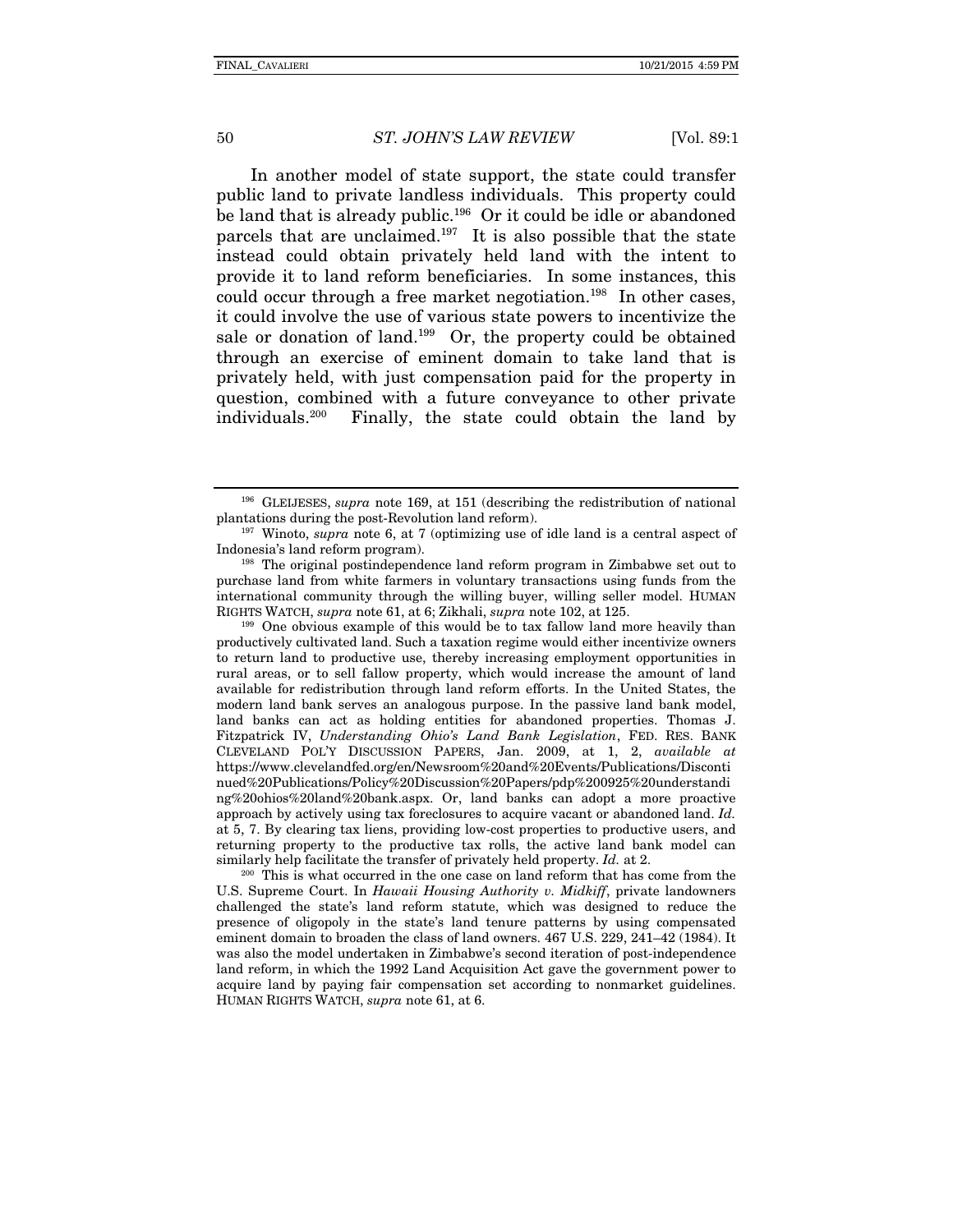expropriating private property without paying compensation, though this leads to all of the problems discussed in detail in Part II.

#### CONCLUSION: LEVERAGING LEGAL INSIGHTS TO ENCOURAGE LAND REFORM

This Article set forth to argue for the value of a certain kind of redistributive land reform program as a model of international development. It first grounded land reform squarely in its pragmatic and expressive goals, arguing that land reform can make a substantive difference in the lives of real people and developing nations, and therefore is a worthwhile endeavor for governments to undertake. Next, it argued that marketcompatible land reform is the most pragmatic approach for eradicating poverty because it generates the fewest negative externalities that accrue to the worst-off members of society. Finally, it explained the wide range of programs that qualify as redistributive, market-compatible land reform, highlighting the fact that market-compatibility is an umbrella designation that encompasses a whole variety of programs.

Only one problem remains: Land reform programs still do not make available enough land to serve the crucial goal of eradicating poverty.201 Although this Article advocates for market-compatible land reform, the reality is that resource limitations have denied such programs the quantities of land needed to offer the kind of social change that poor, rural people need.202 There is "a political and social vacuum in the leadership of the land reform agenda" that results from civil society organizations advocating neoliberal approaches based on willing buyers and willing sellers, while land occupation movements

<sup>201</sup> Simon Granovsky-Larsen, *Between the Bullet and the Bank: Agrarian Conflict and Access to Land in Neoliberal Guatemala*, 40 J. PEASANT STUD. 325, 328 (2013) (documenting problems with market-led agrarian reform, defined as programs that "encourage a shift away from state-led land distribution and towards market transactions intended to assist landless workers and small farmers in purchasing land" through "willing seller, willing buyer" approaches (internal

<sup>&</sup>lt;sup>202</sup> Moyo, *supra* note 14, at 198 (arguing that rule of law conversations about human rights have led to critiques of methods of acquisition and expropriation, without offering alternatives or mobilizing resources for more extensive land reform).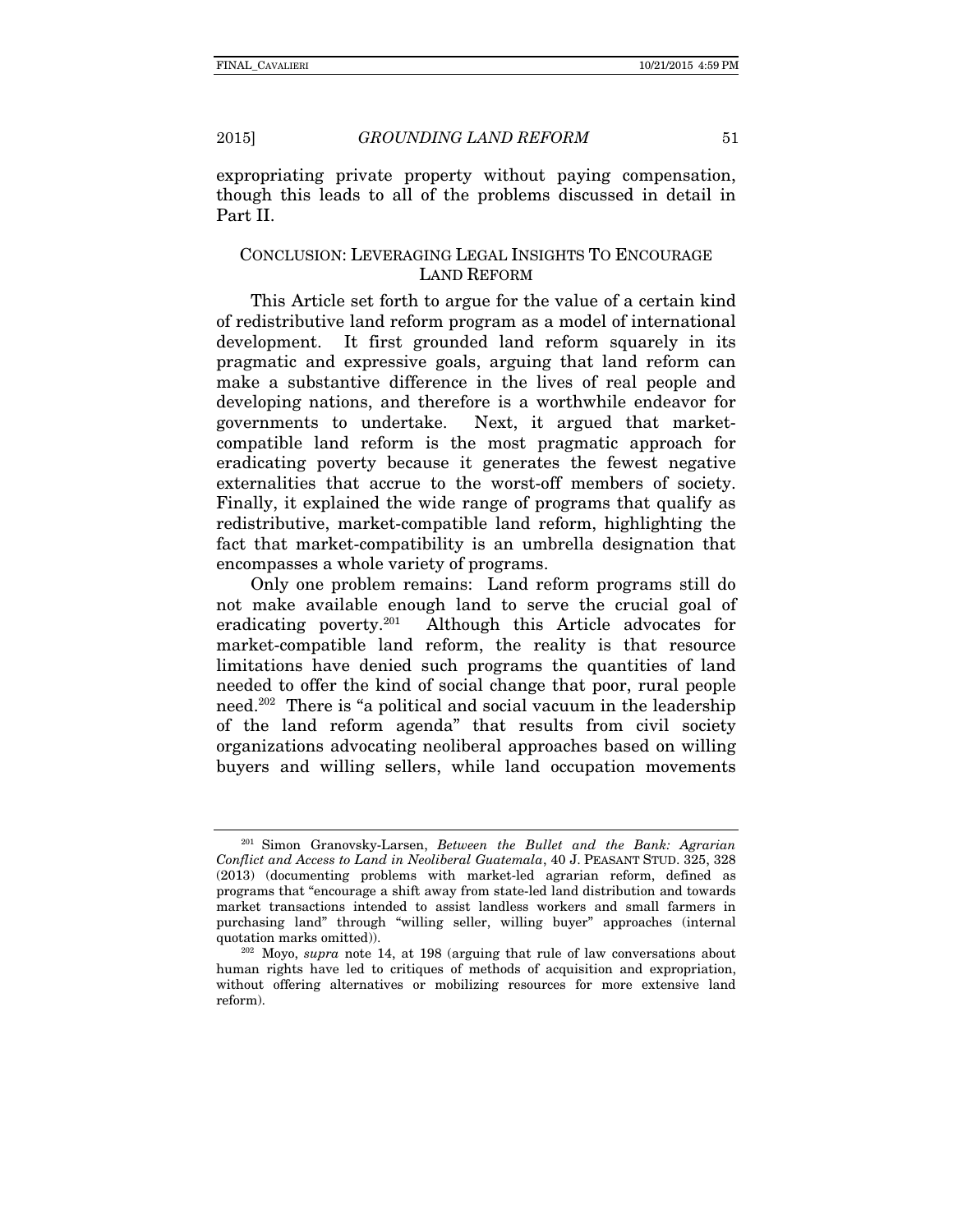continue to be shunned.203 Though this Article does not advocate for land occupation, such movements reveal the desperation with which landless peasants face their poverty.

The solution to this problem has multiple parts. First, market-compatible land reform programs that leverage the state's eminent domain power present one major potential source of land for the rural poor; providing this land through market-compatible eminent domain mechanisms does not threaten the destabilization that rightly concerns policymakers. Second, in order to properly conceptualize land reform at the intersection of property law and international development, these ideas require testing in the field and application to particular land reform programs. One future project in this series will refine this work by analyzing the successes and failures of particular land reform programs according to the framework articulated here.

Third, legal scholarship can propose many alternative ways to put more resources—land and money—into land reform programs. The best insights of legal scholars can improve dramatically the way that land reform programs operate, which only can assist in the realization of the goals here articulated. How to put rural lands into productive use to address the kinds of poverty here discussed remains a pressing problem. Legal scholars can help identify methods by which nations can support the kinds of programs explained in this Article. Capping the percentage of assets an individual can hold in real property is one possible approach. $204$  Or, governments can force large-scale landowners to choose between being taxed at full market value for their property or selling to the government at below market rates.<sup>205</sup> The government can attempt to shift the paradigm of land use by creating incentives to bring fallow, underutilized lands,<sup>206</sup> often held by elites,<sup>207</sup> into the productive economy.

<sup>&</sup>lt;sup>203</sup> *Id.*<br><sup>204</sup> GEORGE COOPER & GAVAN DAWS, LAND AND POWER IN HAWAII 6 (1985).

<sup>&</sup>lt;sup>205</sup> Id. at 7.<br><sup>206</sup> JONAS, *supra* note 71, at 181 (indicating that Guatemala's post–Civil War peace accords provided for a tax on unused land). 207 Moyo, *supra* note 14, at 189 ("Discriminatory land use policies and practices,

and land tenure laws have tended to encourage underutilization of land or inefficient land use among large-scale farmers . . . .").